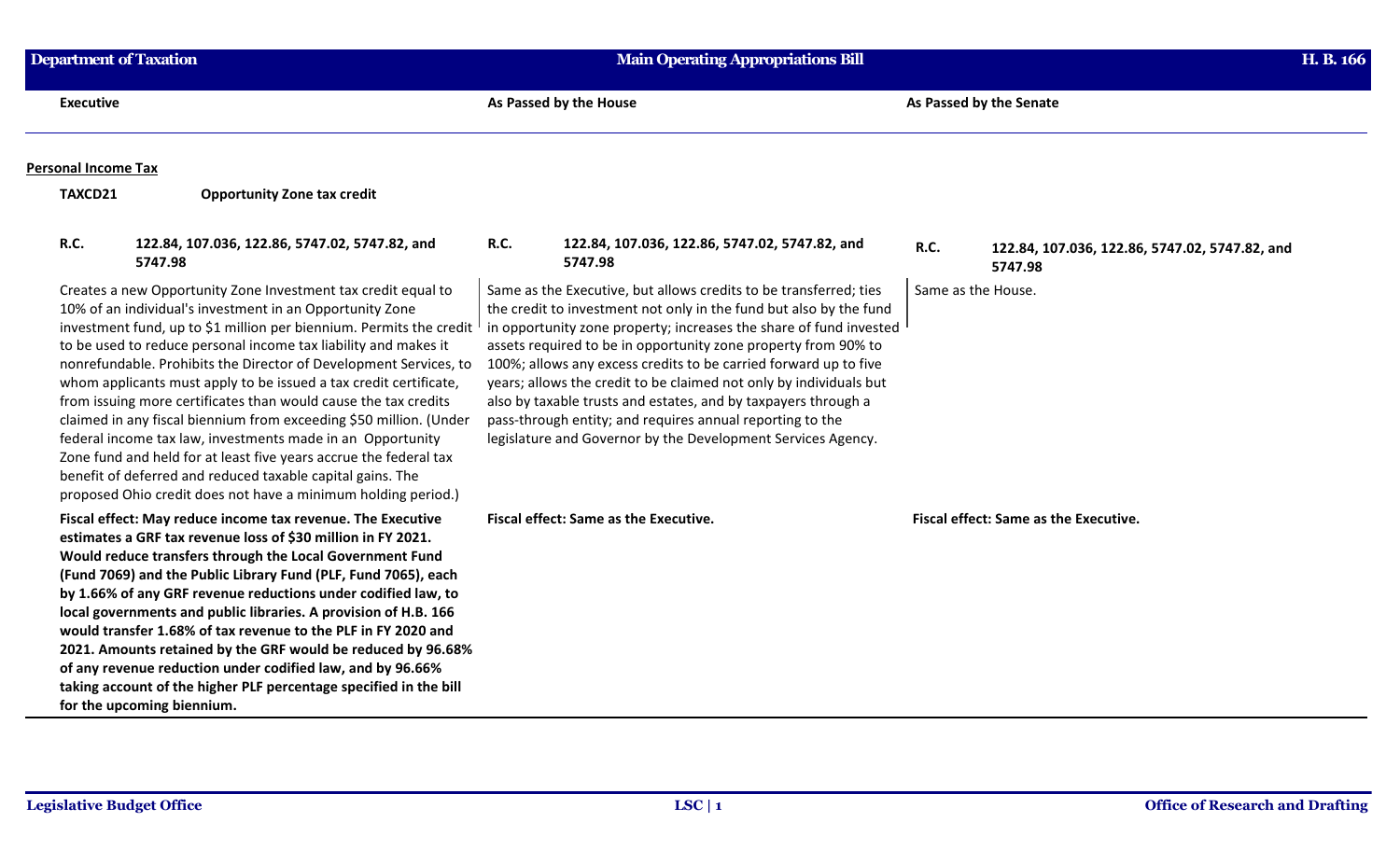| <b>Department of Taxation</b> |                           | <b>Main Operating Appropriations Bill</b>                                                                                                                                                                                                                                                                                 |                                                                                                                                                                                                                                                                                                                                  | H. B. 166 |
|-------------------------------|---------------------------|---------------------------------------------------------------------------------------------------------------------------------------------------------------------------------------------------------------------------------------------------------------------------------------------------------------------------|----------------------------------------------------------------------------------------------------------------------------------------------------------------------------------------------------------------------------------------------------------------------------------------------------------------------------------|-----------|
| <b>Executive</b>              |                           | As Passed by the House                                                                                                                                                                                                                                                                                                    | As Passed by the Senate                                                                                                                                                                                                                                                                                                          |           |
| TAXCD38                       | Motion picture tax credit |                                                                                                                                                                                                                                                                                                                           |                                                                                                                                                                                                                                                                                                                                  |           |
|                               |                           | 122.85<br><b>R.C.</b>                                                                                                                                                                                                                                                                                                     | <b>R.C.</b><br>122.85, 107.036, 5726.98, 5733.98, 5747.98,<br>5751.98; Sections 757.250 and 812.20                                                                                                                                                                                                                               |           |
| No provision.                 |                           | Repeals a refundable tax credit for motion picture production<br>expenditures, meaning no new credits would be authorized after<br>FY 2019, but credits certified before FY 2020 could continue to be<br>claimed.                                                                                                         | No provision.                                                                                                                                                                                                                                                                                                                    |           |
| No provision.                 |                           | No provision.                                                                                                                                                                                                                                                                                                             | Extends eligibility for the credit to certain live theater<br>productions. Adds post-production, advertising, and promotional<br>expenses to the kinds of expenditures for which the credit may be<br>claimed. Disqualifies motion pictures and live theater productions<br>that do not begin within a specified period of time. |           |
| No provision.                 |                           | No provision.                                                                                                                                                                                                                                                                                                             | Stipulates that tax credit certificates are to be awarded in two<br>rounds (July and January) each fiscal year beginning with FY 2021.<br>Requires each round's applications to be ranked on the basis of<br>economic and workforce development impact of the production<br>and granted tax credits in order of the ranking.     |           |
| No provision.                 |                           | No provision.                                                                                                                                                                                                                                                                                                             | Repeals a provision in current law that authorized a production<br>company to transfer the right to claim its awarded certificate to a<br>third party.                                                                                                                                                                           |           |
|                               |                           | Fiscal effect: Increases GRF revenues from the personal income<br>tax, the commercial activity tax and the financial institutions tax.<br>Potential revenue gain in FY 2020 of uncertain magnitude,<br>dependent on credit certifications prior to July 1, 2019. Potential<br>revenue gain in FY 2021 up to \$40 million. | Fiscal effect: None. Current law, unchanged by the bill, limits<br>total credits to \$40 million per fiscal year, with unused credits if<br>any added to the next year's maximum.                                                                                                                                                |           |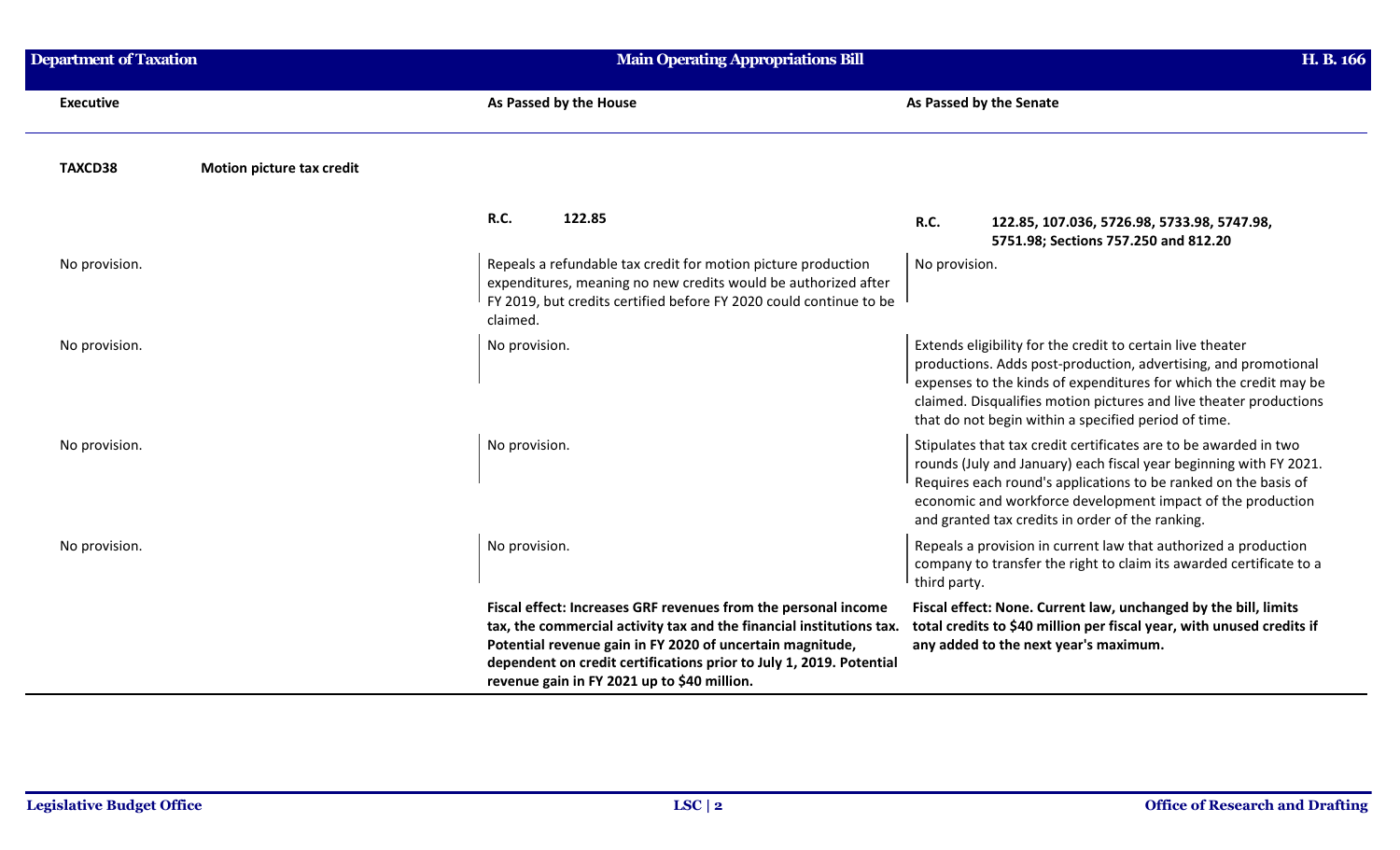| <b>Department of Taxation</b> | <b>Main Operating Appropriations Bill</b>     |                                                                                                                                                                                                                                                                                                                                                                                                                                                                                                       | H. B. 166 |
|-------------------------------|-----------------------------------------------|-------------------------------------------------------------------------------------------------------------------------------------------------------------------------------------------------------------------------------------------------------------------------------------------------------------------------------------------------------------------------------------------------------------------------------------------------------------------------------------------------------|-----------|
| <b>Executive</b>              | As Passed by the House                        | As Passed by the Senate                                                                                                                                                                                                                                                                                                                                                                                                                                                                               |           |
| TAXCD63                       | Ohio political party fund income tax checkoff |                                                                                                                                                                                                                                                                                                                                                                                                                                                                                                       |           |
|                               |                                               | <b>R.C.</b><br>3517.16, 5747.081, 3517.17, and 3517.18<br>(repealed); R.C. 131.44, 3501.05, 3517.01, 3517.10,<br>3517.102, 3517.1012, 3517.11, 3517.12, 3517.153,<br>3517.23, 3517.99, 3517.992, 5703.05, 5747.03, and<br>5747.04; Sections 409.10, 757.240 and 815.10                                                                                                                                                                                                                                |           |
| No provision.                 | No provision.                                 | Eliminates the Ohio political party fund income tax checkoff for<br>taxable years beginning after 2019. (Under current law, taxpayers<br>may opt to credit \$1 of their income tax liability to the fund.<br>Married couples filing joint returns may credit up to \$2. Money in<br>the fund is divided among the state's major political parties. The<br>money cannot be used to further the election or defeat of any<br>particular candidate or to influence the outcome of an issue<br>election.) |           |
| No provision.                 | No provision.                                 | Dissolves the fund no later than January 1, 2021.                                                                                                                                                                                                                                                                                                                                                                                                                                                     |           |
|                               |                                               | Fiscal effect: Reduces the appropriation in FY 2021 to \$90,000<br>for FID appropriation item 110613, Ohio Political Party<br><b>Distributions.</b>                                                                                                                                                                                                                                                                                                                                                   |           |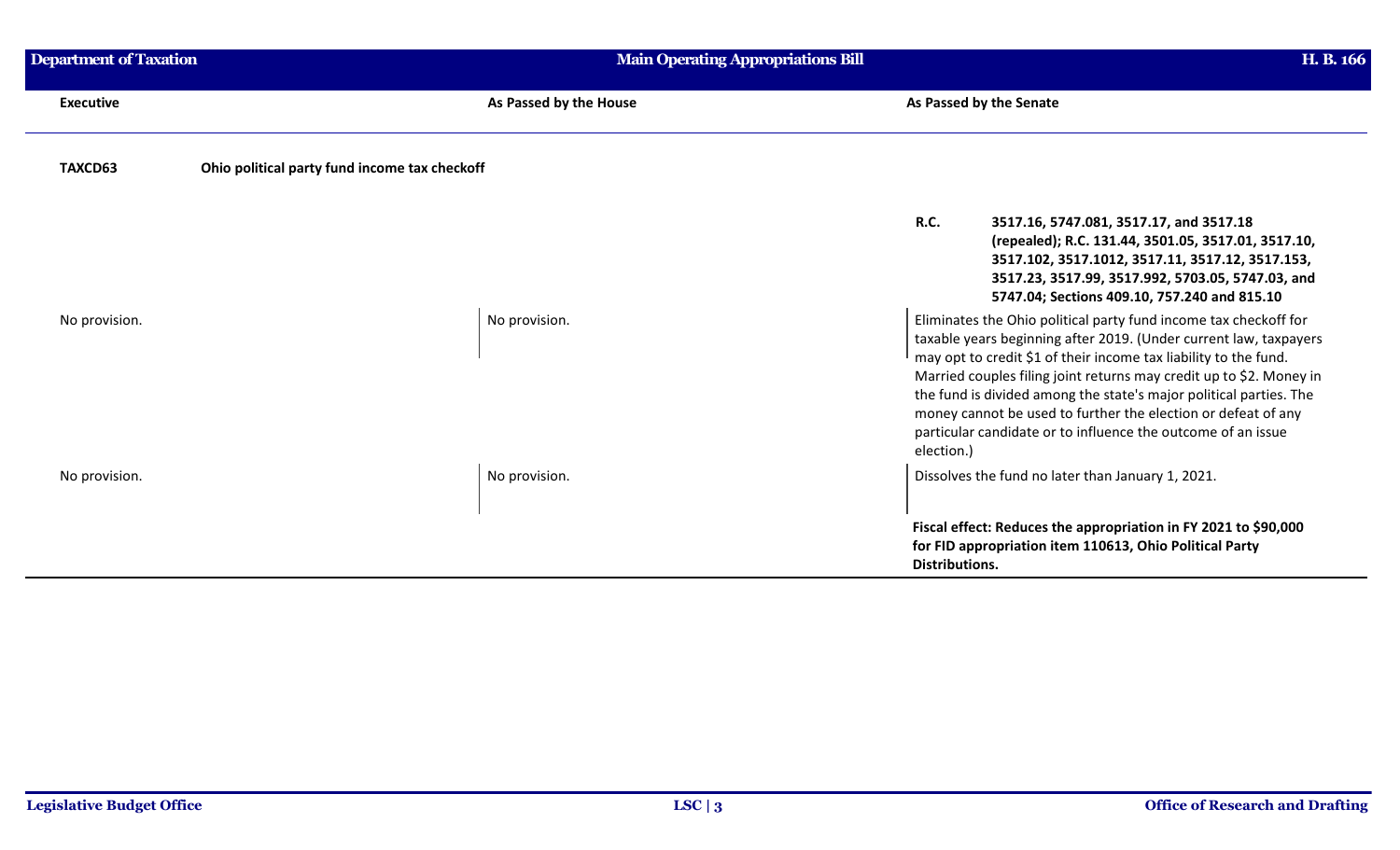| <b>Department of Taxation</b>    |                                                                                                                                                                                                                                                                                                                                                                                                                                                                                                                                  | <b>Main Operating Appropriations Bill</b>                                                                               | H. B. 166                                                                                                                                                                                                                                                                                                                                                                                                                                                                                                                                                                                                                                 |
|----------------------------------|----------------------------------------------------------------------------------------------------------------------------------------------------------------------------------------------------------------------------------------------------------------------------------------------------------------------------------------------------------------------------------------------------------------------------------------------------------------------------------------------------------------------------------|-------------------------------------------------------------------------------------------------------------------------|-------------------------------------------------------------------------------------------------------------------------------------------------------------------------------------------------------------------------------------------------------------------------------------------------------------------------------------------------------------------------------------------------------------------------------------------------------------------------------------------------------------------------------------------------------------------------------------------------------------------------------------------|
| <b>Executive</b>                 |                                                                                                                                                                                                                                                                                                                                                                                                                                                                                                                                  | As Passed by the House                                                                                                  | As Passed by the Senate                                                                                                                                                                                                                                                                                                                                                                                                                                                                                                                                                                                                                   |
| TAXCD24                          | Lead abatement tax credit                                                                                                                                                                                                                                                                                                                                                                                                                                                                                                        |                                                                                                                         |                                                                                                                                                                                                                                                                                                                                                                                                                                                                                                                                                                                                                                           |
| R.C.                             | 3742.50, 5747.02, 5747.08, 5747.26, and 5747.98;<br><b>Section 757.10</b>                                                                                                                                                                                                                                                                                                                                                                                                                                                        | <b>R.C.</b><br>3742.50, 5747.02, 5747.08, 5747.26, and 5747.98;<br><b>Section 757.10</b>                                | R.C.<br>3742.50, 5747.02, 5747.08, 5747.26, and 5747.98;<br><b>Section 757.10</b>                                                                                                                                                                                                                                                                                                                                                                                                                                                                                                                                                         |
|                                  | Authorizes taxpayers to apply to the Department of Health for a<br>nonrefundable income tax credit for costs incurred to abate lead<br>hazards in a dwelling built before 1978. Limits the amount of each<br>credit to the lesser of actual lead abatement costs incurred, the<br>amount of such costs listed on an application for the credit, or<br>\$10,000. Authorizes the credits beginning in taxable years<br>beginning on or after January 1, 2020. Authorizes any unused<br>credit to be carried forward up to 7 years. | Same as the Executive but increases the maximum credit amount<br>from \$5 million per biennium to \$5 million per year. | Same as the House.                                                                                                                                                                                                                                                                                                                                                                                                                                                                                                                                                                                                                        |
|                                  | Fiscal effect: Not more than \$5 million in total credits may be<br>awarded in a biennium.                                                                                                                                                                                                                                                                                                                                                                                                                                       | Fiscal effect: Not more than \$5 million in total credits may be<br>awarded in a fiscal year.                           | Fiscal effect: Same as the House.                                                                                                                                                                                                                                                                                                                                                                                                                                                                                                                                                                                                         |
| TAXCD79                          | Requirements for paid tax return preparers                                                                                                                                                                                                                                                                                                                                                                                                                                                                                       |                                                                                                                         |                                                                                                                                                                                                                                                                                                                                                                                                                                                                                                                                                                                                                                           |
|                                  |                                                                                                                                                                                                                                                                                                                                                                                                                                                                                                                                  |                                                                                                                         | <b>R.C.</b><br>5703.263, Section 757.281                                                                                                                                                                                                                                                                                                                                                                                                                                                                                                                                                                                                  |
| No provision.                    |                                                                                                                                                                                                                                                                                                                                                                                                                                                                                                                                  | No provision.                                                                                                           | Prohibits a tax return preparer, other than an accountant or<br>attorney, from engaging in several practices, including the<br>following: (1) Recklessly, willfully, or unreasonably understating<br>the taxpayer's tax liability; (2) Failing to properly file returns or<br>keep records; (3) Failing to cooperate with the Tax Commissioner<br>or comply with tax law; (4) Failing to act diligently to determine a<br>taxpayer's eligibility for tax reductions; (5) Misrepresenting the<br>preparer's experience or credentials; (6) Guaranteeing tax refunds<br>or credits; (7) Engaging in other fraudulent and deceptive conduct. |
| No provision.                    |                                                                                                                                                                                                                                                                                                                                                                                                                                                                                                                                  | No provision.                                                                                                           | Authorizes the Commissioner to impose a penalty or request that<br>the Attorney General seek an injunction restraining further<br>conduct or, if the conduct is continuous or repeated, restrain the<br>preparer from preparing tax returns.                                                                                                                                                                                                                                                                                                                                                                                              |
| <b>Legislative Budget Office</b> |                                                                                                                                                                                                                                                                                                                                                                                                                                                                                                                                  | LSC   $4$                                                                                                               | <b>Office of Research and Drafting</b>                                                                                                                                                                                                                                                                                                                                                                                                                                                                                                                                                                                                    |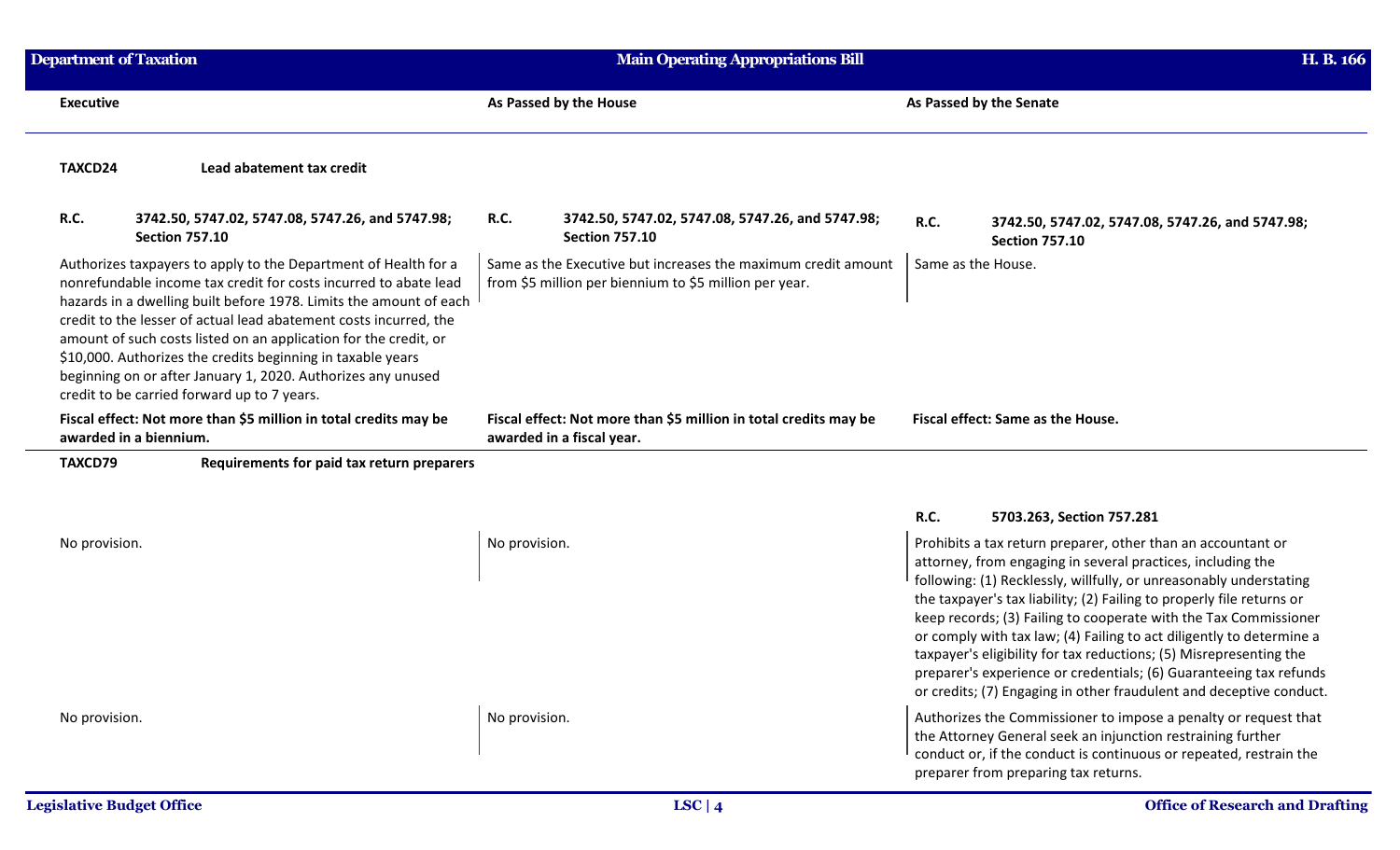| <b>Department of Taxation</b>                   | <b>Main Operating Appropriations Bill</b>                                                                                                                                                                                                                                                                                                               | H. B. 166                                                                                                                                                                                                                                                              |
|-------------------------------------------------|---------------------------------------------------------------------------------------------------------------------------------------------------------------------------------------------------------------------------------------------------------------------------------------------------------------------------------------------------------|------------------------------------------------------------------------------------------------------------------------------------------------------------------------------------------------------------------------------------------------------------------------|
| <b>Executive</b>                                | As Passed by the House                                                                                                                                                                                                                                                                                                                                  | As Passed by the Senate                                                                                                                                                                                                                                                |
| No provision.                                   | No provision.                                                                                                                                                                                                                                                                                                                                           | Authorizes the Commissioner, beginning in 2020, to require a<br>return preparer to include the preparer's federal tax identification<br>number on any state tax form he or she prepares and authorizes<br>the Commissioner to penalize a preparer that fails to do so. |
| No provision.                                   | No provision.                                                                                                                                                                                                                                                                                                                                           | Authorizes the Commissioner to abate tax return preparer<br>penalties if good cause is shown.                                                                                                                                                                          |
|                                                 |                                                                                                                                                                                                                                                                                                                                                         | <b>Fiscal effect: None.</b>                                                                                                                                                                                                                                            |
| Repeal of certain income tax credits<br>TAXCD48 |                                                                                                                                                                                                                                                                                                                                                         |                                                                                                                                                                                                                                                                        |
|                                                 | R.C.<br>5747.01, 5747.02, 5747.98, 5747.29 and 5747.65<br>(repealed), Section 757.150                                                                                                                                                                                                                                                                   | R.C.<br>5747.01, 5747.02, 5747.98, 5747.29 and 5747.65<br>(repealed), Section 757.150                                                                                                                                                                                  |
| No provision.                                   | Repeals the credit for campaign contributions, effective for the<br>2019 taxable year.                                                                                                                                                                                                                                                                  | Same as the House.                                                                                                                                                                                                                                                     |
| No provision.                                   | Repeals the credit for a pass-through entity investor's share of<br>financial institutions tax, effective for the taxable year 2019.                                                                                                                                                                                                                    | Same as the House.                                                                                                                                                                                                                                                     |
|                                                 | Fiscal effect: According the Tax Expenditure Report published in<br>conjunction with the executive operating budget proposal, these<br>credits reduce the GRF share of personal income tax receipts by<br>a combined \$8.0 million in FY 2020 and \$8.3 million in FY 2021.<br>Repealing the credits will increase revenues by commensurate<br>amounts. | Fiscal effect: Same as the House.                                                                                                                                                                                                                                      |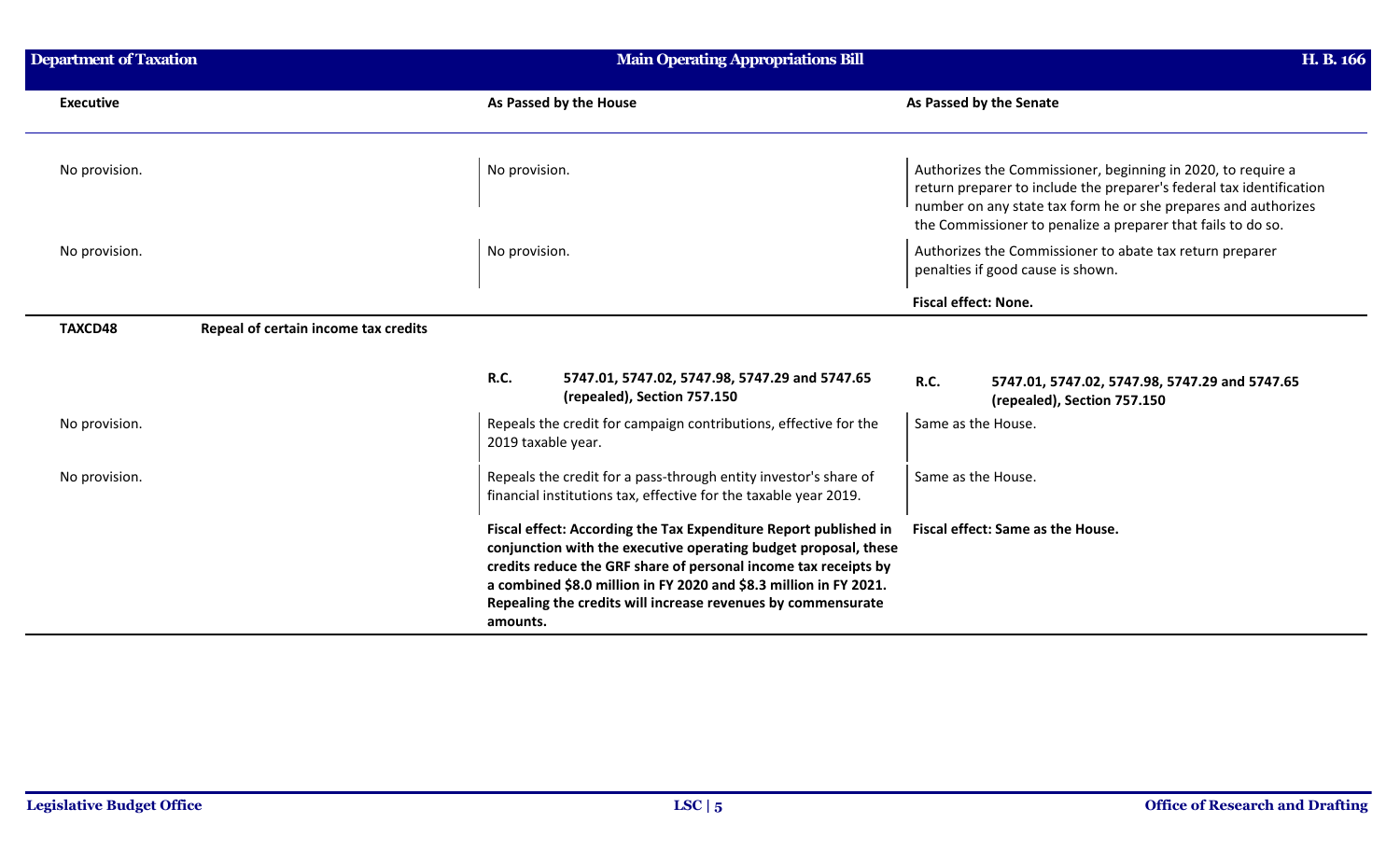| <b>Department of Taxation</b> |                                                | Main Operating Appropriations Bill    |                                                                                                                                                                                          |                   |                                                                                                                                                                                                                                        | H. B. 166 |
|-------------------------------|------------------------------------------------|---------------------------------------|------------------------------------------------------------------------------------------------------------------------------------------------------------------------------------------|-------------------|----------------------------------------------------------------------------------------------------------------------------------------------------------------------------------------------------------------------------------------|-----------|
| <b>Executive</b>              |                                                | As Passed by the House                |                                                                                                                                                                                          |                   | As Passed by the Senate                                                                                                                                                                                                                |           |
| TAXCD49                       | Modifications to personal income tax structure |                                       |                                                                                                                                                                                          |                   |                                                                                                                                                                                                                                        |           |
|                               |                                                | <b>R.C.</b>                           | 5747.01, 5747.02, 323.151, 5747.022, 5747.025,<br>5747.031, 5747.05, 5747.054, 5747.055, and<br>5748.01; Sections 757.150 and 757.160                                                    | <b>R.C.</b>       | 5747.01, 5747.02, 323.151, 5747.022, 5747.025,<br>5747.031, 5747.05, 5747.054, 5747.055, and<br>5748.01; Sections 757.150 and 757.160                                                                                                  |           |
| No provision.                 |                                                | thereafter:                           | Makes the following personal income tax changes for TY 2019 and                                                                                                                          |                   | Same as the House, but makes the following changes:                                                                                                                                                                                    |           |
| No provision.                 |                                                | filing separately.                    | (1) Reduces the maximum deduction for business income from<br>\$250,000 to \$100,000, or from \$125,000 to \$50,000 for spouses                                                          | (1) No provision. |                                                                                                                                                                                                                                        |           |
| No provision.                 |                                                | those amounts.                        | (2) Eliminates an existing 3% flat rate on business income above                                                                                                                         | TY 2020.          | (2) Same as the House, but delays elimination of the 3% rate until                                                                                                                                                                     |           |
| No provision.                 |                                                | are not eligible for the tax credits. | (3) Modifies eligibility for several means-tested income tax credits<br>such that high-income taxpayers with little nonbusiness income                                                   |                   | (3) Same as the House.                                                                                                                                                                                                                 |           |
| No provision.                 |                                                | \$22,250 or less.                     | (4) Modifies income tax rate structure such that the tax rate is<br>reduced to zero in the current bottom two tax brackets,<br>exempting from the income tax individuals whose income is |                   | (4) Same as the House, but freezes tax brackets and exemption<br>amounts in tax years 2019 and 2020 at 2018 levels, thus<br>exempting from tax incomes of \$21,750 or less. Resumes indexing<br>of brackets and exemptions in TY 2021. |           |
| No provision.                 |                                                | 6.6%.                                 | (5) Reduces marginal tax rates in all remaining five brackets by                                                                                                                         | thereafter.       | (5) Replaces the House provision with one that reduces marginal<br>tax rates in all remaining five brackets by 4% in TY 2019 and by<br>another 4% for a total of 8% from current law in TY 2020 and                                    |           |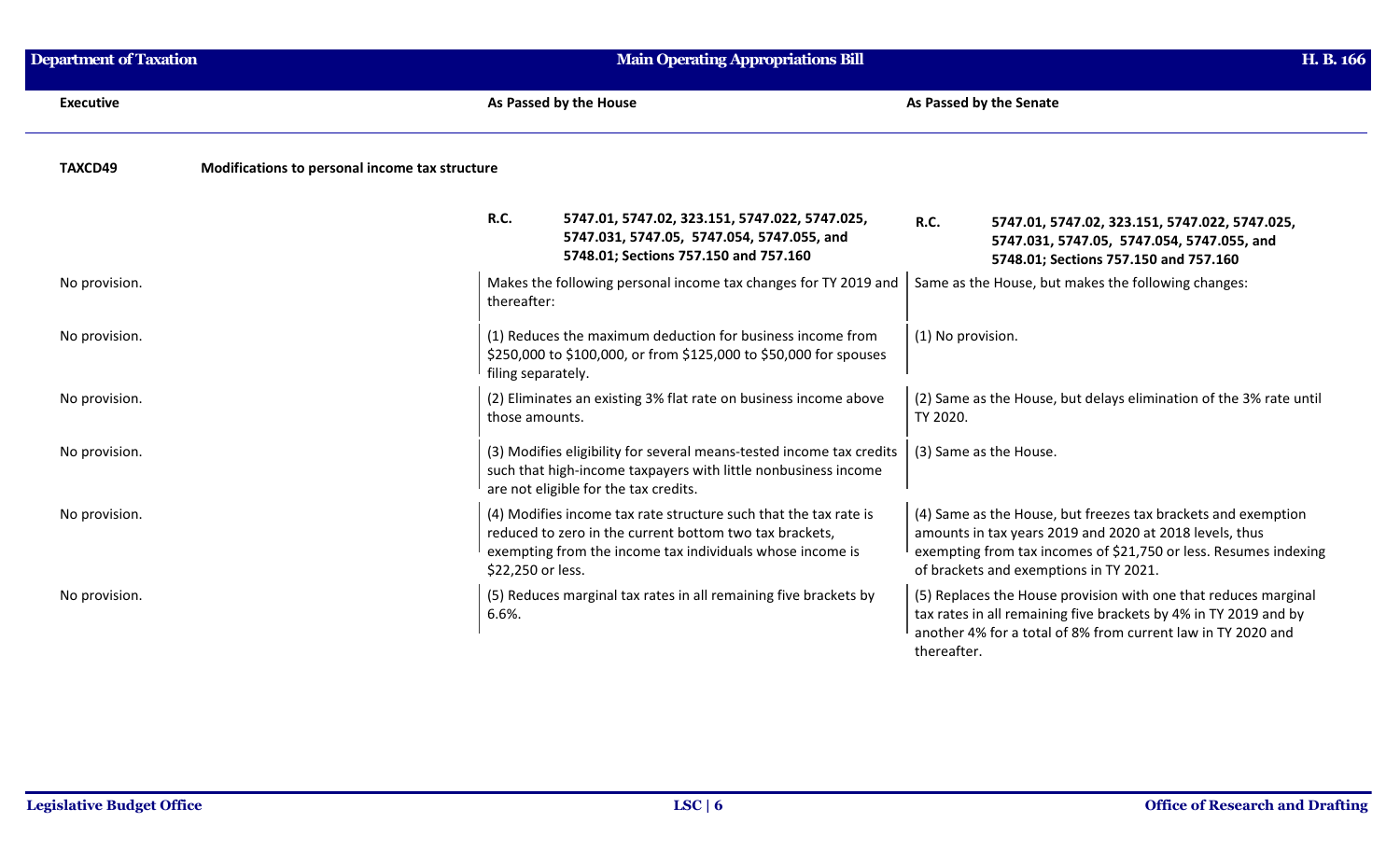| Department of Taxation | <b>Main Operating Appropriations Bill</b>                                                                                                                                                                                                                                                                                                                                                                                                                                                                                                                                                                                                                                                                                                                                                                                                                                                                                                                                                                                                                                                                                                                                                                                                                                                | H. B. 166 |
|------------------------|------------------------------------------------------------------------------------------------------------------------------------------------------------------------------------------------------------------------------------------------------------------------------------------------------------------------------------------------------------------------------------------------------------------------------------------------------------------------------------------------------------------------------------------------------------------------------------------------------------------------------------------------------------------------------------------------------------------------------------------------------------------------------------------------------------------------------------------------------------------------------------------------------------------------------------------------------------------------------------------------------------------------------------------------------------------------------------------------------------------------------------------------------------------------------------------------------------------------------------------------------------------------------------------|-----------|
| <b>Executive</b>       | As Passed by the House<br>As Passed by the Senate                                                                                                                                                                                                                                                                                                                                                                                                                                                                                                                                                                                                                                                                                                                                                                                                                                                                                                                                                                                                                                                                                                                                                                                                                                        |           |
|                        | Fiscal effect: The net revenue effects of all changes amount to a<br>Fiscal effect: Reduces tax revenue an estimated \$340 million in<br>revenue loss of approximately \$108 million in both fiscal years,<br>FY 2020 and \$380 million in FY 2021, excluding one-time cash<br>excluding a one-time cash flow adjustment related to changes in<br>flow adjustments related to changes in withholding rates and<br>withholding rates. Changes to taxation of business income<br>possibly in rates of payment of estimated taxes. Distributions<br>increase personal income tax revenue by about \$528 million.<br>through Fund 7069 and Fund 7065 would each be reduced an<br>Elimination of taxes on incomes under \$22,250 and reductions in<br>estimated \$5.6 million in FY 2020 and \$6.3 million in FY 2021.<br>tax rates on higher incomes reduce revenue by an estimated<br>Revenue retained by the GRF would be reduced about \$329<br>\$636 million. Distributions through the Local Government Fund<br>million and \$367 million in those years, respectively.<br>(Fund 7069) and the Public Library Fund (Fund 7065) would each<br>be reduced 1.66% or about \$1.8 million under codified law.<br>Amounts retained by the GRF would be reduced an estimated<br>\$104 million. |           |
| TAXCD64                | Income tax deduction for educators' expenses                                                                                                                                                                                                                                                                                                                                                                                                                                                                                                                                                                                                                                                                                                                                                                                                                                                                                                                                                                                                                                                                                                                                                                                                                                             |           |
| No provision.          | R.C.<br>5747.01, Section 757.150<br>Authorizes a personal income tax deduction for up to \$250 of an<br>No provision.                                                                                                                                                                                                                                                                                                                                                                                                                                                                                                                                                                                                                                                                                                                                                                                                                                                                                                                                                                                                                                                                                                                                                                    |           |

## Ohio teacher's out-of-pocket expenses for professional development and classroom supplies, beginning in tax year 2020. (Federal law authorizes a similar \$250 deduction, so the state deduction applies to expenses that exceed what the Ohio teacher

may claim as a federal deduction.)

**Fiscal effect: Loss of income tax revenue between \$0.6 million and \$1.2 million annually, beginning in FY 2021. Of the total, revenue loss to GRF would be between \$0.6 million and \$1.1 million, with the remaining loss borne by the Local Government Fund and the Public Library Fund. Loss of revenue to school districts that levy a school district income tax with a tax base of Ohio taxable income; this revenue loss statewide may be between \$15,000 and \$35,000 per year.**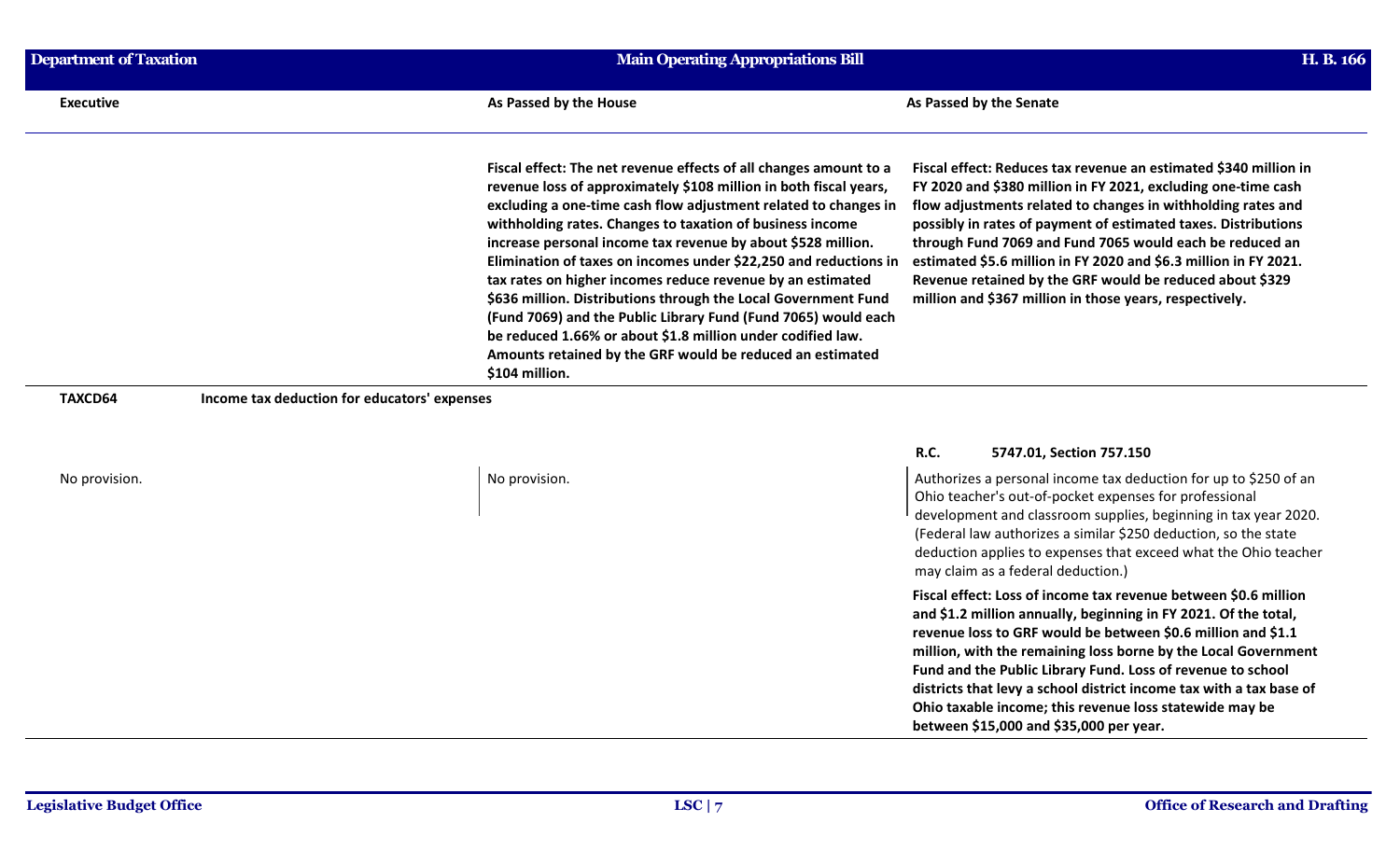| <b>Department of Taxation</b>    |                                        | <b>Main Operating Appropriations Bill</b>                                                                                                                                                                                                                                                                                                                                                                   | H. B. 166     |                                        |
|----------------------------------|----------------------------------------|-------------------------------------------------------------------------------------------------------------------------------------------------------------------------------------------------------------------------------------------------------------------------------------------------------------------------------------------------------------------------------------------------------------|---------------|----------------------------------------|
| <b>Executive</b>                 |                                        | As Passed by the House<br>As Passed by the Senate                                                                                                                                                                                                                                                                                                                                                           |               |                                        |
| TAXCD35                          | Pass-through entity withholding tax    |                                                                                                                                                                                                                                                                                                                                                                                                             |               |                                        |
|                                  |                                        | R.C.<br>5747.41, 5733.40, 5733.41; Section 757.50                                                                                                                                                                                                                                                                                                                                                           |               |                                        |
| No provision.                    |                                        | Reduces the rate of a tax paid by certain pass-through entities on<br>a percentage of its nonresident investors' distributive income:<br>from 5% to 3% for individual investors and from 8.5% to 3% for<br>nonindividual investors. (The state income tax rate on business<br>income above \$250,000 is 3%, but TAXCD49 describes a change to<br>the current law provision.)                                | No provision. |                                        |
| No provision.                    |                                        | Authorizes a pass-through entity to avoid withholding the tax if a<br>nonresident investor submits a statement, subject to the penalties<br>of perjury, to the entity affirming that the investor intends to<br>comply with and remit state income tax as required by law.<br>(Under continuing law, the pass-through entity tax collects income<br>tax owed by nonresident pass-through entity investors.) | No provision. |                                        |
|                                  |                                        | Fiscal effect: Does not change any taxpayer's tax liability, but<br>would reduce the amount of withholding taxes collected. To the<br>extent that taxpayers do not claim all refunds to which they are<br>entitled under current law, the reduction in withholding taxes<br>collected may result in a decline in tax revenue, possibly ranging<br>to millions of dollars, affecting primarily the GRF.      |               |                                        |
| TAXCD46                          | Income tax credit for hiring ex-felons |                                                                                                                                                                                                                                                                                                                                                                                                             |               |                                        |
|                                  |                                        | R.C.<br>5747.73, 5747.02, 5747.98 and Section 757.120                                                                                                                                                                                                                                                                                                                                                       |               |                                        |
| No provision.                    |                                        | Authorizes a nonrefundable income tax credit for a taxpayer<br>eligible for the federal work opportunity tax credit (WOTC) for<br>employing an ex-felon. (The maximum credit under the federal<br>WOTC is \$2,400). Provides that the state credit equals 30% of the<br>taxpayer's federal WOTC, and any unclaimed balance may be<br>carried forward for seven years.                                       | No provision. |                                        |
| <b>Legislative Budget Office</b> |                                        | LSC   8                                                                                                                                                                                                                                                                                                                                                                                                     |               | <b>Office of Research and Drafting</b> |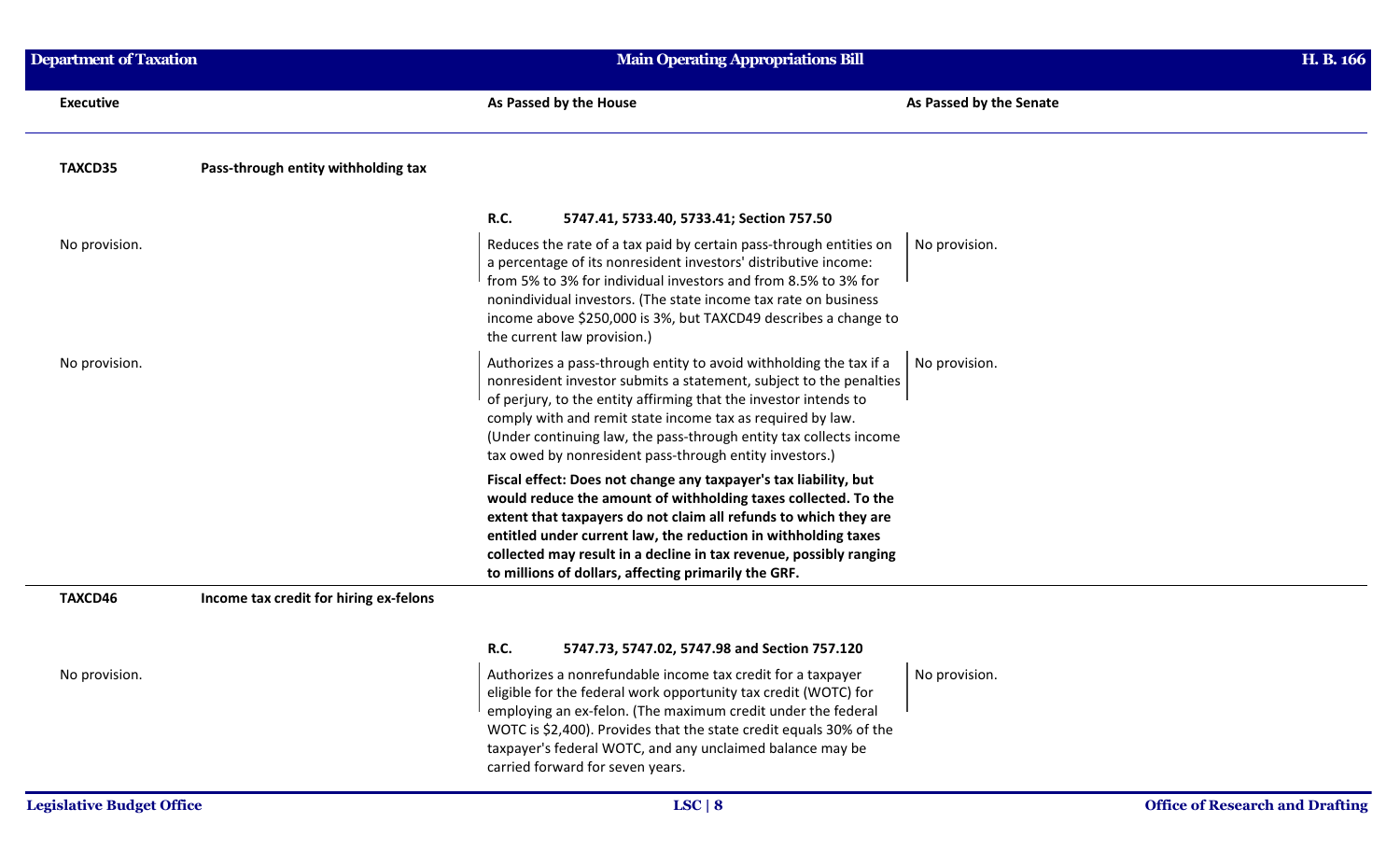| <b>Department of Taxation</b> |                                               | <b>Main Operating Appropriations Bill</b> |                                                                                                                                                                                                                                                                                                                                                                                                                                                                                                                                                                                                                                                                                                                                                                                                                  |             |                                                                                                                                                                                                                                        | H. B. 166 |
|-------------------------------|-----------------------------------------------|-------------------------------------------|------------------------------------------------------------------------------------------------------------------------------------------------------------------------------------------------------------------------------------------------------------------------------------------------------------------------------------------------------------------------------------------------------------------------------------------------------------------------------------------------------------------------------------------------------------------------------------------------------------------------------------------------------------------------------------------------------------------------------------------------------------------------------------------------------------------|-------------|----------------------------------------------------------------------------------------------------------------------------------------------------------------------------------------------------------------------------------------|-----------|
| <b>Executive</b>              |                                               |                                           | As Passed by the House                                                                                                                                                                                                                                                                                                                                                                                                                                                                                                                                                                                                                                                                                                                                                                                           |             | As Passed by the Senate                                                                                                                                                                                                                |           |
|                               |                                               |                                           | Fiscal effect: Reduces revenue from the individual income tax by<br>up to \$3 million annually. Of the total, revenue loss to the GRF<br>would be up to \$2.9 million, with the remaining loss borne by<br>the LGF and the PLF. Revenue losses may be higher in certain<br>future years due to the carryforward provision.                                                                                                                                                                                                                                                                                                                                                                                                                                                                                       |             |                                                                                                                                                                                                                                        |           |
| <b>Sales and Use Taxes</b>    |                                               |                                           |                                                                                                                                                                                                                                                                                                                                                                                                                                                                                                                                                                                                                                                                                                                                                                                                                  |             |                                                                                                                                                                                                                                        |           |
| TAXCD29                       | Sales tax on transportation network companies |                                           |                                                                                                                                                                                                                                                                                                                                                                                                                                                                                                                                                                                                                                                                                                                                                                                                                  |             |                                                                                                                                                                                                                                        |           |
|                               |                                               | <b>R.C.</b>                               | 5739.01, Section 757.140                                                                                                                                                                                                                                                                                                                                                                                                                                                                                                                                                                                                                                                                                                                                                                                         | <b>R.C.</b> | 5739.01, Section 757.140                                                                                                                                                                                                               |           |
| No provision.                 |                                               |                                           | Makes changes to the sales taxation of transportation network<br>company (TNC) services (those services are rendered when a rider<br>uses a digital network to arrange transportation with a driver -<br>e.g., Uber, Lyft) as follows: (1) Specifies that the TNC providing the<br>digital network is the vendor required to collect and remit sales<br>taxes in such transactions, rather than the driver; (2) excludes<br>from the taxable price of such services any fee charged for the<br>service except the base fare or fees based on distance or time;<br>and (3) clarifies that such services are only subject to sales tax if<br>the rider is picked up and dropped off in the state. (Currently,<br>such services are subject to tax only if the transportation occurs<br>entirely within the state.) |             | Replaces the House provision with a broader provision that<br>specifies that any "technology platform" facilitating taxable<br>services is considered the vendor. Also states that the provision<br>applies beginning October 1, 2019. |           |
| No provision.                 |                                               | No provision.                             |                                                                                                                                                                                                                                                                                                                                                                                                                                                                                                                                                                                                                                                                                                                                                                                                                  |             | Specifies that changes to 5739.01 of the Revised Code apply<br>retrospectively to all cases pending on or transactions occurring<br>before, on, or after the effective date of changes to that section.                                |           |
|                               |                                               |                                           | Fiscal effect: Increases sales and use tax revenue by up to \$6<br>million in FY 2020, and up to \$8 million in FY 2021. The GRF<br>would gain up to \$5.8 million in FY 2020 and \$7.7 million in FY<br>2021. Distributions to the LGF and the PLF would total \$0.2<br>million and \$0.3 million, respectively. Increases revenue from<br>permissive county and transit authority taxes by up to \$1 million<br>in FY 2020 and \$2 million in FY 2021.                                                                                                                                                                                                                                                                                                                                                         |             | Fiscal effect: The retroactive application of this provision may<br>result in additional state and permissive local sales taxes,<br>compared to the House revenue gain.                                                                |           |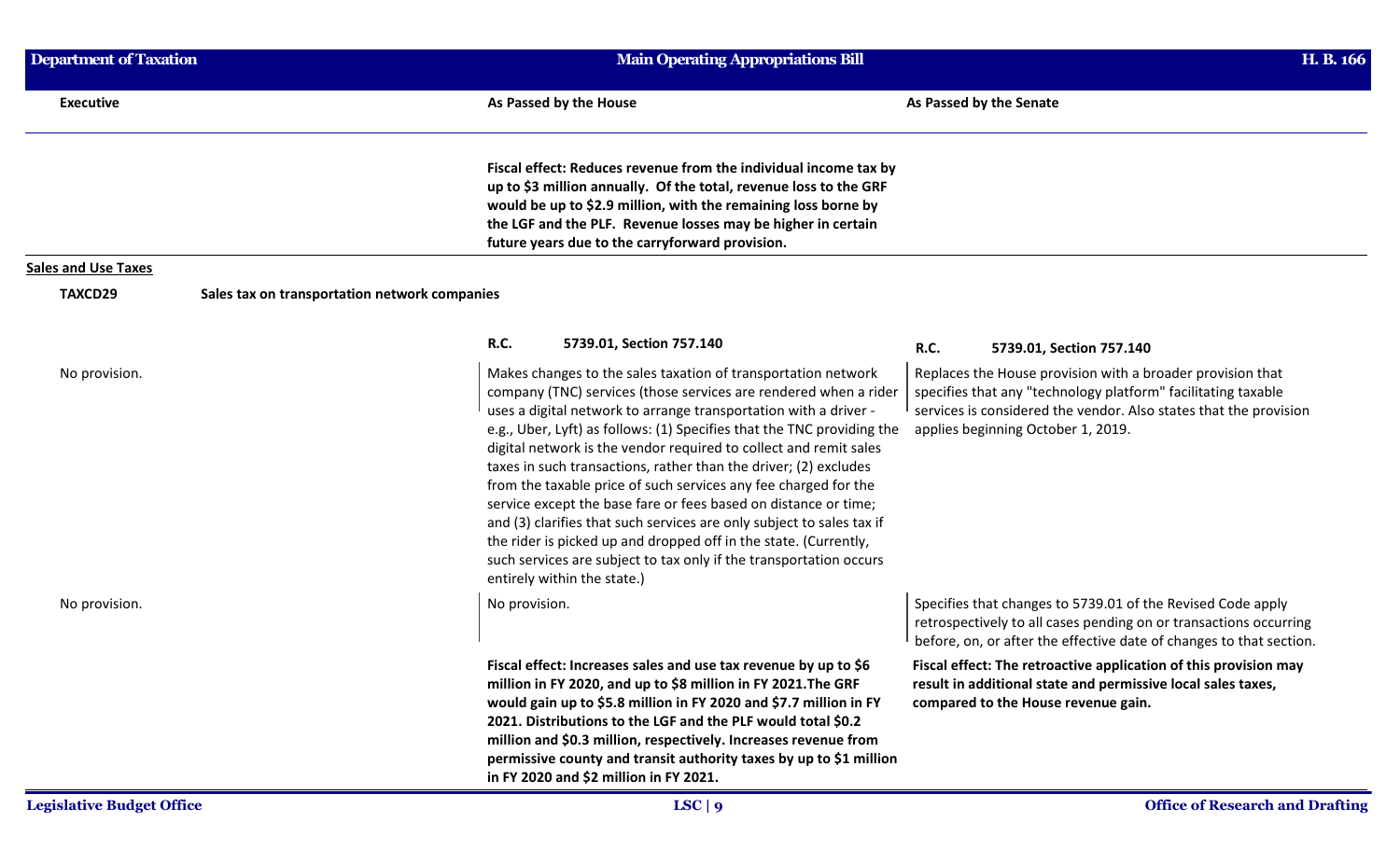| <b>Department of Taxation</b> |                                                | <b>Main Operating Appropriations Bill</b> |                                                                                                                                                                                                                                                                                                                                                                                                                                    |                         |                                                                                                                                                                                                                                                                 | H. B. 166 |
|-------------------------------|------------------------------------------------|-------------------------------------------|------------------------------------------------------------------------------------------------------------------------------------------------------------------------------------------------------------------------------------------------------------------------------------------------------------------------------------------------------------------------------------------------------------------------------------|-------------------------|-----------------------------------------------------------------------------------------------------------------------------------------------------------------------------------------------------------------------------------------------------------------|-----------|
| <b>Executive</b>              |                                                |                                           | As Passed by the House                                                                                                                                                                                                                                                                                                                                                                                                             | As Passed by the Senate |                                                                                                                                                                                                                                                                 |           |
| TAXCD47                       | Repeal of certain sales and use tax exemptions |                                           |                                                                                                                                                                                                                                                                                                                                                                                                                                    |                         |                                                                                                                                                                                                                                                                 |           |
|                               |                                                | R.C.                                      | 5739.01, 122.175, 5739.02, 5739.025, 5739.03,<br>5739.05, Section 757.140                                                                                                                                                                                                                                                                                                                                                          | R.C.                    | 5739.01, 122.175, 5739.02, 5739.025, 5739.03,<br>5739.05, Section 757.140                                                                                                                                                                                       |           |
| No provision.                 |                                                | October 2019:                             | Repeals the sales and use tax exemptions listed below, effective                                                                                                                                                                                                                                                                                                                                                                   | below:                  | Same as the House, but repeals only one exemption as listed                                                                                                                                                                                                     |           |
| No provision.                 |                                                | parts;                                    | The exemption for aviation repair and maintenance services and                                                                                                                                                                                                                                                                                                                                                                     | No provision.           |                                                                                                                                                                                                                                                                 |           |
| No provision.                 |                                                |                                           | The exemption for sales of flight simulators;                                                                                                                                                                                                                                                                                                                                                                                      | No provision.           |                                                                                                                                                                                                                                                                 |           |
| No provision.                 |                                                |                                           | The exemption for sales of investment bullion and coins;                                                                                                                                                                                                                                                                                                                                                                           | No provision.           |                                                                                                                                                                                                                                                                 |           |
| No provision.                 |                                                | aircraft;                                 | The \$800 cap on sales of shares of qualified fractionally owned                                                                                                                                                                                                                                                                                                                                                                   | No provision.           |                                                                                                                                                                                                                                                                 |           |
| No provision.                 |                                                |                                           | The exemption for sales of property and services for maintenance<br>and repair of qualified fractionally-owned aircraft;                                                                                                                                                                                                                                                                                                           | No provision.           |                                                                                                                                                                                                                                                                 |           |
| No provision.                 |                                                | racing teams.                             | The exemption for sales of qualified property to qualified motor                                                                                                                                                                                                                                                                                                                                                                   | Same as the House.      |                                                                                                                                                                                                                                                                 |           |
|                               |                                                |                                           | Fiscal effect: According the Tax Expenditure Report published in<br>conjunction with the executive operating budget proposal,<br>repealing the exemptions will increase the GRF share of the sales<br>and use tax revenue by about \$33 million in FY 2020 and \$44<br>million in FY 2021. Increases revenue from permissive county<br>and transit authority taxes by about \$8 million in FY 2020 and<br>\$11 million in FY 2021. | biennium.               | Fiscal effect: According the Tax Expenditure Report published in<br>conjunction with the executive operating budget proposal, the<br>exemption repealed will increase the GRF share of sales and use<br>tax revenue by a minimal amount each fiscal year of the |           |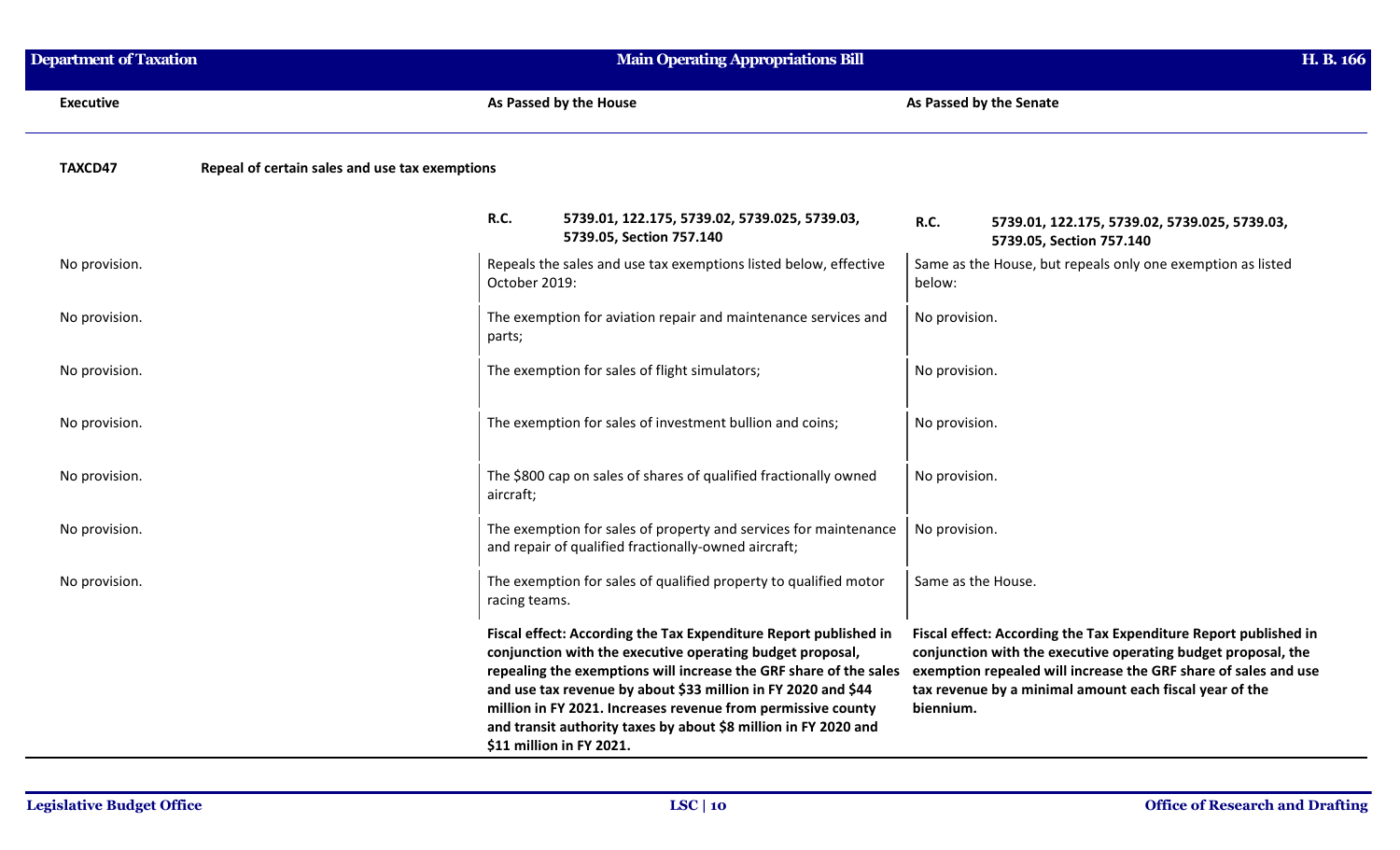| <b>Department of Taxation</b> | <b>Main Operating Appropriations Bill</b>            |                                                                                                                                                                                                                                                                                                                                                                                                                        | H. B. 166 |
|-------------------------------|------------------------------------------------------|------------------------------------------------------------------------------------------------------------------------------------------------------------------------------------------------------------------------------------------------------------------------------------------------------------------------------------------------------------------------------------------------------------------------|-----------|
| <b>Executive</b>              | As Passed by the House                               | As Passed by the Senate                                                                                                                                                                                                                                                                                                                                                                                                |           |
| TAXCD81                       | Sales tax: Peer-to-peer car sharing and ride sharing |                                                                                                                                                                                                                                                                                                                                                                                                                        |           |
|                               |                                                      | R.C.<br>5739.01, 4516.01, 4516.02, 4516.03, 4516.04,<br>4516.05, 4516.06, 4516.07, 4516.08, 4516.09,<br>4516.10, 4516.11, 4516.12, 4516.13, 4549.65;<br><b>Section 757.301</b>                                                                                                                                                                                                                                         |           |
| No provision.                 | No provision.                                        | Authorizes personal motor vehicle rentals between vehicle<br>owners and other licensed drivers through a peer-to-peer (P2P)<br>car sharing program and P2P car sharing agreements. Establishes<br>requirements and responsibilities that apply to a P2P car sharing<br>program. Requires P2P car sharing programs to collect, verify, and<br>maintain certain records pertaining to the use of each shared<br>vehicle. |           |
| No provision.                 | No provision.                                        | Specifies that P2P car sharing and P2P car sharing agreements are<br>consumer transactions for the purposes of the Consumer Sales<br>Practices Law. Specifies that a P2P car sharing program is not<br>liable under that Law, however, if the program was provided false<br>information and relied on that information in good faith.                                                                                  |           |
| No provision.                 | No provision.                                        | Declares that a violation of the general regulatory requirements<br>of P2P car sharing is an unfair or deceptive act and a person<br>injured by such a violation has a cause of action and that the<br>attorney general can enforce the requirements and seek civil<br>relief.                                                                                                                                         |           |
| No provision.                 | No provision.                                        | Authorizes the operator of a public-use airport to adopt<br>reasonable standards, regulations, procedures, and fees and<br>requires the P2P car sharing program, shared vehicle owner, and<br>shared vehicle driver to comply with them.                                                                                                                                                                               |           |
| No provision.                 | No provision.                                        | Establishes specific insurance requirements, such as minimum<br>coverage limits, and makes a P2P car sharing program ultimately<br>responsible for ensuring that insurance requirements are met.                                                                                                                                                                                                                       |           |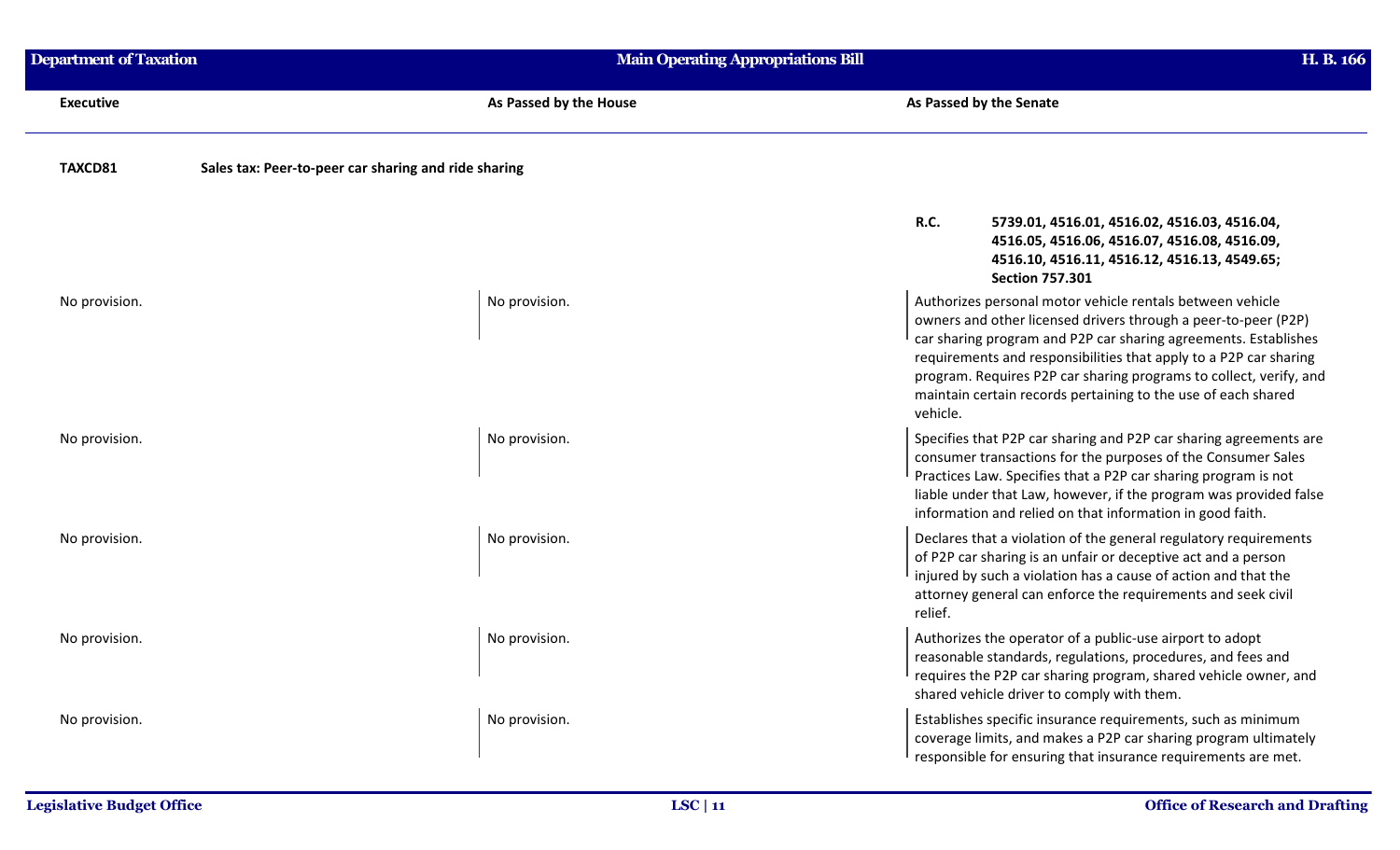| <b>Department of Taxation</b> | <b>Main Operating Appropriations Bill</b>                                                                                                                                                                                                                                              | H. B. 166                                                                                                                                                                                                                                                                                                                                                                                                                                                                                              |
|-------------------------------|----------------------------------------------------------------------------------------------------------------------------------------------------------------------------------------------------------------------------------------------------------------------------------------|--------------------------------------------------------------------------------------------------------------------------------------------------------------------------------------------------------------------------------------------------------------------------------------------------------------------------------------------------------------------------------------------------------------------------------------------------------------------------------------------------------|
| <b>Executive</b>              | As Passed by the House                                                                                                                                                                                                                                                                 | As Passed by the Senate                                                                                                                                                                                                                                                                                                                                                                                                                                                                                |
| No provision.                 | No provision.                                                                                                                                                                                                                                                                          | States that a P2P car sharing program and a shared vehicle owner<br>are exempt from vicarious liability in accordance with federal law<br>and under any state or local law that imposes liability based only<br>on vehicle ownership.                                                                                                                                                                                                                                                                  |
| No provision.                 | No provision.                                                                                                                                                                                                                                                                          | Specifies that a P2P car sharing program is considered a service<br>vendor for the purposes of collecting and remitting sales taxes.                                                                                                                                                                                                                                                                                                                                                                   |
| No provision.                 | No provision.                                                                                                                                                                                                                                                                          | Specifies that defining "technology platform" as a vendor, which<br>is consistent with current law application, shall apply<br>retrospectively to all transactions and pending cases. Applies the<br>vendor change beginning October 1, 2019.                                                                                                                                                                                                                                                          |
| No provision.                 | No provision.                                                                                                                                                                                                                                                                          | Specifies that any agreement, when the transaction is for<br>purposes that are primarily personal, family, or household,<br>between a motor vehicle leasing dealer and the lessee or a motor<br>vehicle renting dealer and the renter, is a consumer transaction<br>for purposes of the Consumer Sales Practices Law. Specifies that<br>the motor vehicle leasing dealer is not liable under that Law if the<br>dealer was provided false information and relied on that<br>information in good faith. |
|                               |                                                                                                                                                                                                                                                                                        | Fiscal effect: Increases sales tax revenue by less than \$1 million<br>each year from P2P transactions. Under codified law, 99.68% of<br>the revenue gain will be deposited in the GRF, while the<br>remainder will be deposited in the LGF and the PLF.                                                                                                                                                                                                                                               |
| TAXCD43                       | Sales tax: Exemption for food manufacturing equipment                                                                                                                                                                                                                                  |                                                                                                                                                                                                                                                                                                                                                                                                                                                                                                        |
|                               | R.C.<br>5739.011, Section 757.140                                                                                                                                                                                                                                                      | <b>R.C.</b><br>5739.011, Section 757.140                                                                                                                                                                                                                                                                                                                                                                                                                                                               |
| No provision.                 | Expands an existing sales tax exemption for equipment and<br>supplies used to clean equipment used to produce or process<br>dairy products, to include equipment and supplies used to clean<br>equipment that is used to produce or process any sort of food for<br>human consumption. | Same as the House.                                                                                                                                                                                                                                                                                                                                                                                                                                                                                     |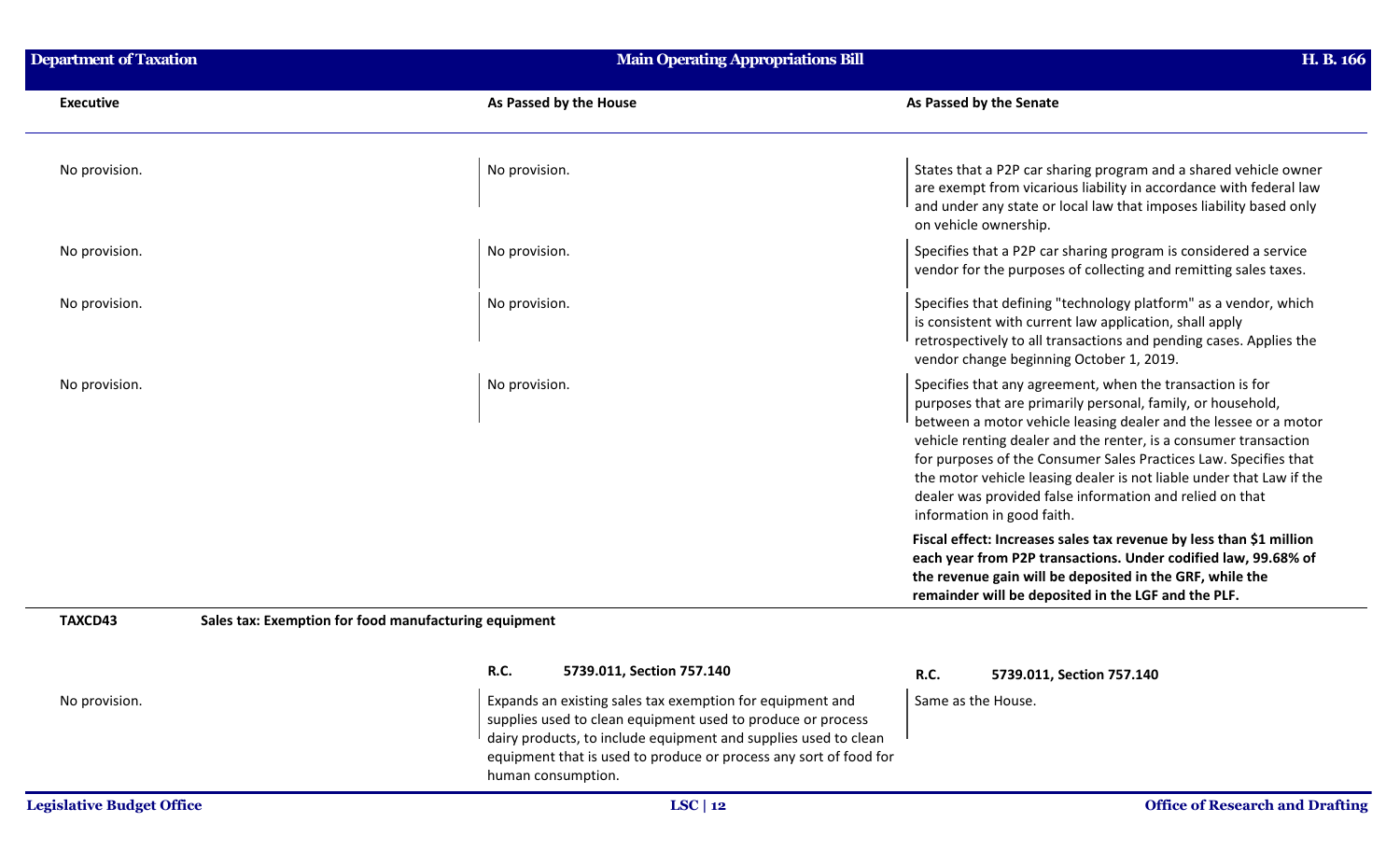| <b>Department of Taxation</b><br><b>Main Operating Appropriations Bill</b> |                                                                                                                                                                                                                                                                                                                                                                                                                                                                                         |                                                                                                                        | H. B. 166                                                             |
|----------------------------------------------------------------------------|-----------------------------------------------------------------------------------------------------------------------------------------------------------------------------------------------------------------------------------------------------------------------------------------------------------------------------------------------------------------------------------------------------------------------------------------------------------------------------------------|------------------------------------------------------------------------------------------------------------------------|-----------------------------------------------------------------------|
|                                                                            | As Passed by the House                                                                                                                                                                                                                                                                                                                                                                                                                                                                  | As Passed by the Senate                                                                                                |                                                                       |
|                                                                            | Fiscal effect: Decreases sales tax revenue by \$1.5 million in FY<br>2020 and \$2.3 million in FY 2021. Of the total, revenue loss to<br>the GRF would be \$1.4 million in FY 2020 and \$2.2 million in FY<br>2021. Combined distributions to the LGF and the PLF would<br>decrease by about \$0.1 million in FY 2020 and in FY 2021.<br>Reduces revenue from permissive county and transit authority<br>sales taxes by about \$0.3 million in FY 2020 and \$0.5 million in<br>FY 2021. | Fiscal effect: Same as the House.                                                                                      |                                                                       |
|                                                                            |                                                                                                                                                                                                                                                                                                                                                                                                                                                                                         |                                                                                                                        |                                                                       |
|                                                                            | <b>R.C.</b><br>5739.011, Section 757.130                                                                                                                                                                                                                                                                                                                                                                                                                                                |                                                                                                                        |                                                                       |
|                                                                            | Exempts from sales and use tax any supplies or janitorial services<br>purchased to clean machinery in a manufacturing facility.                                                                                                                                                                                                                                                                                                                                                         | No provision.                                                                                                          |                                                                       |
|                                                                            | Fiscal effect: Decreases sales tax revenue by \$21.3 million in FY<br>2020 and \$28.7 million in FY 2021. Of the total, revenue loss to<br>the GRF would be \$20.6 million in FY 2020 and \$27.7 million in<br>FY 2021. Combined distributions to the LGF and the PLF would<br>decrease by \$0.7 million in FY 2020 and \$1.0 million in FY 2021.<br>Reduces revenue from permissive county and transit authority                                                                       |                                                                                                                        |                                                                       |
|                                                                            |                                                                                                                                                                                                                                                                                                                                                                                                                                                                                         |                                                                                                                        |                                                                       |
|                                                                            | R.C.<br>5739.09, 5739.082 and Section 757.180                                                                                                                                                                                                                                                                                                                                                                                                                                           |                                                                                                                        |                                                                       |
|                                                                            | Specifies that a hotel intermediary is a person that arranges for<br>the sale of hotel rooms. Excludes from this definition 1) a hotel<br>itself; 2) a person receiving a commission from a hotel; and 3) a<br>person imposing a charge for the service as long as the charge is<br>separately identified on an invoice, bill of sale, receipt, or similar<br>document given to the consumer.                                                                                           | No provision.                                                                                                          |                                                                       |
|                                                                            |                                                                                                                                                                                                                                                                                                                                                                                                                                                                                         | Sales tax: Exemption for manufacturing cleaning supplies and services<br>Hotel intermediaries: sales and lodging taxes | sales taxes by \$5.0 million in FY 2020 and \$6.8 million in FY 2021. |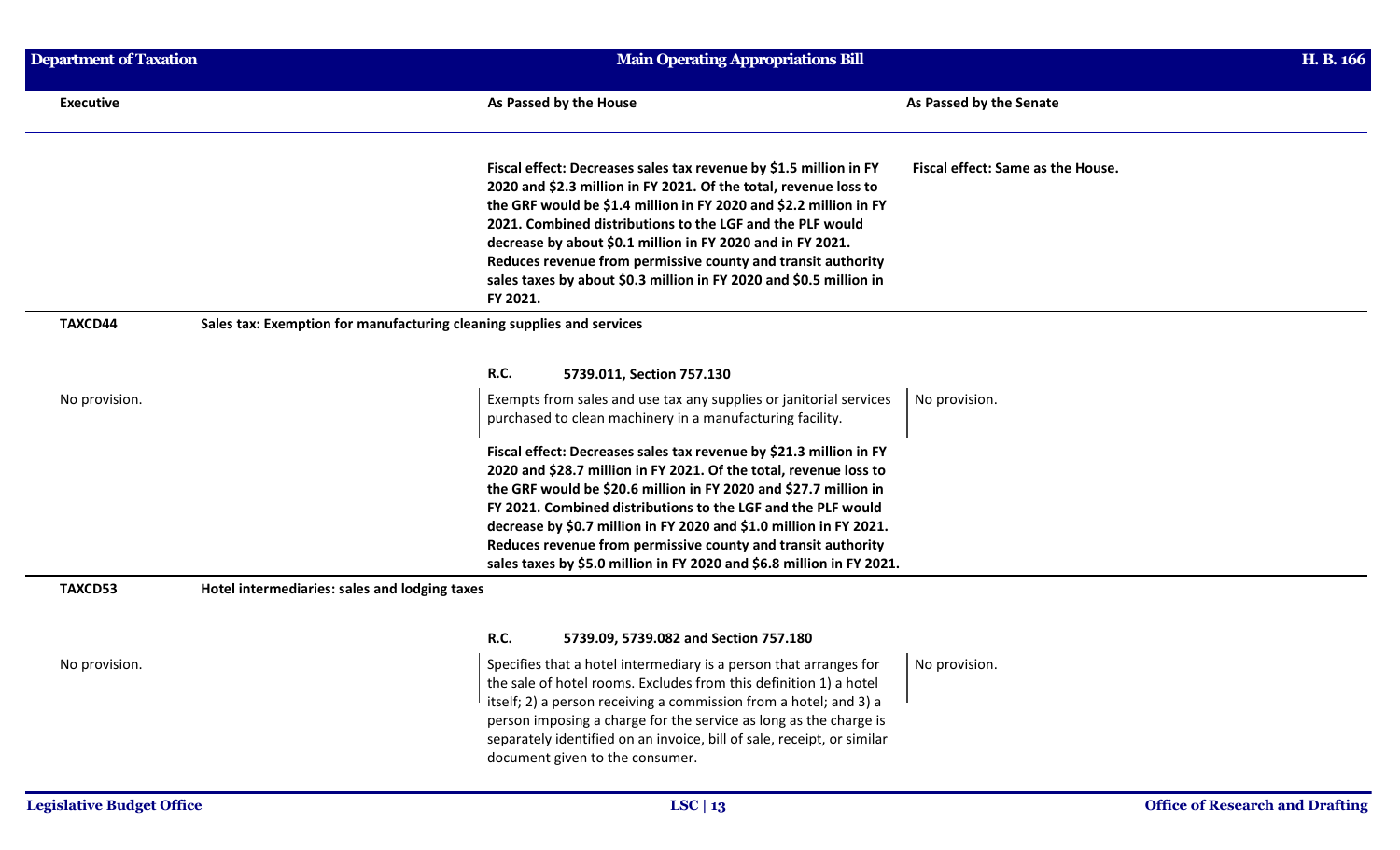| <b>Department of Taxation</b> | <b>Main Operating Appropriations Bill</b>                                                                                                                                                                                                                                                                                                                                                                                                                                                                                                                                                                                                                                                                                                                                                                                                                                   |                                                                                                                                   | H. B. 166 |
|-------------------------------|-----------------------------------------------------------------------------------------------------------------------------------------------------------------------------------------------------------------------------------------------------------------------------------------------------------------------------------------------------------------------------------------------------------------------------------------------------------------------------------------------------------------------------------------------------------------------------------------------------------------------------------------------------------------------------------------------------------------------------------------------------------------------------------------------------------------------------------------------------------------------------|-----------------------------------------------------------------------------------------------------------------------------------|-----------|
| <b>Executive</b>              | As Passed by the House                                                                                                                                                                                                                                                                                                                                                                                                                                                                                                                                                                                                                                                                                                                                                                                                                                                      | As Passed by the Senate                                                                                                           |           |
| No provision.                 | Specifies that the taxable base, for the purposes of the sales and<br>use tax and local lodging taxes, is to be the advertised price of a<br>room.                                                                                                                                                                                                                                                                                                                                                                                                                                                                                                                                                                                                                                                                                                                          | No provision.                                                                                                                     |           |
| No provision.                 | Requires the hotel intermediary to collect and remit local lodging<br>taxes to the subdivision levying the tax.                                                                                                                                                                                                                                                                                                                                                                                                                                                                                                                                                                                                                                                                                                                                                             | No provision.                                                                                                                     |           |
|                               | Fiscal effect: Increases sales tax revenue by several millions of<br>dollars in FY 2020 and up to \$20.7 million in FY 2021. Of the<br>revenue increase, 96.68% would be retained by the GRF in FY<br>2020 and up to \$20 million in FY 2021. Potential revenue<br>increase in FY 2020, and revenue gain of up to \$4.9 million in FY<br>2021 from permissive county and transit authority sales taxes.<br>Increases lodging taxes in FY 2020, and revenue gains of up to \$8<br>million in FY 2021.                                                                                                                                                                                                                                                                                                                                                                        |                                                                                                                                   |           |
| TAXCD31                       | Modification of substantial use tax nexus standard for remote sellers                                                                                                                                                                                                                                                                                                                                                                                                                                                                                                                                                                                                                                                                                                                                                                                                       |                                                                                                                                   |           |
|                               | R.C.<br>5741.01, 5741.04, 5741.05, 5741.07, 5741.11,<br>5741.13, 5741.17, 5743.62, Sections 757.80 and<br>812.20                                                                                                                                                                                                                                                                                                                                                                                                                                                                                                                                                                                                                                                                                                                                                            | <b>R.C.</b><br>5741.01, 5741.04, 5741.05, 5741.07, 5741.071,<br>5741.11, 5741.13, 5741.17, 5743.62, Sections<br>757.80 and 812.20 |           |
| No provision.                 | Modifies Ohio's substantial nexus assumptions as follows: (1)<br>Adds a presumption of substantial nexus for sellers that have<br>gross receipts in excess of \$100,000 from sales into Ohio or<br>engage in 200 or more separate sales transactions into Ohio<br>during the current or preceding calendar year. (2) Eliminates a<br>presumption of substantial nexus for sellers with annual Ohio<br>sales in excess of \$500,000 that either (a) use computer software<br>stored or distributed in Ohio to make Ohio sales or (b) provide, or<br>enter into an agreement with a third party to provide, content<br>distribution networks in Ohio to accelerate or enhance the<br>delivery of the seller's website to Ohio consumers. (3) Eliminates a<br>presumption of substantial nexus for sellers that enter into "click-<br>through" agreements with Ohio residents. | Same as the House.                                                                                                                |           |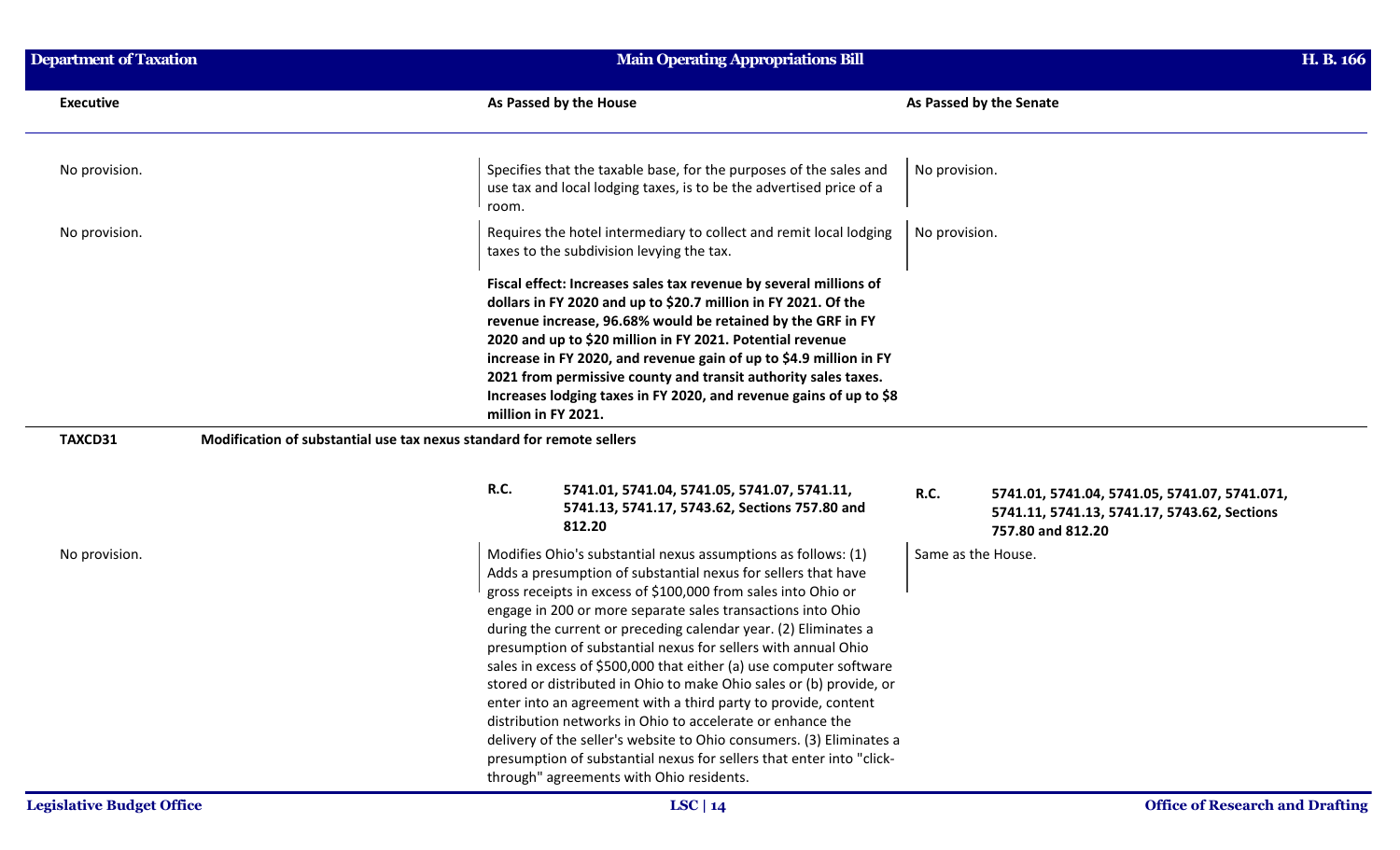| <b>Executive</b> | As Passed by the House                                                                                                                                                                                                                                                                                                                                                                                                                                                                                                                                                                                                                                                                                                                                                                                            | As Passed by the Senate                                                                                                                                                                                                                                                                                                                                                                                       |
|------------------|-------------------------------------------------------------------------------------------------------------------------------------------------------------------------------------------------------------------------------------------------------------------------------------------------------------------------------------------------------------------------------------------------------------------------------------------------------------------------------------------------------------------------------------------------------------------------------------------------------------------------------------------------------------------------------------------------------------------------------------------------------------------------------------------------------------------|---------------------------------------------------------------------------------------------------------------------------------------------------------------------------------------------------------------------------------------------------------------------------------------------------------------------------------------------------------------------------------------------------------------|
| No provision.    | Regarding the use tax collection by marketplace facilitators: (1)<br>Requires persons that own, operate, or control a physical or                                                                                                                                                                                                                                                                                                                                                                                                                                                                                                                                                                                                                                                                                 | Same as the House, but makes the following two changes: (1)<br>specifies that a person providing only advertising services is not a                                                                                                                                                                                                                                                                           |
|                  | electronic marketplace through which retail sales are facilitated<br>on behalf of other sellers (i.e., "marketplace facilitators") to<br>register as a seller and collect and remit the use tax due on all<br>transactions facilitated through that marketplace. (2) Specifies<br>that a marketplace facilitator is presumed to have substantial<br>nexus with Ohio if (a) the gross receipts derived from sales made<br>or facilitated into Ohio by the marketplace facilitator exceed<br>\$100,000 during the current or preceding calendar year, or (b) if<br>the marketplace facilitator makes or facilitates 200 or more sales<br>into Ohio during the current or preceding calendar year. (3)<br>Prohibits class action lawsuits against a marketplace facilitator<br>related to an overpayment of use tax. | marketplace facilitator, and (2) eliminates charging, collecting, or<br>receiving selling fees, listing fees, referral fees, closing fees, or<br>other consideration from the facilitation of a sale as elements<br>that may contribute to the determination that a sale is<br>"facilitated" by a marketplace facilitator.                                                                                    |
| No provision.    | Changes the phrasing of three nexus-related references in R.C.<br>5743.62 involving sellers of tobacco products from "nexus in this<br>state" to "substantial nexus with this state" in order to obtain<br>consistency with R.C. 5741.01.                                                                                                                                                                                                                                                                                                                                                                                                                                                                                                                                                                         | Same as the House.                                                                                                                                                                                                                                                                                                                                                                                            |
| No provision.    | No provision.                                                                                                                                                                                                                                                                                                                                                                                                                                                                                                                                                                                                                                                                                                                                                                                                     | Requires the Tax Commissioner, upon receiving an application<br>from a seller, to waive the requirement that a marketplace<br>facilitator collect and remit the tax due on sales facilitated on<br>behalf of the seller if certain conditions are met by the seller.<br>Permits the Commissioner to divulge information related to the<br>status of the waiver to the seller and the marketplace facilitator. |
| No provision.    | Excuses a marketplace facilitator from liability for failing to collect<br>use tax from an unaffiliated seller if it demonstrates to the<br>Commissioner that it made a reasonable effort to obtain accurate<br>information about the sale but failed to collect tax because of<br>incorrect information from the seller.                                                                                                                                                                                                                                                                                                                                                                                                                                                                                         | Same as the House, but also states that the information the<br>facilitator attempts, but fails, to obtain is not only accurate, but<br>also "sufficient."                                                                                                                                                                                                                                                     |

**Department of Taxation H. B. 166 Main Operating Appropriations Bill**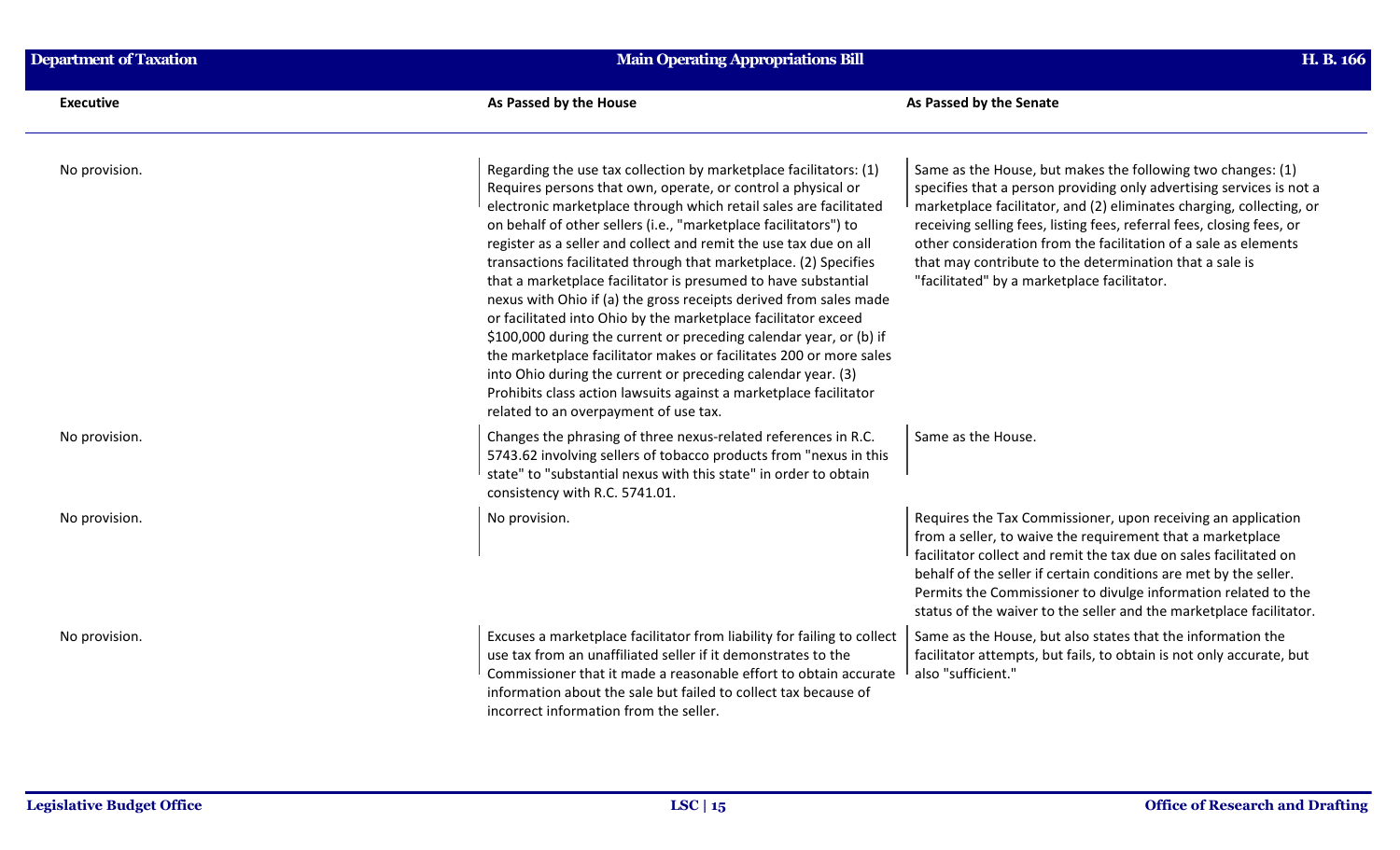| <b>Department of Taxation</b>                                                                                                                                                                                        | <b>Main Operating Appropriations Bill</b>                                                                                                                                                                                                                                                                                                                                                                                                                                                                                                                                               |                                   |
|----------------------------------------------------------------------------------------------------------------------------------------------------------------------------------------------------------------------|-----------------------------------------------------------------------------------------------------------------------------------------------------------------------------------------------------------------------------------------------------------------------------------------------------------------------------------------------------------------------------------------------------------------------------------------------------------------------------------------------------------------------------------------------------------------------------------------|-----------------------------------|
| <b>Executive</b>                                                                                                                                                                                                     | As Passed by the House                                                                                                                                                                                                                                                                                                                                                                                                                                                                                                                                                                  | As Passed by the Senate           |
|                                                                                                                                                                                                                      | Fiscal effect: Increases revenue from the sales and use tax by<br>\$121 million in FY 2020 and \$210 million in FY 2021. Revenue to<br>the GRF would increase by \$117 million in FY 2020 and \$203<br>million in FY 2021. Distributions to the LGF and the PLF would<br>total \$4 million and \$7 million, respectively. Revenue gains may<br>be higher or lower depending on the behavioral response of<br>remote sellers and market facilitators. Increases revenue from<br>permissive county and transit authority taxes by \$30 million in<br>FY 2020 and \$51 million in FY 2021. | Fiscal effect: Same as the House. |
| <b>Tax refunds</b><br>TAXCD15                                                                                                                                                                                        |                                                                                                                                                                                                                                                                                                                                                                                                                                                                                                                                                                                         |                                   |
| 409.20<br>Section:                                                                                                                                                                                                   | 409.20<br>Section:                                                                                                                                                                                                                                                                                                                                                                                                                                                                                                                                                                      | 409.20<br>Section:                |
| Specifies that appropriation item 110635, Tax Refunds, is to be<br>used to pay refunds under section 5703.052 of the Revised Code.<br>Appropriates any additional amounts that may be necessary for<br>this purpose. | Same as the Executive.                                                                                                                                                                                                                                                                                                                                                                                                                                                                                                                                                                  | Same as the Executive.            |
| <b>CAT: historic rehabilitation credit</b><br>TAXCD33                                                                                                                                                                |                                                                                                                                                                                                                                                                                                                                                                                                                                                                                                                                                                                         |                                   |
|                                                                                                                                                                                                                      | 757.40<br>Section:                                                                                                                                                                                                                                                                                                                                                                                                                                                                                                                                                                      | 757.40<br>Section:                |
| No provision.                                                                                                                                                                                                        | Extends, to July 1, 2021, a temporary provision authorizing<br>owners of a historic rehabilitation tax credit certificate to claim<br>the credit against the commercial activity tax (CAT) in addition to<br>against the income tax, financial institutions tax, or the insurance<br>company franchise taxes as authorized under continuing codified<br>law. (A similar biennial authorization provision has been in effect<br>since July 2013 and the current biennium's authorization is<br>scheduled to expire after June 30, 2019.)                                                 | Same as the House.                |
|                                                                                                                                                                                                                      | Fiscal effect: Will reduce CAT revenues by an unknown amount<br>in FY 2020 and FY 2021.                                                                                                                                                                                                                                                                                                                                                                                                                                                                                                 | Fiscal effect: Same as the House. |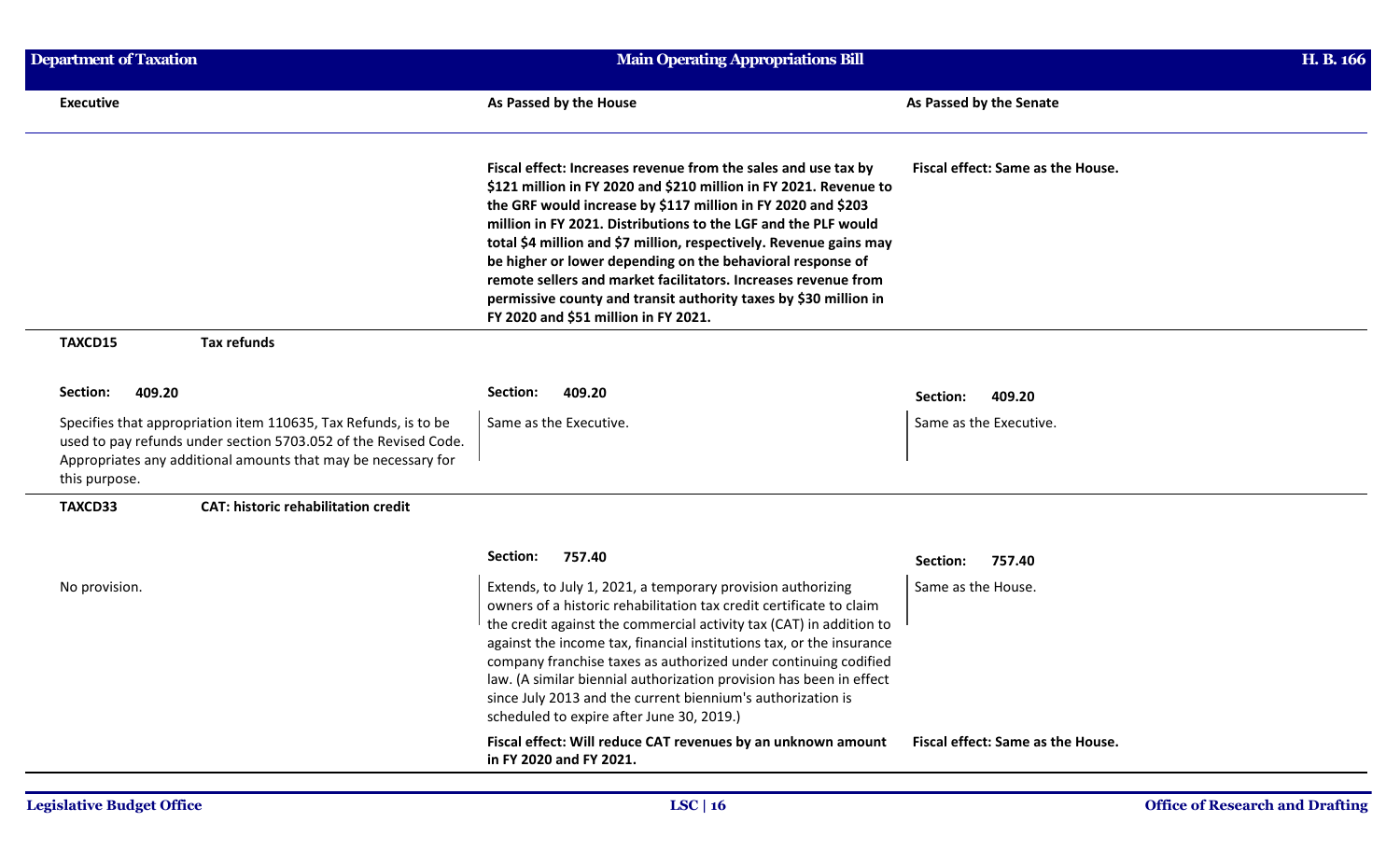| <b>Department of Taxation</b>                                                                                                                                                         | Main Operating Appropriations Bill                                                                                                                                                                                                                                       |                                                                                                                                                                                                          | H. B. 166 |
|---------------------------------------------------------------------------------------------------------------------------------------------------------------------------------------|--------------------------------------------------------------------------------------------------------------------------------------------------------------------------------------------------------------------------------------------------------------------------|----------------------------------------------------------------------------------------------------------------------------------------------------------------------------------------------------------|-----------|
| <b>Executive</b>                                                                                                                                                                      | As Passed by the House                                                                                                                                                                                                                                                   | As Passed by the Senate                                                                                                                                                                                  |           |
| <b>Commercial Activity Tax</b>                                                                                                                                                        |                                                                                                                                                                                                                                                                          |                                                                                                                                                                                                          |           |
| TAXCD37<br><b>CAT administrative earmark</b>                                                                                                                                          |                                                                                                                                                                                                                                                                          |                                                                                                                                                                                                          |           |
|                                                                                                                                                                                       | R.C.<br>5751.02                                                                                                                                                                                                                                                          | <b>R.C.</b><br>5751.02                                                                                                                                                                                   |           |
| No provision.                                                                                                                                                                         | Reduces the percentage of commercial activity tax (CAT) revenue<br>to be credited to the Revenue Enhancement Fund (Fund 2280)<br>from the current 0.75% to 0.65% effective July 1, 2019.                                                                                 | Same as the House.                                                                                                                                                                                       |           |
|                                                                                                                                                                                       | Fiscal effect: Reduces revenue to Fund 2280, which helps defray<br>departmental costs of administering the CAT and other taxes, by<br>about \$2.1 million in FY 2020 and \$2.2 million in FY 2021. Has<br>the effect of increasing GRF revenue by corresponding amounts. | Fiscal effect: Same as the House.                                                                                                                                                                        |           |
| <b>Cigarette Taxes</b>                                                                                                                                                                |                                                                                                                                                                                                                                                                          |                                                                                                                                                                                                          |           |
| Legal age for a person to receive or purchase cigarettes<br>TAXCD27                                                                                                                   |                                                                                                                                                                                                                                                                          |                                                                                                                                                                                                          |           |
| R.C.<br>2927.02, 2927.022                                                                                                                                                             | R.C.<br>2927.02, 2927.022                                                                                                                                                                                                                                                | <b>R.C.</b><br>2927.02, 2151.87, 2927.022, 2927.024                                                                                                                                                      |           |
| Increases from 18 to 21 the legal age for a person to receive or<br>purchase cigarettes, other tobacco products, alternative nicotine<br>products, or papers used to roll cigarettes. | Same as the Executive, but changes the term "electronic<br>cigarette" to "electronic smoking device" and modifies its<br>definition for purposes of age restrictions on the purchase of<br>tobacco products.                                                             | Same as the House, except the provision does not apply to a<br>person who is 18 years of age on or before October 1, 2019.                                                                               |           |
| Defines and includes vapor products within the definition of<br>"alternative nicotine product."                                                                                       | Same as the Executive, but modifies the definition of "tobacco<br>product" to include any component or accessory used in the<br>consumption of a tobacco product.                                                                                                        | Same as the House.                                                                                                                                                                                       |           |
| Requires clear and visible posting of signage indicating the legal<br>age at locations where cigarettes, tobacco, and alternative<br>nicotine products are sold.                      | Same as the Executive.                                                                                                                                                                                                                                                   | Same as the Executive.                                                                                                                                                                                   |           |
| No provision.                                                                                                                                                                         | No provision.                                                                                                                                                                                                                                                            | Specifies in the exception to the prohibition against a child using<br>or purchasing tobacco products in the Juvenile Law that the<br>parent, spouse, or legal guardian of the child must be 21 years of |           |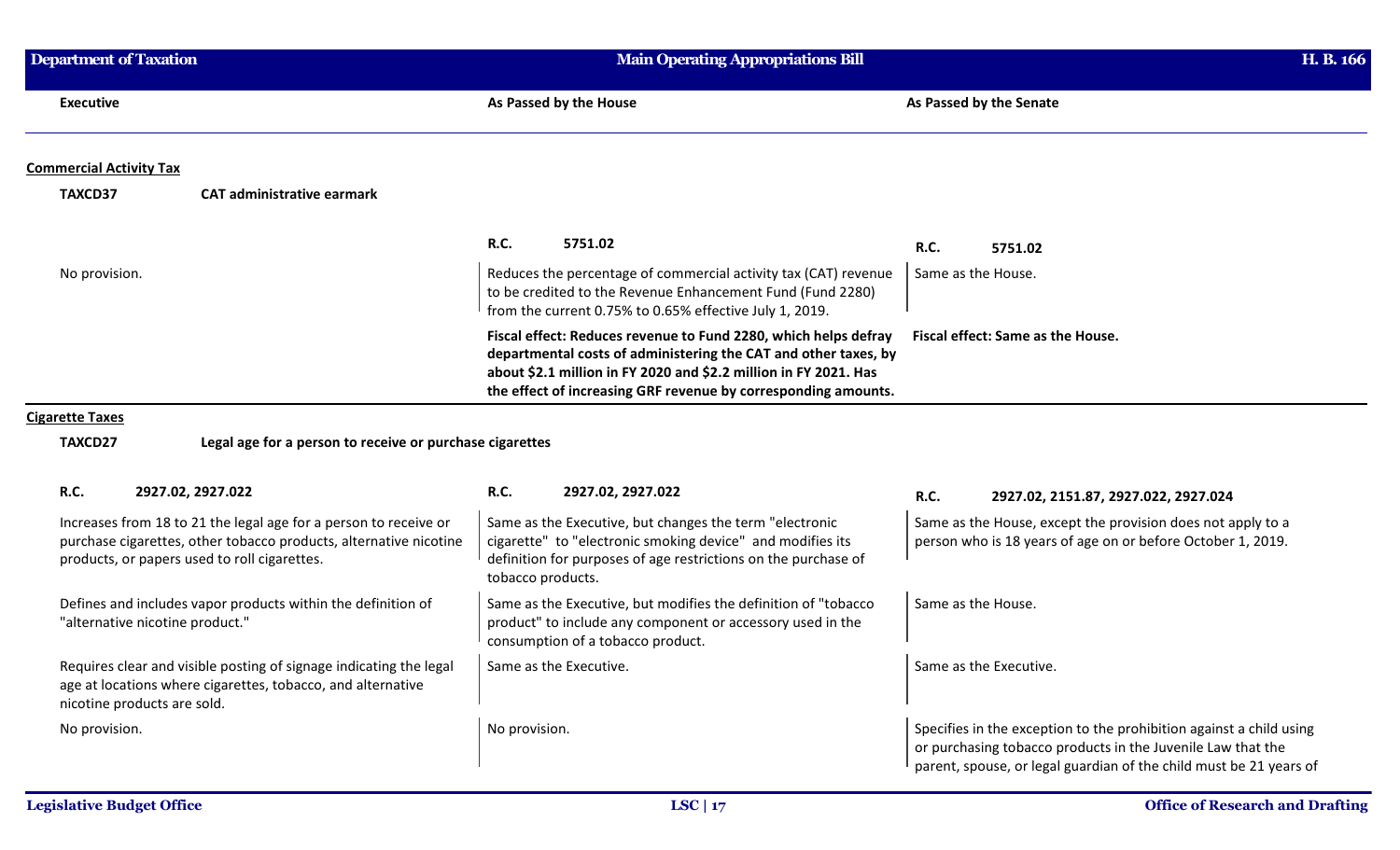| <b>Department of Taxation</b> |                                                                                                                                                                                                                                                                                                                                                                                                             | <b>Main Operating Appropriations Bill</b> | H. B. 166                                                                                                                                                                                                                                                                                                                                                                                                                                                                      |  |
|-------------------------------|-------------------------------------------------------------------------------------------------------------------------------------------------------------------------------------------------------------------------------------------------------------------------------------------------------------------------------------------------------------------------------------------------------------|-------------------------------------------|--------------------------------------------------------------------------------------------------------------------------------------------------------------------------------------------------------------------------------------------------------------------------------------------------------------------------------------------------------------------------------------------------------------------------------------------------------------------------------|--|
| <b>Executive</b>              |                                                                                                                                                                                                                                                                                                                                                                                                             | As Passed by the House                    | As Passed by the Senate                                                                                                                                                                                                                                                                                                                                                                                                                                                        |  |
|                               |                                                                                                                                                                                                                                                                                                                                                                                                             |                                           | age or older, specifies that the prohibition does not apply to a<br>child if the child's parent, spouse, or legal guardian is 18 years of<br>age on or before October 1, 2019, modifies the penalty for a child<br>using false information to obtain tobacco products, includes<br>"electronic smoking device" within the definition of "tobacco<br>product," and prohibits a person between the ages of 18 and 20<br>from using false information to obtain tobacco products. |  |
|                               | Fiscal effect: The Executive estimates a GRF revenue loss of \$2.7<br>million in FY 2020 and \$4.0 million in FY 2021 under the sales<br>and use tax from this provision, and GRF losses of \$14.3 million<br>in FY 2020 and \$18.7 million in FY 2021 from cigarette tax<br>effects. The provision may also increase the costs of local law<br>enforcement agencies if it results in more violation cases. | Fiscal effect: Same as the Executive.     | Fiscal effect: Same as the Executive.                                                                                                                                                                                                                                                                                                                                                                                                                                          |  |
| TAXCD74                       | Tax on vapor products                                                                                                                                                                                                                                                                                                                                                                                       |                                           |                                                                                                                                                                                                                                                                                                                                                                                                                                                                                |  |
|                               |                                                                                                                                                                                                                                                                                                                                                                                                             |                                           | R.C.<br>5743.51, 5743.01, 5743.025, 5743.14, 5743.20,<br>5743.41, 5743.44, 5743.52 through 5743.55,<br>5743.59 through 5743.64, 5743.66, and 5751.01;<br>Sections 757.260 and 757.270                                                                                                                                                                                                                                                                                          |  |
| No provision.                 |                                                                                                                                                                                                                                                                                                                                                                                                             | No provision.                             | Levies a tax of \$0.10 per milliliter (mL) of vapor product, to be<br>paid by distributors, beginning October 1, 2019. Provides that, if<br>the vapor product is sold in nonliquid form, the tax is levied on<br>each gram.                                                                                                                                                                                                                                                    |  |
| No provision.                 |                                                                                                                                                                                                                                                                                                                                                                                                             | No provision.                             | Defines vapor product as any liquid solution or other substance<br>that 1) contains nicotine, and 2) is depleted as it is used in an<br><sup>1</sup> electronic smoking product. Excludes from the definition any<br>product that is classified as a drug, device, or combination<br>product by the FDA.                                                                                                                                                                       |  |
| No provision.                 |                                                                                                                                                                                                                                                                                                                                                                                                             | No provision.                             | Specifies that a retail dealer of vapor products is any person<br>engaged in the business of selling vapor products to ultimate<br>consumers in this state, regardless of quantity, amount, or                                                                                                                                                                                                                                                                                 |  |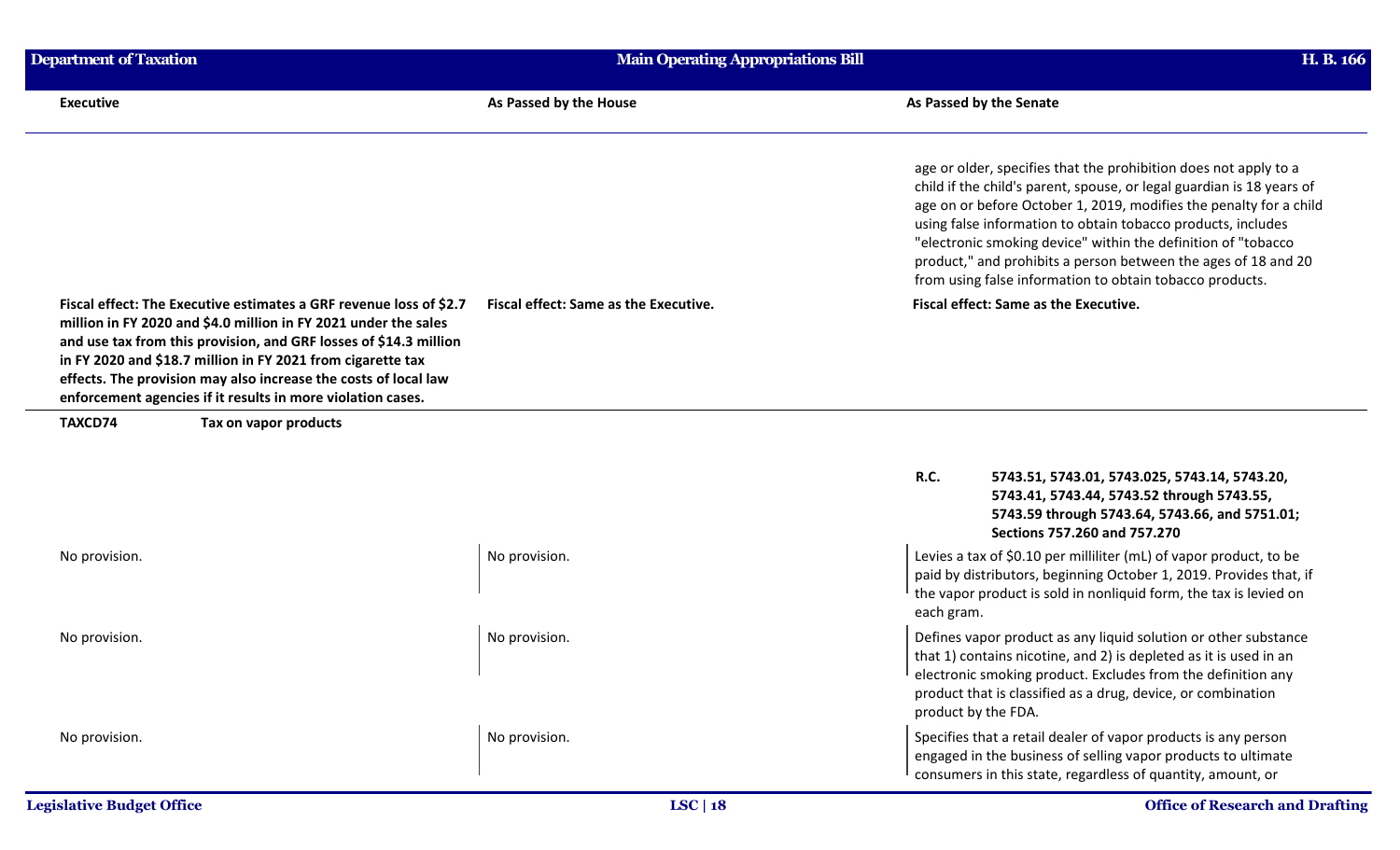| <b>Department of Taxation</b> | <b>Main Operating Appropriations Bill</b> | H. B. 166                                                                                                                                                                                                                                                                                                                                                                                           |
|-------------------------------|-------------------------------------------|-----------------------------------------------------------------------------------------------------------------------------------------------------------------------------------------------------------------------------------------------------------------------------------------------------------------------------------------------------------------------------------------------------|
| <b>Executive</b>              | As Passed by the House                    | As Passed by the Senate                                                                                                                                                                                                                                                                                                                                                                             |
|                               |                                           | number of sales. Prohibits the distribution of vapor products<br>without a license, and creates a new license for vapor distributor<br>of vapor products with an application fee of \$125. Establishes a<br>combined tobacco and vapor products distribution license with an<br>application fee of \$1,000, which is the same fee currently charged<br>for a tobacco products distribution license. |
| No provision.                 | No provision.                             | Specifies that the tax does not apply if a previously-taxed vapor<br>product is reprocessed and sold.                                                                                                                                                                                                                                                                                               |
| No provision.                 | No provision.                             | Requires vapor product importers and manufacturers, like<br>tobacco product importers and manufacturers, to register with<br>and file monthly reports with the Tax Commissioner, listing sales<br>of such products, beginning in July 2020.                                                                                                                                                         |
| No provision.                 | No provision.                             | Requires a vapor distributor to pay the tax after receiving vapor<br>products in this state from a manufacturer or, if the tax has not<br>already been paid, from another person.                                                                                                                                                                                                                   |
| No provision.                 | No provision.                             | Specifies that retailers may purchase vapor products only from<br>licensed distributors.                                                                                                                                                                                                                                                                                                            |
| No provision.                 | No provision.                             | Allows a law enforcement officer to stop and inspect a vehicle if<br>the officer reasonably believes the vehicle is transporting vapor<br>products in violation of state tax law.                                                                                                                                                                                                                   |
| No provision.                 | No provision.                             | Excludes from gross receipts, for purposes of the commercial<br>activity tax, any moneys used to pay the vapor product excise tax.                                                                                                                                                                                                                                                                  |
| No provision.                 | No provision.                             | Sets the due date of monthly importer and manufacturer reports<br>at the 23rd day of the month, which is also the day on which<br>excise and use tax returns are due for tobacco and vapor<br>products.                                                                                                                                                                                             |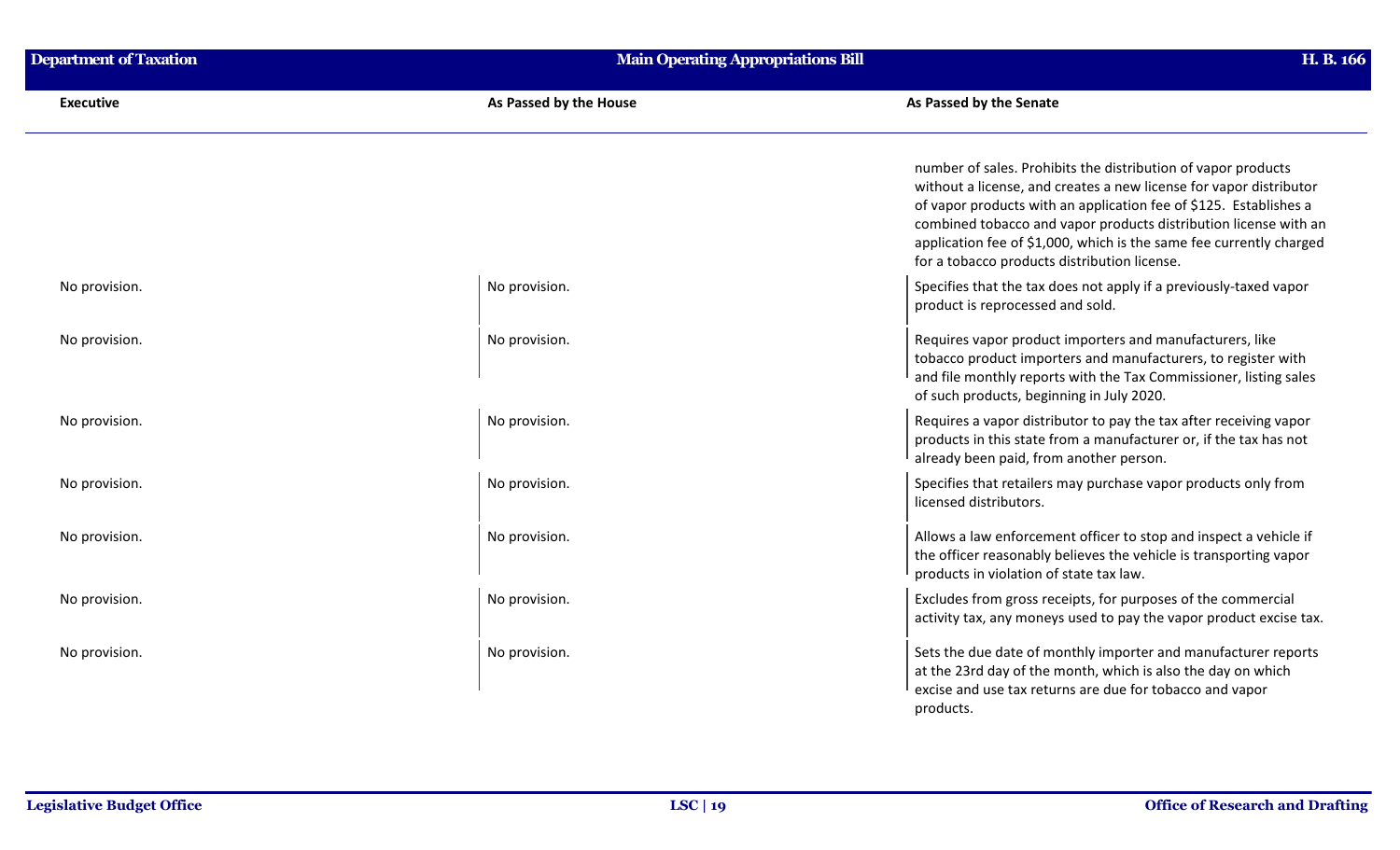| Department of Taxation          |                                                | <b>Main Operating Appropriations Bill</b>                                                                                                                                                                                                                                                                       |                                                                                                                                                                                                                                                                                                | H. B. 166 |
|---------------------------------|------------------------------------------------|-----------------------------------------------------------------------------------------------------------------------------------------------------------------------------------------------------------------------------------------------------------------------------------------------------------------|------------------------------------------------------------------------------------------------------------------------------------------------------------------------------------------------------------------------------------------------------------------------------------------------|-----------|
| <b>Executive</b>                |                                                | As Passed by the House                                                                                                                                                                                                                                                                                          | As Passed by the Senate                                                                                                                                                                                                                                                                        |           |
|                                 |                                                |                                                                                                                                                                                                                                                                                                                 | Fiscal effect: Increases state revenue from the sale of vapor<br>products by several millions of dollars per fiscal year. Under<br>codified law, the revenue gain would be shared by the GRF<br>(96.68%), the Local Government Fund (LGF, 1.66%), and the<br>Public Library Fund (PLF, 1.66%). |           |
| <b>Financial Instituion Tax</b> |                                                |                                                                                                                                                                                                                                                                                                                 |                                                                                                                                                                                                                                                                                                |           |
| TAXCD39                         | Financial institutions tax - limit on tax base |                                                                                                                                                                                                                                                                                                                 |                                                                                                                                                                                                                                                                                                |           |
|                                 |                                                | R.C.<br>5726.04, Section 757.110                                                                                                                                                                                                                                                                                |                                                                                                                                                                                                                                                                                                |           |
| No provision.                   |                                                | Limits the tax base upon which the financial institutions tax (FIT) is $\parallel$<br>computed, such that equity capital in excess of 14% of an<br>institution's total assets would not be included in the FIT base.                                                                                            | No provision.                                                                                                                                                                                                                                                                                  |           |
|                                 |                                                | Fiscal effect: Loss of revenue from the financial institutions tax<br>of up to \$10 million in FY 2021. Potential loss in FY 2020 of<br>uncertain magnitude. Under codified law, the GRF would bear<br>96.68% of the loss, and distributions to the LGF and the PLF<br>would be reduced by 1.66% for each fund. |                                                                                                                                                                                                                                                                                                |           |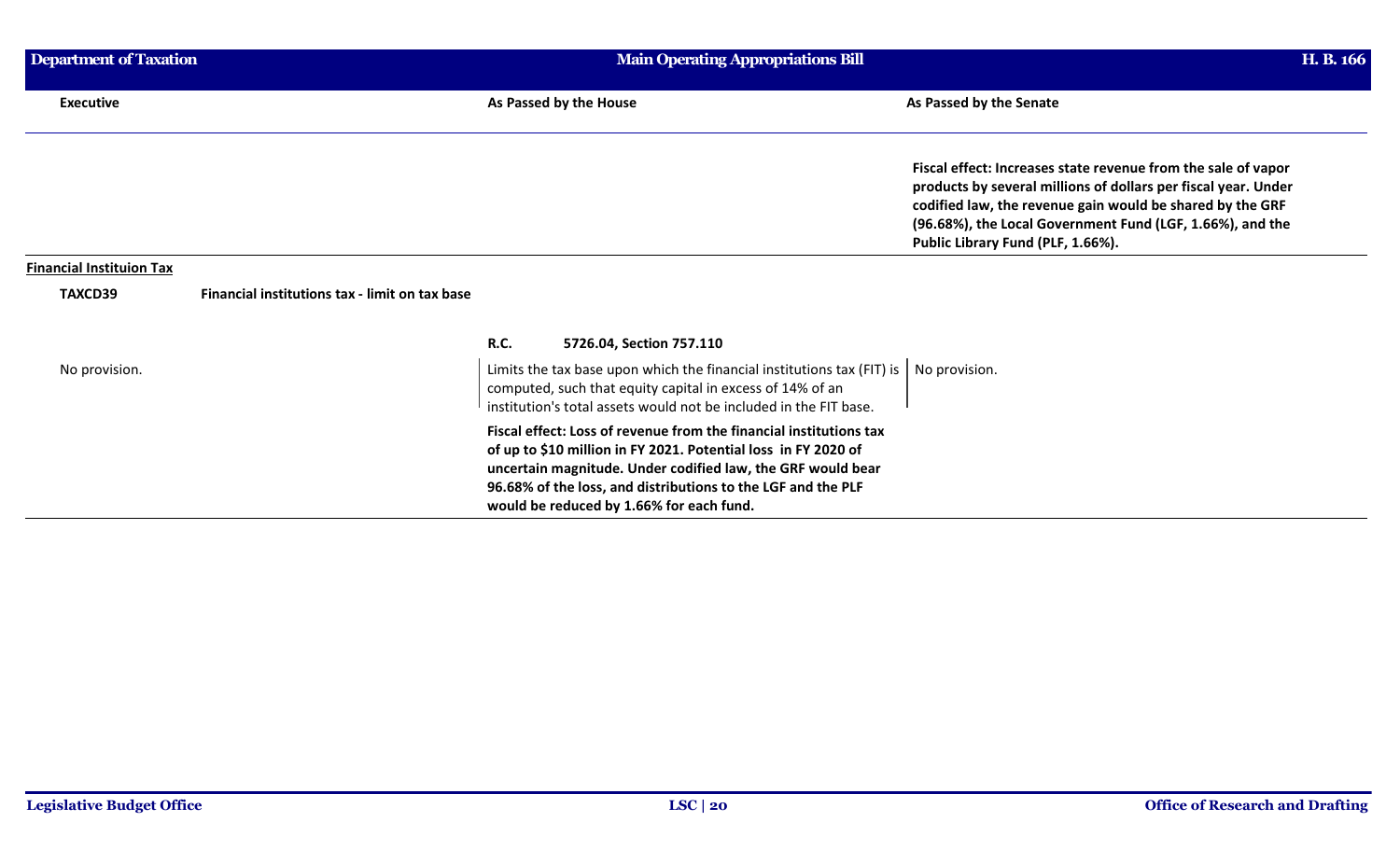| <b>Department of Taxation</b>           |                                                       | <b>Main Operating Appropriations Bill</b>                                                                                                                                                                                                                                                                                                                                                                                                                                                                                                                                                                                                                                                                                                                                                                |                                                                                                                                                                                                                              |
|-----------------------------------------|-------------------------------------------------------|----------------------------------------------------------------------------------------------------------------------------------------------------------------------------------------------------------------------------------------------------------------------------------------------------------------------------------------------------------------------------------------------------------------------------------------------------------------------------------------------------------------------------------------------------------------------------------------------------------------------------------------------------------------------------------------------------------------------------------------------------------------------------------------------------------|------------------------------------------------------------------------------------------------------------------------------------------------------------------------------------------------------------------------------|
| <b>Executive</b>                        |                                                       | As Passed by the House                                                                                                                                                                                                                                                                                                                                                                                                                                                                                                                                                                                                                                                                                                                                                                                   | As Passed by the Senate                                                                                                                                                                                                      |
| <b>Property Taxes and Transfer Fees</b> |                                                       |                                                                                                                                                                                                                                                                                                                                                                                                                                                                                                                                                                                                                                                                                                                                                                                                          |                                                                                                                                                                                                                              |
| TAXCD40                                 | Partial property tax reduction for child care centers |                                                                                                                                                                                                                                                                                                                                                                                                                                                                                                                                                                                                                                                                                                                                                                                                          |                                                                                                                                                                                                                              |
|                                         |                                                       | <b>R.C.</b><br>319.302, 323.155, 323.16; Section 757.100                                                                                                                                                                                                                                                                                                                                                                                                                                                                                                                                                                                                                                                                                                                                                 |                                                                                                                                                                                                                              |
| No provision.                           |                                                       | Authorizes a partial real property tax exemption for child care<br>centers that serve children from households that receive public<br>assistance. Provides that the exemption equals 50% of the taxes<br>due on the property if at least 25%, but less than 50%, of the<br>children that attend the center reside in households that receive<br>public assistance. Provides that if more than 50% of the children<br>that attend the center reside in such households, the exemption<br>equals 75%. Limits eligibility for the exemption to centers that 1)<br>are licensed by ODJFS, 2) are not the administrator's main<br>residence, and 3) are not used for any other commercial purpose.<br>(Local taxing authorities are not reimbursed for the effect of the<br>exemption on their tax revenues.) | No provision.                                                                                                                                                                                                                |
|                                         |                                                       | Fiscal effect: An increase in property tax exemptions would<br>decrease revenues to schools and other units of local<br>government, and would increase taxes of other property owners<br>for levies designed to raise fixed sums of money.                                                                                                                                                                                                                                                                                                                                                                                                                                                                                                                                                               |                                                                                                                                                                                                                              |
| TAXCD68                                 | Property tax billing content                          |                                                                                                                                                                                                                                                                                                                                                                                                                                                                                                                                                                                                                                                                                                                                                                                                          |                                                                                                                                                                                                                              |
|                                         |                                                       |                                                                                                                                                                                                                                                                                                                                                                                                                                                                                                                                                                                                                                                                                                                                                                                                          | R.C.<br>323.131, 757.210                                                                                                                                                                                                     |
| No provision.                           |                                                       | No provision.                                                                                                                                                                                                                                                                                                                                                                                                                                                                                                                                                                                                                                                                                                                                                                                            | Requires, on and after January 1, 2021, property tax bills and<br>county auditor and treasurer websites to show the respective<br>shares of the billed amounts or percentages to be received by the<br>various taxing units. |
|                                         |                                                       |                                                                                                                                                                                                                                                                                                                                                                                                                                                                                                                                                                                                                                                                                                                                                                                                          | Fiscal effect: May result in additional costs for some counties.                                                                                                                                                             |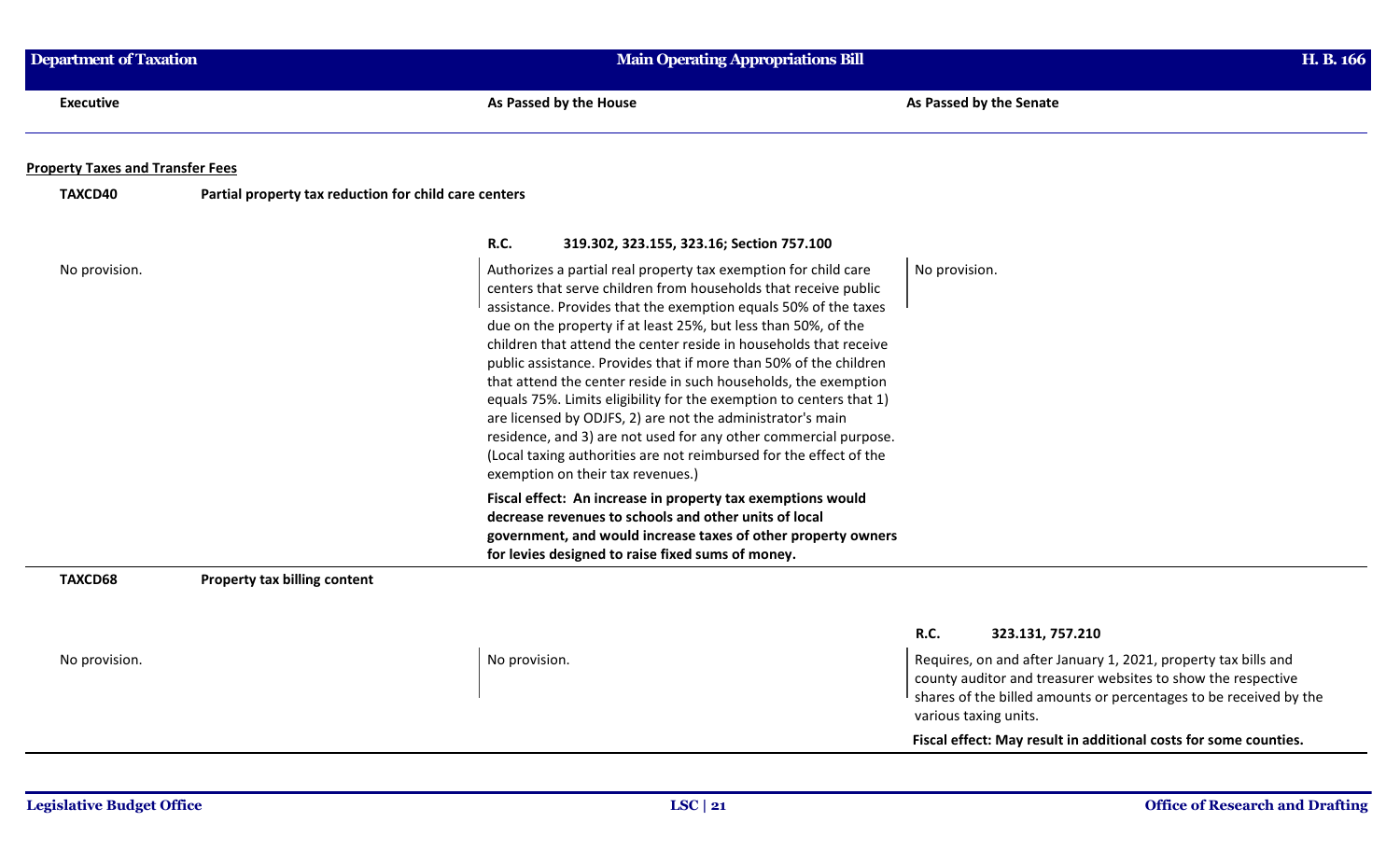| <b>Department of Taxation</b> |                                                     | <b>Main Operating Appropriations Bill</b>                                                                                                                                                                                                                                                                                                                                                                                                                                                                                                                                                                 |                                                                                                                                                                                                                                                                                                | H. B. 166 |
|-------------------------------|-----------------------------------------------------|-----------------------------------------------------------------------------------------------------------------------------------------------------------------------------------------------------------------------------------------------------------------------------------------------------------------------------------------------------------------------------------------------------------------------------------------------------------------------------------------------------------------------------------------------------------------------------------------------------------|------------------------------------------------------------------------------------------------------------------------------------------------------------------------------------------------------------------------------------------------------------------------------------------------|-----------|
| <b>Executive</b>              |                                                     | As Passed by the House                                                                                                                                                                                                                                                                                                                                                                                                                                                                                                                                                                                    | As Passed by the Senate                                                                                                                                                                                                                                                                        |           |
| TAXCD51                       | Property tax homestead exemption                    |                                                                                                                                                                                                                                                                                                                                                                                                                                                                                                                                                                                                           |                                                                                                                                                                                                                                                                                                |           |
|                               |                                                     | R.C.<br>323.151, Section 757.150                                                                                                                                                                                                                                                                                                                                                                                                                                                                                                                                                                          | R.C.<br>323.151, Section 757.150                                                                                                                                                                                                                                                               |           |
| No provision.                 |                                                     | Modifies eligibility for the homestead exemption by requiring<br>deducted business income to be included in the income eligibility<br>calculation. Applies property tax changes beginning in tax year<br>2019 (tax year 2020 for manufactured homes). Only homeowners<br>whose eligibility for the homestead exemption is subject to means<br>testing will be affected by this change.                                                                                                                                                                                                                    | Same as the House, but delays the change to tax year 2020 (tax<br>year 2021 for manufactured homes).                                                                                                                                                                                           |           |
|                               |                                                     | Fiscal effect: Would reduce GRF reimbursements to local<br>governments by an estimated \$5.1 million per year initially. GRF<br>savings would rise in subsequent years. The state reimburses<br>local governments from the GRF for revenue losses resulting<br>from the homestead exemption.                                                                                                                                                                                                                                                                                                              | Fiscal effect: Same as the House, but the fiscal effect would be<br>delayed for one year. With this passage of time, an additional<br>group of homeowners would be subject to means testing, and<br>the reduction in reimbursements would be an estimated \$6.1<br>million per year initially. |           |
| TAXCD57                       | State community college permanent improvements levy |                                                                                                                                                                                                                                                                                                                                                                                                                                                                                                                                                                                                           |                                                                                                                                                                                                                                                                                                |           |
|                               |                                                     | R.C.<br>3358.11, 3333.59, 3358.02, 3358.06                                                                                                                                                                                                                                                                                                                                                                                                                                                                                                                                                                | R.C.<br>3358.11, 3333.59, 3358.02, 3358.06                                                                                                                                                                                                                                                     |           |
| No provision.                 |                                                     | Authorizes the board of trustees of a state community college<br>district to levy a property tax for permanent improvements, or a<br>combination bond issuance and tax levy for that purpose.<br>Specifies that the tax is subject to voter approval and that it may<br>be levied for a specified number of years or for a continuing<br>period of time. (The tax levy authorized by this provision is nearly<br>identical to a tax levy authorized under continuing law for<br>community college districts, except that the community college<br>district levy can also be used for operating expenses.) | Same as the House.                                                                                                                                                                                                                                                                             |           |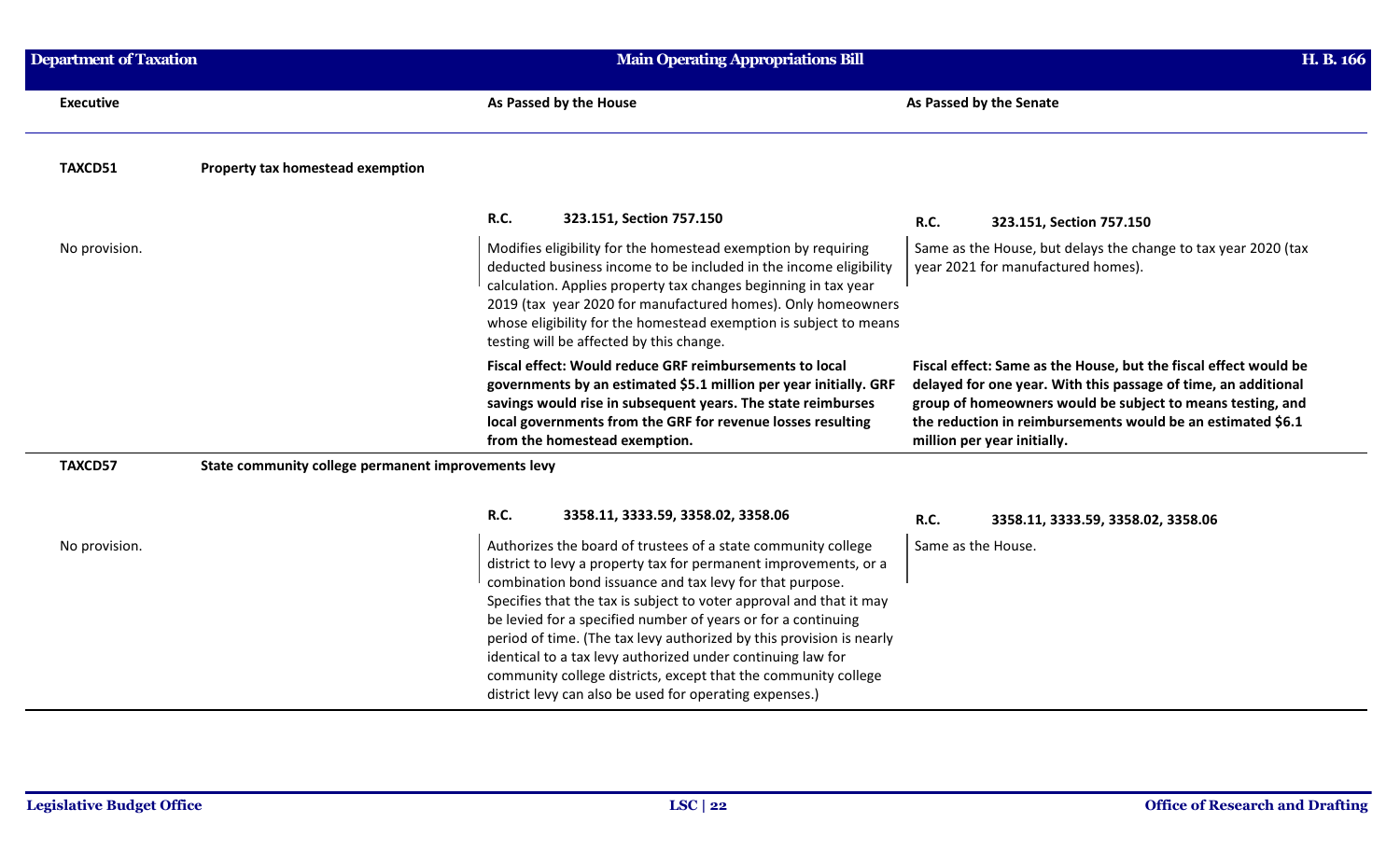| <b>Department of Taxation</b> | <b>Main Operating Appropriations Bill</b>                                                                                                                                                                                                                                                                                                                                                                                                                                                                                                                                                                                                                                    |                                   | H. B. 166 |
|-------------------------------|------------------------------------------------------------------------------------------------------------------------------------------------------------------------------------------------------------------------------------------------------------------------------------------------------------------------------------------------------------------------------------------------------------------------------------------------------------------------------------------------------------------------------------------------------------------------------------------------------------------------------------------------------------------------------|-----------------------------------|-----------|
| <b>Executive</b>              | As Passed by the House                                                                                                                                                                                                                                                                                                                                                                                                                                                                                                                                                                                                                                                       | As Passed by the Senate           |           |
| TAXCD59                       | Adding housing requirements to terms of a Community Reinvestment Act                                                                                                                                                                                                                                                                                                                                                                                                                                                                                                                                                                                                         |                                   |           |
|                               | <b>R.C.</b><br>3735.661                                                                                                                                                                                                                                                                                                                                                                                                                                                                                                                                                                                                                                                      | <b>R.C.</b><br>3735.661           |           |
| No provision.                 | Specifies that an amendment that adds affordable housing<br>requirements to the terms of a community reinvestment area<br>(CRA) in existence on July 21, 1994, will not subject the CRA to<br>state law requirements that subsequently became effective.                                                                                                                                                                                                                                                                                                                                                                                                                     | Same as the House.                |           |
|                               | Fiscal effect: Uncertain.                                                                                                                                                                                                                                                                                                                                                                                                                                                                                                                                                                                                                                                    | Fiscal effect: Same as the House. |           |
| TAXCD56                       | School safety levy for chartered nonpublic schools                                                                                                                                                                                                                                                                                                                                                                                                                                                                                                                                                                                                                           |                                   |           |
|                               | <b>R.C.</b><br>5705.21                                                                                                                                                                                                                                                                                                                                                                                                                                                                                                                                                                                                                                                       | <b>R.C.</b><br>5705.21            |           |
| No provision.                 | Authorizes the board of education of a school district to propose a<br>tax levy for school safety and security and give some of the<br>revenue to chartered nonpublic schools located in the district to<br>be used for that purpose.                                                                                                                                                                                                                                                                                                                                                                                                                                        | Same as the House.                |           |
| No provision.                 | Requires that the resolution and ballot language proposing the<br>levy specify the portion of the proceeds allocated to chartered<br>nonpublic schools. Specifies that the chartered nonpublic school<br>portion would be divided proportionally among all such schools<br>located within the territory of the school district based on the<br>number of "resident students" (i.e., students who are entitled to<br>attend school in the district) enrolled in each chartered nonpublic<br>school. Requires that, if proceeds are shared with any nonpublic<br>school in the district, they must be shared with all nonpublic<br>schools in the district in that proportion. | Same as the House.                |           |
|                               | Fiscal effect: May result in additional tax levy revenue to schools Fiscal effect: Same as the House.<br>for the specified purpose.                                                                                                                                                                                                                                                                                                                                                                                                                                                                                                                                          |                                   |           |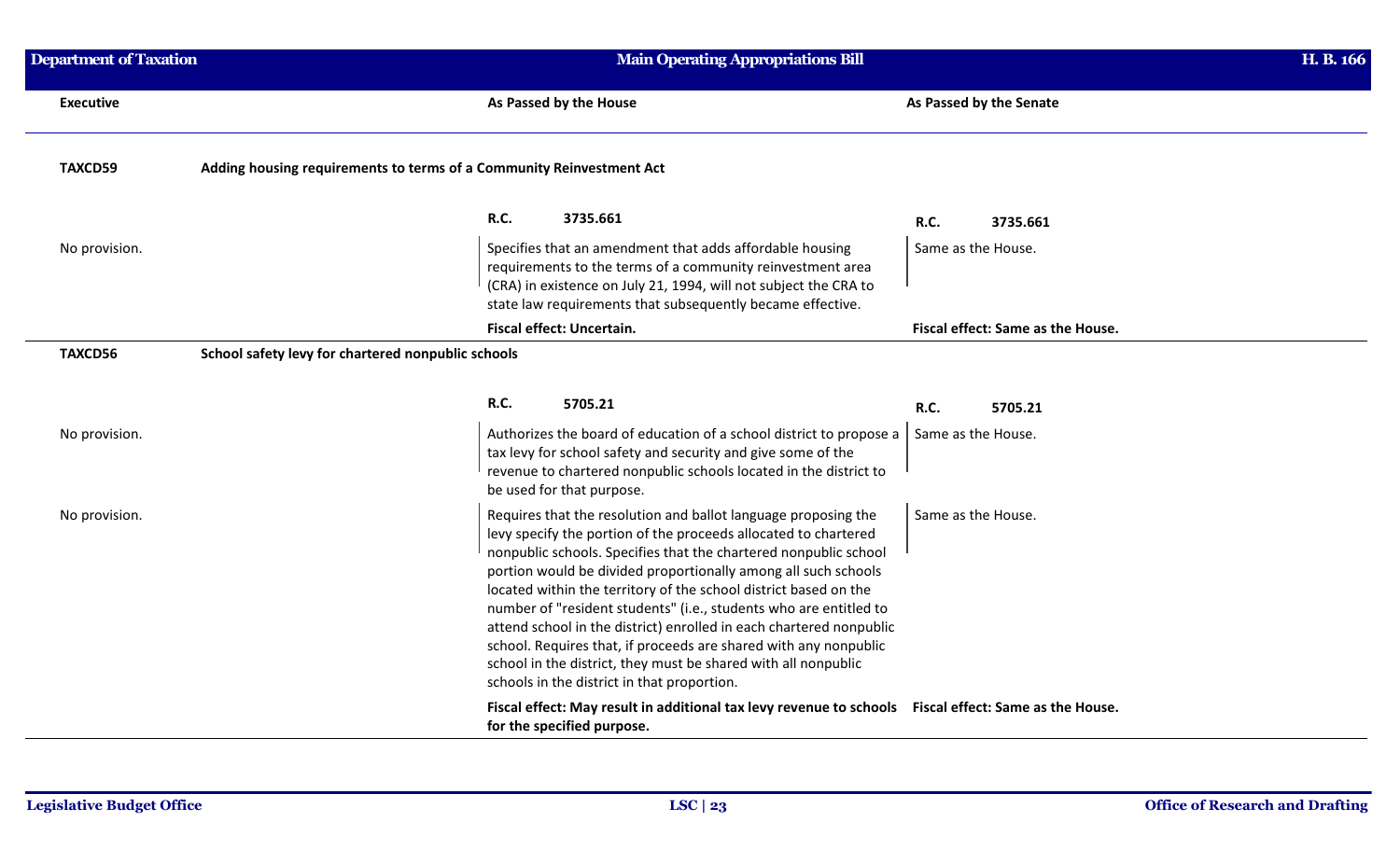| <b>Department of Taxation</b> | <b>Main Operating Appropriations Bill</b>                                                                                                                                                                                                                                                                                                                                       | H. B. 166                                |
|-------------------------------|---------------------------------------------------------------------------------------------------------------------------------------------------------------------------------------------------------------------------------------------------------------------------------------------------------------------------------------------------------------------------------|------------------------------------------|
| <b>Executive</b>              | As Passed by the House                                                                                                                                                                                                                                                                                                                                                          | As Passed by the Senate                  |
| TAXCD34                       | Property tax exemption for fraternal and veterans organizations                                                                                                                                                                                                                                                                                                                 |                                          |
|                               | <b>R.C.</b><br>5709.17, Section 757.90                                                                                                                                                                                                                                                                                                                                          | R.C.<br>5709.17, Section 757.90          |
| No provision.                 | Modifies an existing tax exemption for property held or occupied<br>by a fraternal organization by excluding rent received from other<br>fraternal organizations in determining whether or not property<br>qualifies for the exemption. (Under continuing law, property that<br>generates more than \$36,000 in rental income in a year does not<br>qualify for the exemption.) | Same as the House.                       |
| No provision.                 | Similarly modifies an existing tax exemption for property held or<br>occupied by certain veterans' organizations by excluding rent<br>received from other veterans' organizations in determining<br>whether or not the rental income produced by the property<br>exceeds a similar \$36,000-per-year limit.                                                                     | Same as the House.                       |
|                               | Fiscal effect: Easing the constraint on qualifying for property tax<br>exemption would likely allow additional organizations to qualify.<br>An increase in property tax exemptions would decrease<br>revenues to schools and other units of local government, and<br>would increase taxes of other property owners for levies<br>designed to raise fixed sums of money.         | <b>Fiscal effect: Same as the House.</b> |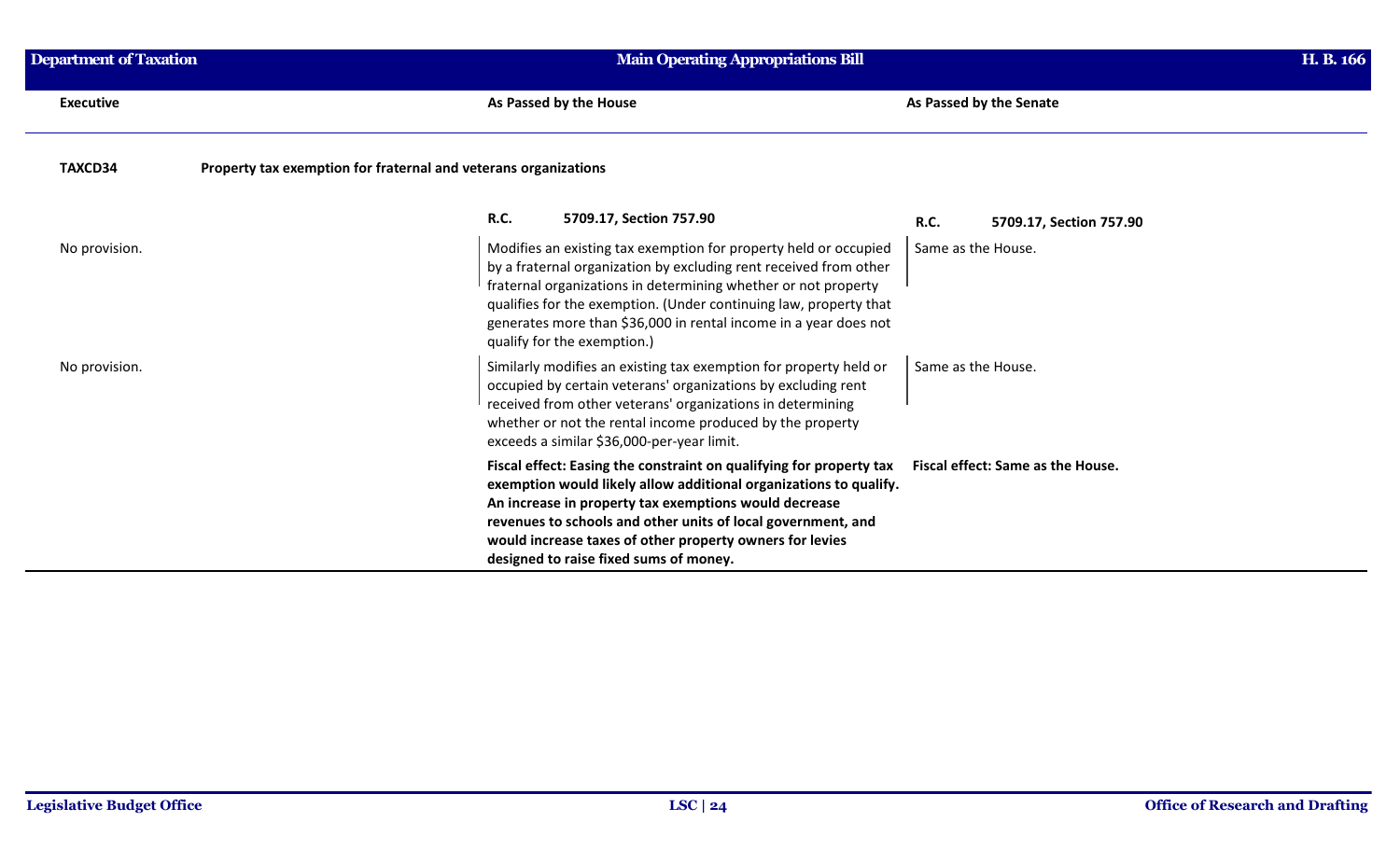| <b>Department of Taxation</b> |                                                                                                                                                                                                                                                                                                                                                                                                                                                                                                                                                                                                                                                                                                                                                                                                                                                                                                                                 |                        | <b>Main Operating Appropriations Bill</b>                                 |             |                                                                            | H. B. 166 |
|-------------------------------|---------------------------------------------------------------------------------------------------------------------------------------------------------------------------------------------------------------------------------------------------------------------------------------------------------------------------------------------------------------------------------------------------------------------------------------------------------------------------------------------------------------------------------------------------------------------------------------------------------------------------------------------------------------------------------------------------------------------------------------------------------------------------------------------------------------------------------------------------------------------------------------------------------------------------------|------------------------|---------------------------------------------------------------------------|-------------|----------------------------------------------------------------------------|-----------|
| <b>Executive</b>              |                                                                                                                                                                                                                                                                                                                                                                                                                                                                                                                                                                                                                                                                                                                                                                                                                                                                                                                                 |                        | As Passed by the House                                                    |             | As Passed by the Senate                                                    |           |
| TAXCD25                       | Tax increment financing term extension                                                                                                                                                                                                                                                                                                                                                                                                                                                                                                                                                                                                                                                                                                                                                                                                                                                                                          |                        |                                                                           |             |                                                                            |           |
| <b>R.C.</b>                   | 5709.40, 5709.41, 5709.51, 5709.73, 5709.78, and<br><b>Section 757.20</b>                                                                                                                                                                                                                                                                                                                                                                                                                                                                                                                                                                                                                                                                                                                                                                                                                                                       | R.C.                   | 5709.40, 5709.41, 5709.51, 5709.73, 5709.78, and<br><b>Section 757.20</b> | <b>R.C.</b> | 5709.40, 5709.41, 5709.51, 5709.73, 5709.78, and<br><b>Section 757.291</b> |           |
|                               | Authorizes municipalities, townships, and counties, under certain<br>conditions, to extend the term of a tax increment financing (TIF)<br>property tax exemption by up to 30 additional years. Provides<br>that, to be eligible for such an extension, the TIF (1) must<br>generate \$1.5 million in service payments in the immediately<br>preceding year, (2) must not generate more than \$1.5 million in<br>any other preceding year (this requirement only applies after<br>2020), and (3) the property owner must compensate the school<br>district fully for its property tax losses. (Current law limits the<br>term of TIF tax exemptions to 30 years. TIFs exempt tax revenue<br>on a specified percentage, up to 100%, of the increase in real<br>property value, and redirects service payments equal in amount<br>to taxes that would otherwise be due into a special fund used to<br>pay for new infrastructure.) | Same as the Executive. |                                                                           |             | Same as the Executive.                                                     |           |
|                               | Fiscal effect: Some units of local government may incur ongoing<br>tax revenue losses, relative to revenues from the increase in<br>property value if the TIF was not in effect.                                                                                                                                                                                                                                                                                                                                                                                                                                                                                                                                                                                                                                                                                                                                                |                        | <b>Fiscal effect: Same as the Executive.</b>                              |             | <b>Fiscal effect: Same as the Executive.</b>                               |           |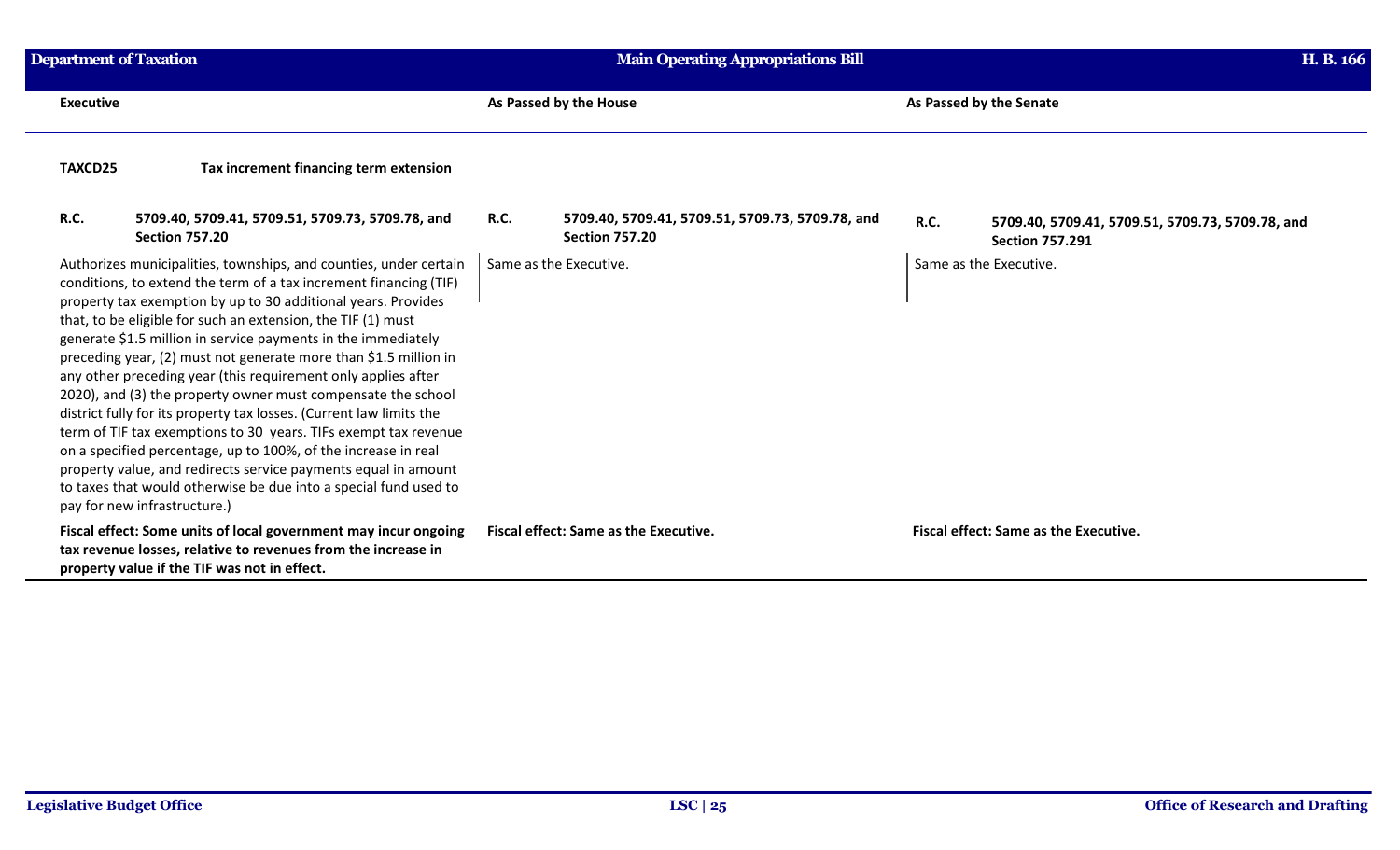| <b>Department of Taxation</b> | <b>Main Operating Appropriations Bill</b>                                                                                                                                                                                                                                                                                                                                                                                                                                                                                                                                                                                                                                                                                         |                         | H. B. 166 |
|-------------------------------|-----------------------------------------------------------------------------------------------------------------------------------------------------------------------------------------------------------------------------------------------------------------------------------------------------------------------------------------------------------------------------------------------------------------------------------------------------------------------------------------------------------------------------------------------------------------------------------------------------------------------------------------------------------------------------------------------------------------------------------|-------------------------|-----------|
| <b>Executive</b>              | As Passed by the House                                                                                                                                                                                                                                                                                                                                                                                                                                                                                                                                                                                                                                                                                                            | As Passed by the Senate |           |
| TAXCD58                       | <b>Exemption of residential development property</b>                                                                                                                                                                                                                                                                                                                                                                                                                                                                                                                                                                                                                                                                              |                         |           |
|                               | <b>R.C.</b><br>5709.54                                                                                                                                                                                                                                                                                                                                                                                                                                                                                                                                                                                                                                                                                                            |                         |           |
| No provision.                 | Exempts from property tax the value of land subdivided for<br>residential development in excess of the fair market value of the<br>property from which that land was subdivided, apportioned<br>according to the relative value of each subdivided parcel.<br>Authorizes the exemption for up to three years or, if later, each<br>of the ensuing tax years until, but not including, the tax year in<br>which a sexennial reappraisal is completed, except that the<br>exemption shall not apply beginning with the tax year that begins<br>after the tax year in which construction of a residential building on<br>that property commences or title to the property is transferred<br>for consideration, whichever is earlier. | No provision.           |           |
|                               | Fiscal effect: Revenue losses to school districts and other units of<br>local government appear indeterminate but could range into the<br>low millions of dollars.                                                                                                                                                                                                                                                                                                                                                                                                                                                                                                                                                                |                         |           |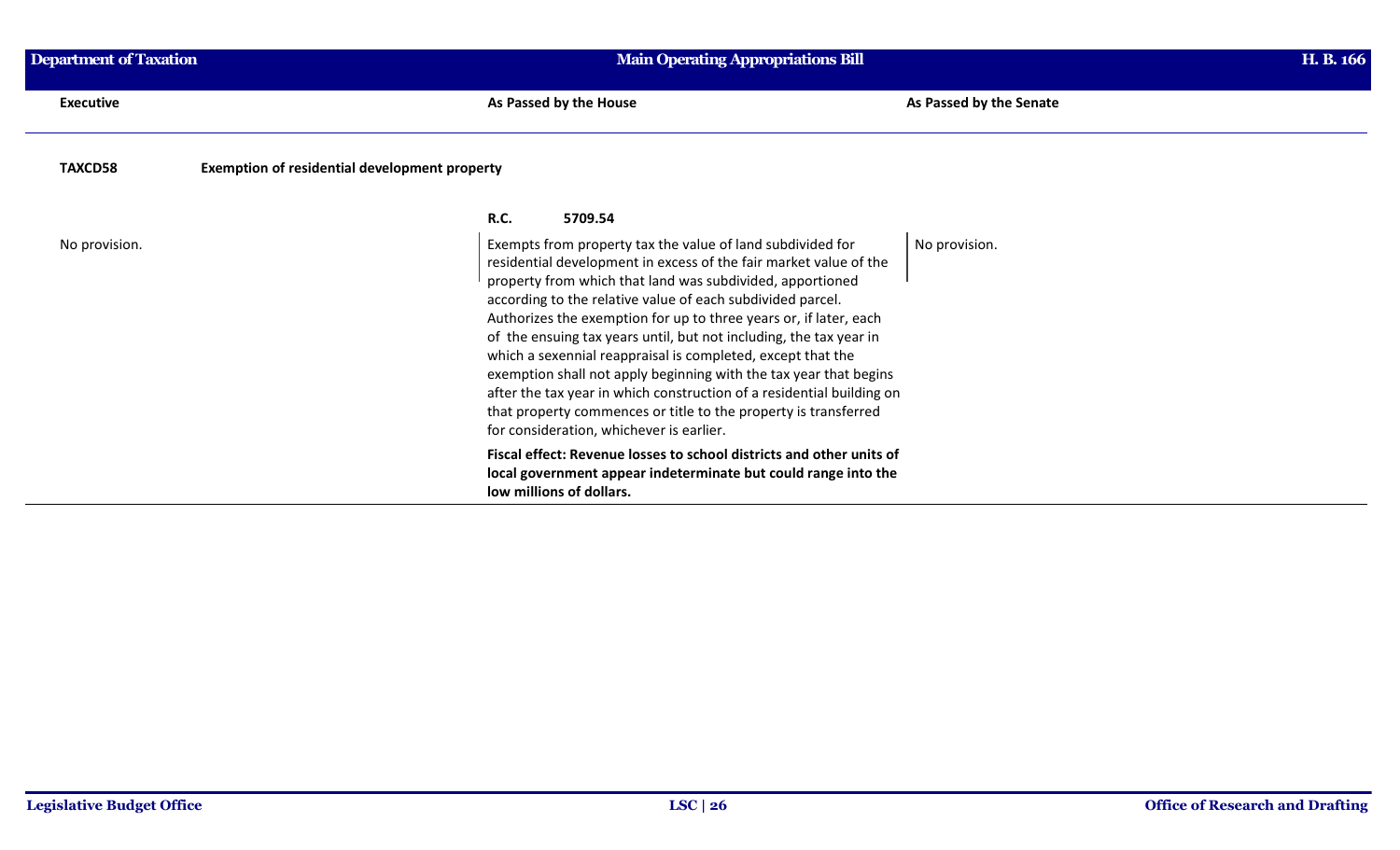| <b>Department of Taxation</b>    |                                                    | <b>Main Operating Appropriations Bill</b>                                                                                                                                                                                                                                                                                                                                                                                                                                                                                                                                                                                                                                                                                                                                  |                                   |                                        |
|----------------------------------|----------------------------------------------------|----------------------------------------------------------------------------------------------------------------------------------------------------------------------------------------------------------------------------------------------------------------------------------------------------------------------------------------------------------------------------------------------------------------------------------------------------------------------------------------------------------------------------------------------------------------------------------------------------------------------------------------------------------------------------------------------------------------------------------------------------------------------------|-----------------------------------|----------------------------------------|
| <b>Executive</b>                 |                                                    | As Passed by the House                                                                                                                                                                                                                                                                                                                                                                                                                                                                                                                                                                                                                                                                                                                                                     | As Passed by the Senate           |                                        |
| TAXCD41                          | Community school property tax exemption procedures |                                                                                                                                                                                                                                                                                                                                                                                                                                                                                                                                                                                                                                                                                                                                                                            |                                   |                                        |
|                                  |                                                    | <b>R.C.</b><br>5713.08, 5715.27                                                                                                                                                                                                                                                                                                                                                                                                                                                                                                                                                                                                                                                                                                                                            | <b>R.C.</b><br>5713.08, 5715.27   |                                        |
| No provision.                    |                                                    | Removes existing law requirement that a community school file<br>an annual exemption application for its property with the Tax<br>Commissioner as a condition of receiving the exemption. Requires<br>instead that a community school file an exemption application for<br>only the first year for which the exemption is sought and<br>thereafter the school need only file an annual statement attesting<br>that its property continues to qualify for exemption. (Community<br>school property used for an educational purpose qualifies for a<br>property tax exemption. Currently, property owners, including<br>community schools, are generally required to file an annual<br>application with the Tax Commissioner or a county auditor to<br>obtain an exemption). | Same as the House.                |                                        |
|                                  |                                                    | <b>Fiscal effect: None.</b>                                                                                                                                                                                                                                                                                                                                                                                                                                                                                                                                                                                                                                                                                                                                                | Fiscal effect: Same as the House. |                                        |
| TAXCD54                          | Local government property tax complaints           |                                                                                                                                                                                                                                                                                                                                                                                                                                                                                                                                                                                                                                                                                                                                                                            |                                   |                                        |
|                                  |                                                    | <b>R.C.</b><br>5715.19, Section 757.190                                                                                                                                                                                                                                                                                                                                                                                                                                                                                                                                                                                                                                                                                                                                    |                                   |                                        |
| No provision.                    |                                                    | Requires a county, township, school district, or municipal<br>corporation that contests the value or classification, for property<br>tax purposes, of a parcel or parcels not owned by that local<br>government to first pass an authorizing resolution. Requires that<br>certain contents be included in the resolution.                                                                                                                                                                                                                                                                                                                                                                                                                                                  | No provision.                     |                                        |
| No provision.                    |                                                    | Specifies that the local government must notify the property<br>owner or owners by certified mail postmarked at least 14<br>calendar days before adoption of the resolution.                                                                                                                                                                                                                                                                                                                                                                                                                                                                                                                                                                                               | No provision.                     |                                        |
| No provision.                    |                                                    | Allows a board of revision to consider a timely filed complaint if<br>the only requirement not satisfied is that the written notice or<br>resolution fails to accurately identify the owner or owners, or the                                                                                                                                                                                                                                                                                                                                                                                                                                                                                                                                                              | No provision.                     |                                        |
| <b>Legislative Budget Office</b> |                                                    | LSC $ 27$                                                                                                                                                                                                                                                                                                                                                                                                                                                                                                                                                                                                                                                                                                                                                                  |                                   | <b>Office of Research and Drafting</b> |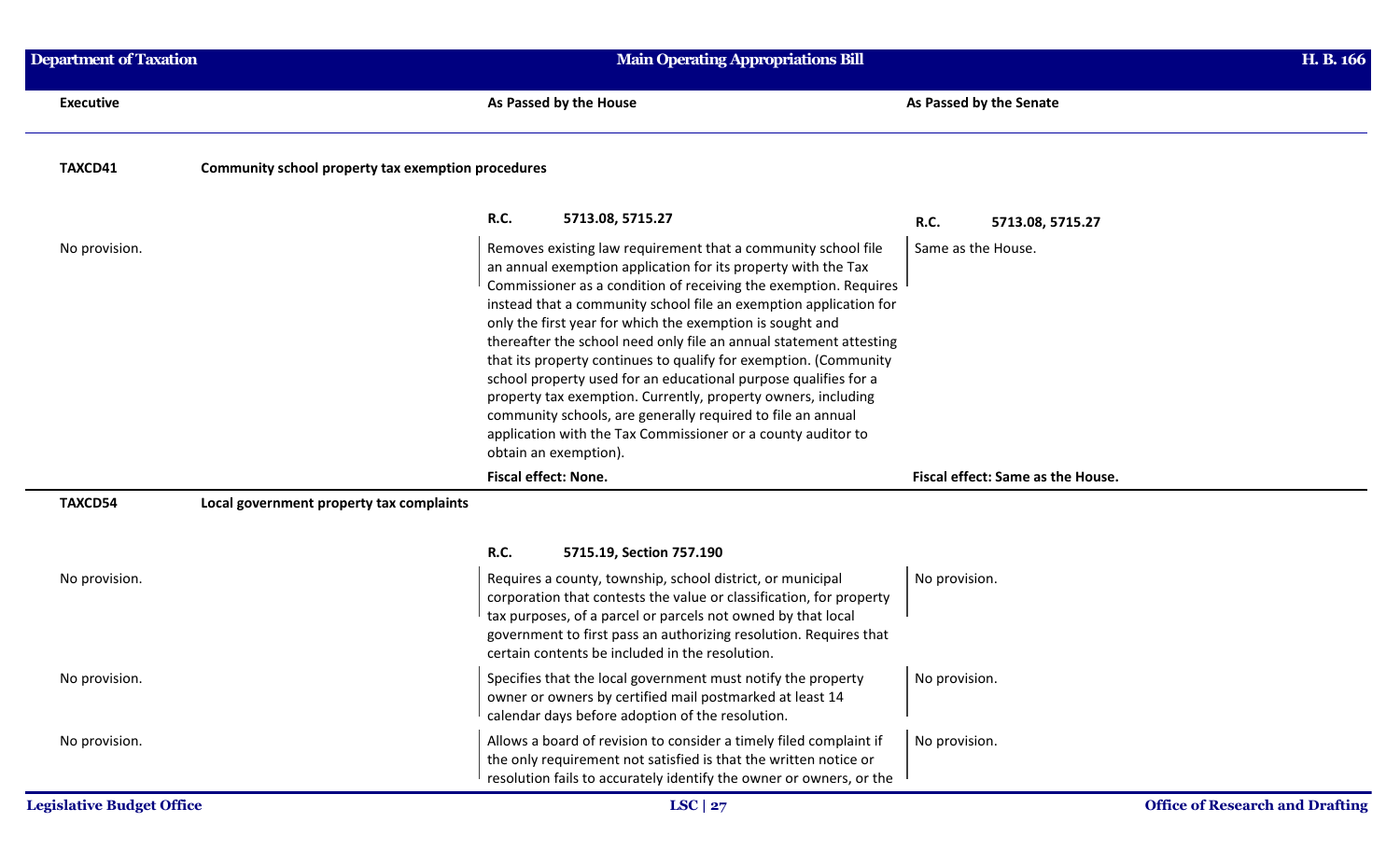| <b>Department of Taxation</b> |                                             | <b>Main Operating Appropriations Bill</b>                                                                                                                                                                                                                                                                                                                                      |                                                                                                                                                                                                    |
|-------------------------------|---------------------------------------------|--------------------------------------------------------------------------------------------------------------------------------------------------------------------------------------------------------------------------------------------------------------------------------------------------------------------------------------------------------------------------------|----------------------------------------------------------------------------------------------------------------------------------------------------------------------------------------------------|
| <b>Executive</b>              |                                             | As Passed by the House                                                                                                                                                                                                                                                                                                                                                         | As Passed by the Senate                                                                                                                                                                            |
|                               |                                             | street address, of the parcel or parcels.                                                                                                                                                                                                                                                                                                                                      |                                                                                                                                                                                                    |
| No provision.                 |                                             | Applies to complaints and counter-complaints filed for tax year<br>2019 and thereafter.                                                                                                                                                                                                                                                                                        | No provision.                                                                                                                                                                                      |
|                               |                                             | Fiscal effect: Local governments would incur direct costs to send<br>out the required notices and may incur added costs to pass<br>resolutions. Such added administrative costs would be<br>permissive, and appear unlikely to be large. The provision could<br>result in indirect fiscal effects, for example if it resulted in fewer<br>property tax complaints being filed. |                                                                                                                                                                                                    |
| TAXCD69                       | Tax exemption for qualified energy projects |                                                                                                                                                                                                                                                                                                                                                                                |                                                                                                                                                                                                    |
|                               |                                             |                                                                                                                                                                                                                                                                                                                                                                                | R.C.<br>5727.75, Section 757.200                                                                                                                                                                   |
| No provision.                 |                                             | No provision.                                                                                                                                                                                                                                                                                                                                                                  | Extends, by two years from December 31, 2020 to December 31,<br>2022, the deadline by which the owner or lessee of a qualified<br>renewable energy project may apply for a property tax exemption. |
| No provision.                 |                                             | No provision.                                                                                                                                                                                                                                                                                                                                                                  | Clarifies the calculation of payments-in-lieu-of-taxes, paid by solar<br>energy projects that receive the exemption.                                                                               |
|                               |                                             |                                                                                                                                                                                                                                                                                                                                                                                | Fiscal effect: May result in additional applications for property<br>tax exemptions under the program.                                                                                             |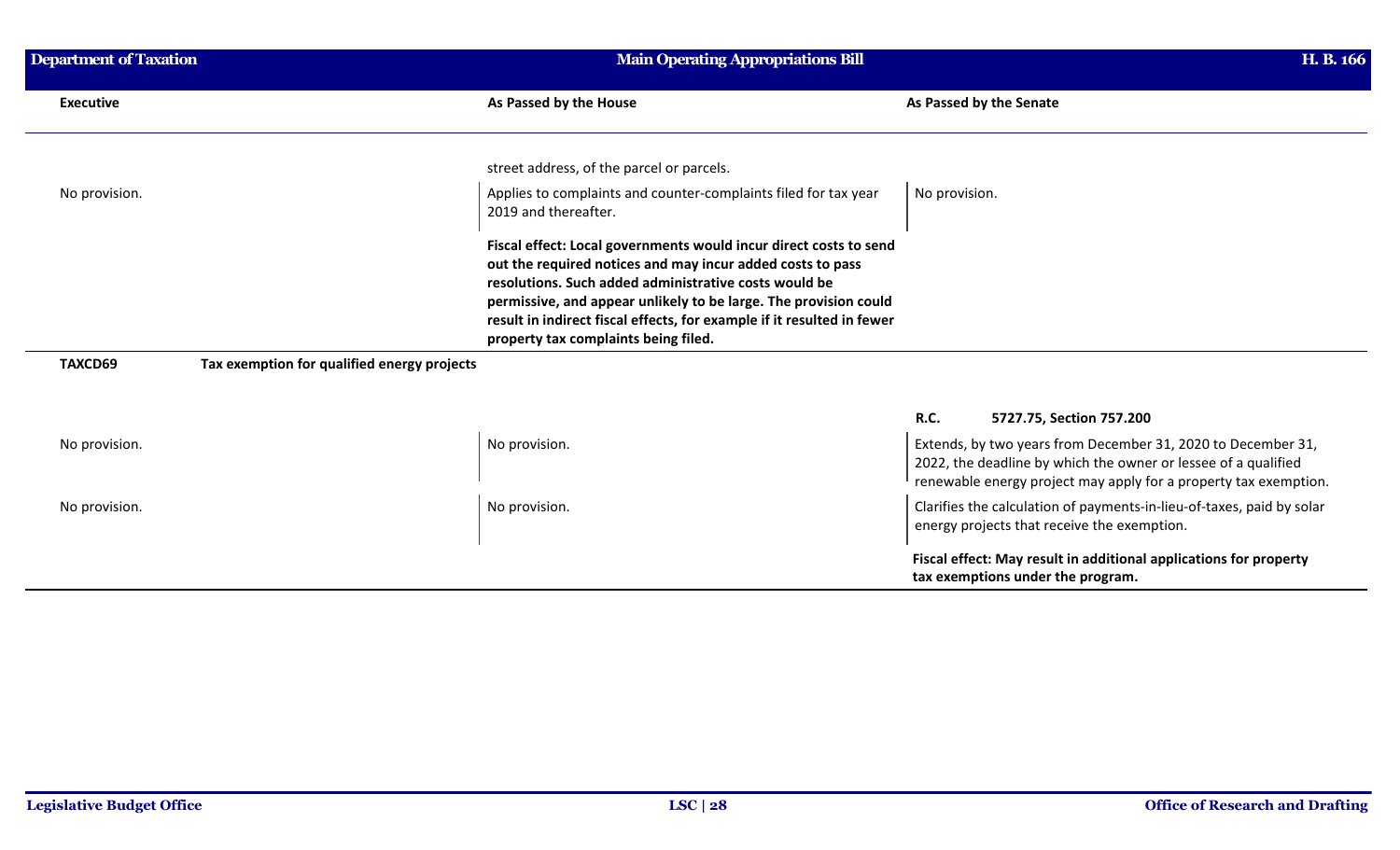| <b>Department of Taxation</b>    |                                                                                                                                                                                                                                                                                                                                                                                                                                                                                                                                                                                            | <b>Main Operating Appropriations Bill</b> |  |
|----------------------------------|--------------------------------------------------------------------------------------------------------------------------------------------------------------------------------------------------------------------------------------------------------------------------------------------------------------------------------------------------------------------------------------------------------------------------------------------------------------------------------------------------------------------------------------------------------------------------------------------|-------------------------------------------|--|
| <b>Executive</b>                 | As Passed by the House                                                                                                                                                                                                                                                                                                                                                                                                                                                                                                                                                                     | As Passed by the Senate                   |  |
| TAXCD52                          | Abatement of unpaid property taxes for certain municipal property                                                                                                                                                                                                                                                                                                                                                                                                                                                                                                                          |                                           |  |
|                                  | 757.170<br>Section:                                                                                                                                                                                                                                                                                                                                                                                                                                                                                                                                                                        |                                           |  |
| No provision.                    | Authorizes abatement of unpaid property taxes, penalties, and<br>interest due on property owned by a municipality that, within the<br>past 25 years, (a) was part of a federal disaster area declared due<br>to severe storms or flooding and (b) obtained the title to the<br>property pursuant to a hazard mitigation grant from the Federal<br>Emergency Management Agency. (Under current law unpaid taxes<br>standing charged against property may not be abated for more<br>than three years, and the property is disqualified for tax<br>exemption even if it otherwise qualifies.) | No provision.                             |  |
|                                  | Fiscal effect: This provision would benefit the Village of Rutland,<br>and other municipalities, if any, with property that satisfies the<br>specified criteria. Rutland owns 14 parcels on which tax<br>delinquencies total more than \$34,000. LBO does not know if<br>this is the full extent of Rutland's fiscal issue that would be<br>addressed by this provision.                                                                                                                                                                                                                   |                                           |  |
| <b>Other Taxation Provisions</b> |                                                                                                                                                                                                                                                                                                                                                                                                                                                                                                                                                                                            |                                           |  |
| TAXCD60                          | Qualifications for the JRTC for manufacturers and corporate headquarters                                                                                                                                                                                                                                                                                                                                                                                                                                                                                                                   |                                           |  |

|               |               | <b>R.C.</b><br>122.171                                                                                                                                                                                                                                     |  |
|---------------|---------------|------------------------------------------------------------------------------------------------------------------------------------------------------------------------------------------------------------------------------------------------------------|--|
| No provision. | No provision. | Modifies the qualifications for manufacturers and corporate<br>headquarters to qualify for a nonrefundable job retention tax<br>credit (JRTC).                                                                                                             |  |
| No provision. | No provision. | Allows a corporate headquarters to qualify for the JRTC if it is<br>located in a foreign trade zone, regardless of whether it meets<br>payroll or employment requirements, but continues to require it<br>to meet minimum capital investment requirements. |  |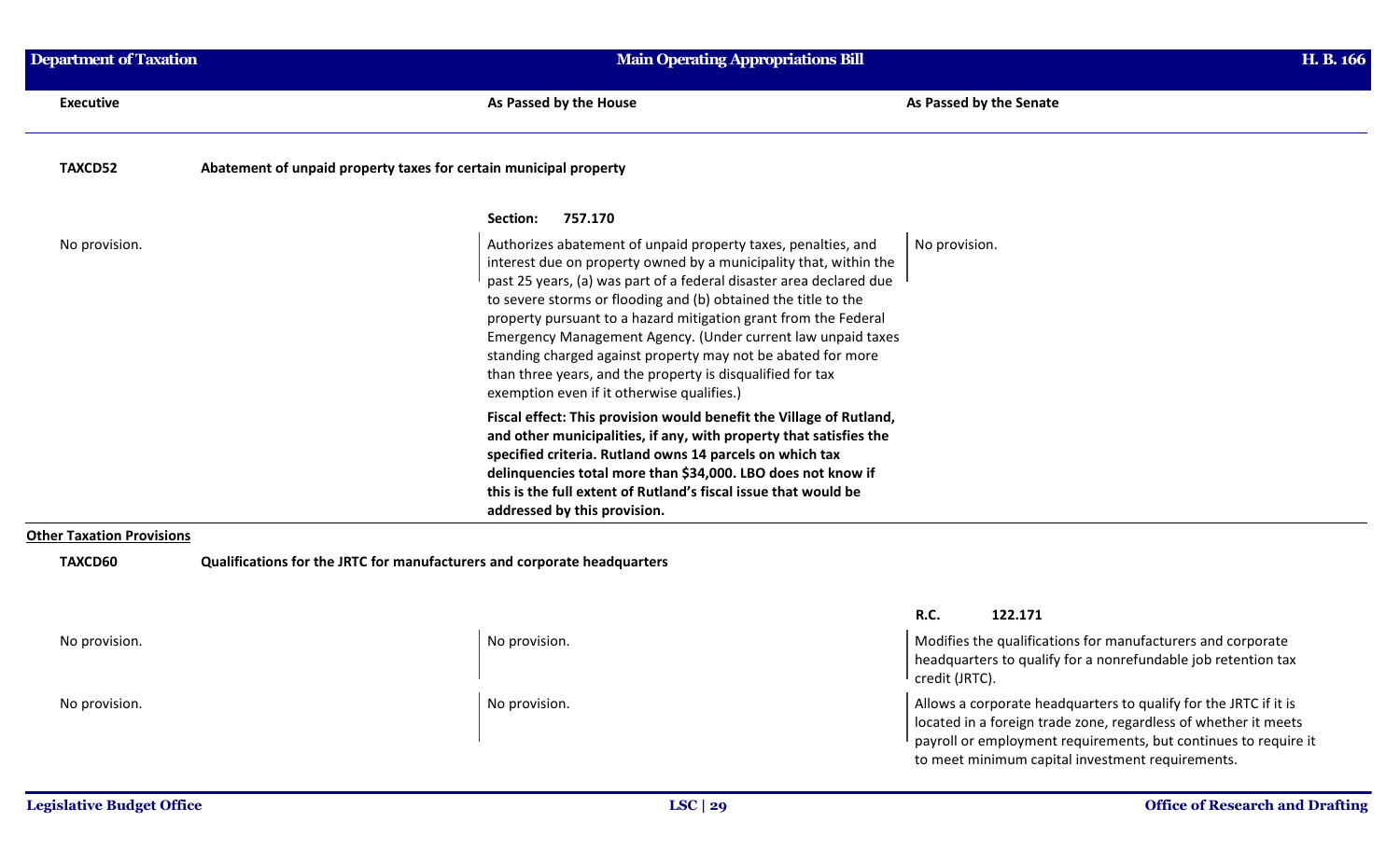| <b>Department of Taxation</b> | Main Operating Appropriations Bill                           | H. B. 166                                                                                                                                                                                                                                                                                                                                                                                                                                                                                                                                                                                                    |
|-------------------------------|--------------------------------------------------------------|--------------------------------------------------------------------------------------------------------------------------------------------------------------------------------------------------------------------------------------------------------------------------------------------------------------------------------------------------------------------------------------------------------------------------------------------------------------------------------------------------------------------------------------------------------------------------------------------------------------|
| <b>Executive</b>              | As Passed by the House                                       | As Passed by the Senate                                                                                                                                                                                                                                                                                                                                                                                                                                                                                                                                                                                      |
| No provision.                 | No provision.                                                | Allows manufacturers to qualify for the credit if they make a<br>capital investment over three years equal to the lesser of \$50<br>million or 5% of the net book value of tangible personal property<br>used at the project at the end of that three-year period. (Current<br>law requires the \$50 million investment.) Permits manufacturers<br>to no longer meet minimum payroll or employment requirements<br>to qualify for the JRTC, but allows the tax credit agreement to<br>contain such requirements.                                                                                             |
|                               |                                                              | Fiscal effect: Potential GRF revenue loss.                                                                                                                                                                                                                                                                                                                                                                                                                                                                                                                                                                   |
| TAXCD78<br>No provision.      | Convention facilities authority lodging tax<br>No provision. | <b>R.C.</b><br>351.021, Section 757.311<br>Authorizes a convention facilities authority (CFA) created<br>between July and December of 2019 to levy up to a 3% excise tax<br>on hotel lodging within its territory. Requires that the resolution<br>authorizing the tax be adopted on or before December 30, 2020.<br>(The tax must be used to fund permanent improvements,<br>including associated debt, the authority's operating costs, and<br>costs to administer the tax. The tax must be approved by the<br>board of county commissioners before it is levied but is not<br>subject to voter approval.) |
| No provision.                 | No provision.                                                | Subjects resolutions creating a CFA between July and December<br>of 2019 to a referendum if a referendum petition is signed by<br>10% of the number of persons who voted for Governor in the<br>most recent gubernatorial election and is filed within 90 days.<br>(The imposition of the tax itself is not subject to referendum but<br>the tax may not be imposed until after the referendum period for<br>the resolution creating the CFA has expired.)                                                                                                                                                   |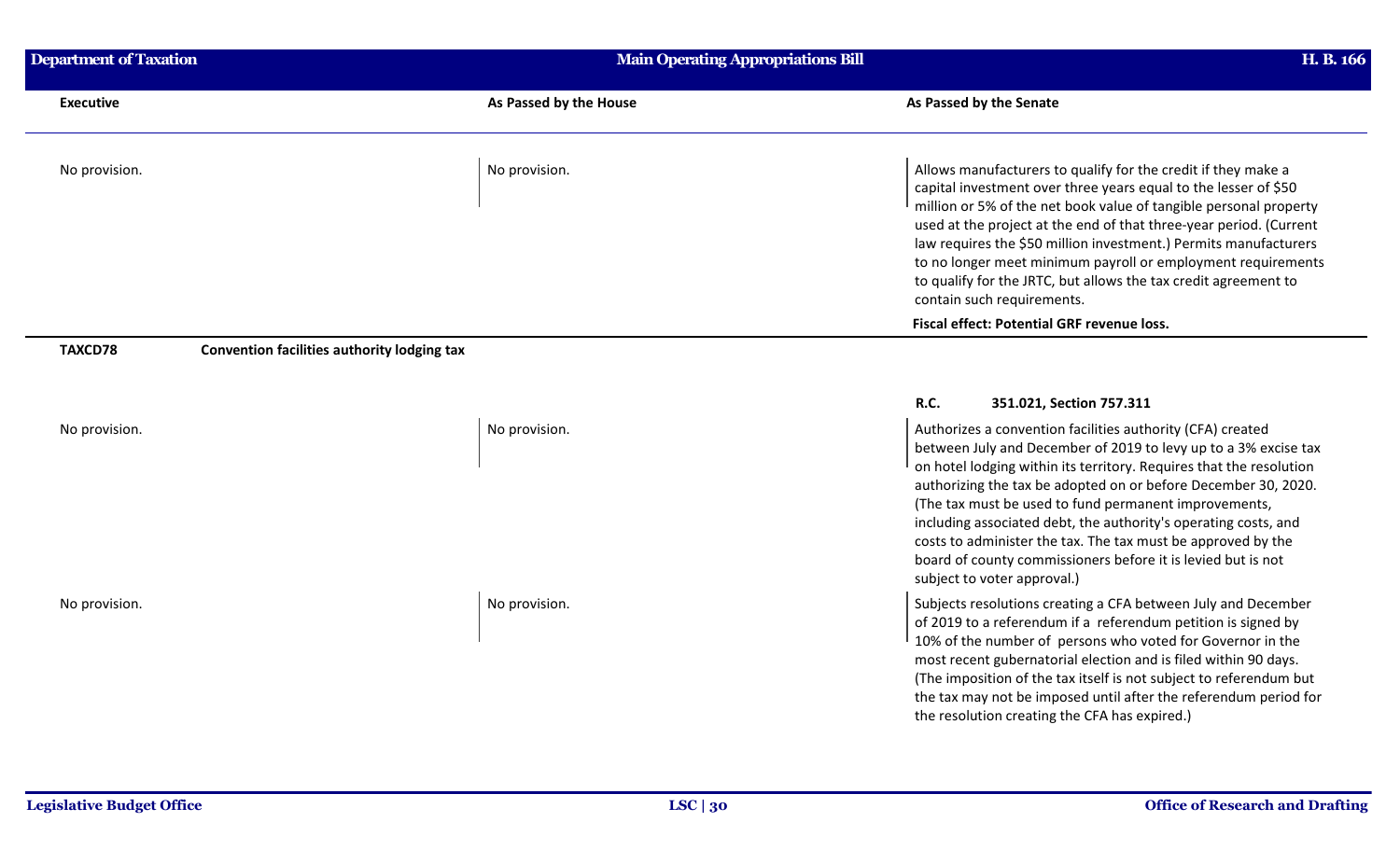| Department of Taxation | <b>Main Operating Appropriations Bill</b>  |                                                                                                                                                                                                                                                                                                                                                                                                                    |
|------------------------|--------------------------------------------|--------------------------------------------------------------------------------------------------------------------------------------------------------------------------------------------------------------------------------------------------------------------------------------------------------------------------------------------------------------------------------------------------------------------|
| <b>Executive</b>       | As Passed by the House                     | As Passed by the Senate                                                                                                                                                                                                                                                                                                                                                                                            |
|                        |                                            | Fiscal effect: May result in a 3% excise tax on hotel lodging<br>within the territory of a convention facilities authority. LSC's<br>information is that this amendment pertains to the Montgomery<br>County convention facility authority. In calendar year 2016, 3%<br>lodging taxes levied by Montgomery County and by municipal<br>governments and townships in the county raised a total of \$5.9<br>million. |
| TAXCD84                | Lodging tax revenue for county fairgrounds |                                                                                                                                                                                                                                                                                                                                                                                                                    |
|                        |                                            | <b>R.C.</b><br>351.021                                                                                                                                                                                                                                                                                                                                                                                             |
| No provision.          | No provision.                              | Increases from 15% to 25% the maximum amount of lodging tax<br>revenue received by the Muskingum County Convention Facilities<br>Authority (CFA) that the CFA is permitted to divert to various<br>county fairground purposes. Allows the CFA to use unspent<br>revenue that was previously allocated to county fairgrounds in<br>subsequent years without counting it towards the 25% cap.                        |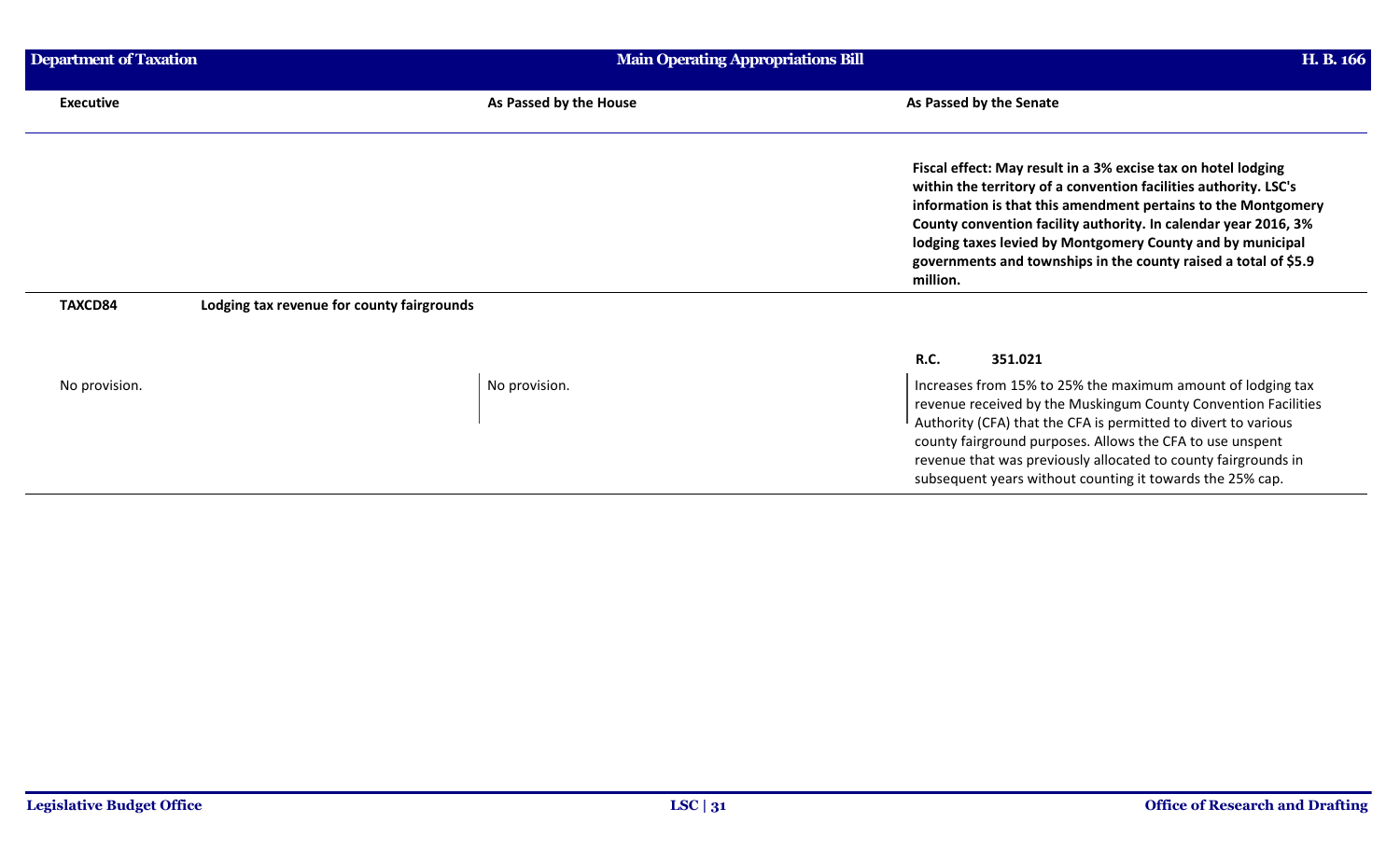| <b>Department of Taxation</b> |                                                                                        | <b>Main Operating Appropriations Bill</b>                                                                                                                                                                                                                                                                                                                                                                                                                                                                                                                                                                                                                                                                                                                         |  |
|-------------------------------|----------------------------------------------------------------------------------------|-------------------------------------------------------------------------------------------------------------------------------------------------------------------------------------------------------------------------------------------------------------------------------------------------------------------------------------------------------------------------------------------------------------------------------------------------------------------------------------------------------------------------------------------------------------------------------------------------------------------------------------------------------------------------------------------------------------------------------------------------------------------|--|
| <b>Executive</b>              | As Passed by the House                                                                 | As Passed by the Senate                                                                                                                                                                                                                                                                                                                                                                                                                                                                                                                                                                                                                                                                                                                                           |  |
| TAXCD67                       | Tourism development district (TDD) development charge and gross receipts tax extension |                                                                                                                                                                                                                                                                                                                                                                                                                                                                                                                                                                                                                                                                                                                                                                   |  |
|                               |                                                                                        | <b>R.C.</b><br>715.015, 503.56, 503.58, 715.014, and 5739.101                                                                                                                                                                                                                                                                                                                                                                                                                                                                                                                                                                                                                                                                                                     |  |
| No provision.                 | No provision.                                                                          | Authorizes a township or municipal corporation that created a<br>TDD to enter into agreements with owners of property located<br>within the TDD to impose a development charge on the property<br>equal to a percentage (up to 2%) of gross receipts derived from<br>sales made at the property. Specifies that the development<br>charge is subject to the approval of the board of county<br>commissioners of the county where the property is located.<br>Provides that the development charge is collected and enforced<br>in the same manner, and has the same lien status, as real<br>property taxes. Prohibits a municipal corporation or township<br>that currently levies a gross receipts tax within the TDD from also<br>imposing development charges. |  |
| No provision.                 | No provision.                                                                          | Extends the authority for municipal corporations or townships to<br>levy a new TDD resort area gross receipts tax for the purpose of<br>fostering and developing tourism until December 31, 2020.                                                                                                                                                                                                                                                                                                                                                                                                                                                                                                                                                                 |  |
|                               |                                                                                        | Fiscal effect: May result in additional revenue to tourism<br>development districts.                                                                                                                                                                                                                                                                                                                                                                                                                                                                                                                                                                                                                                                                              |  |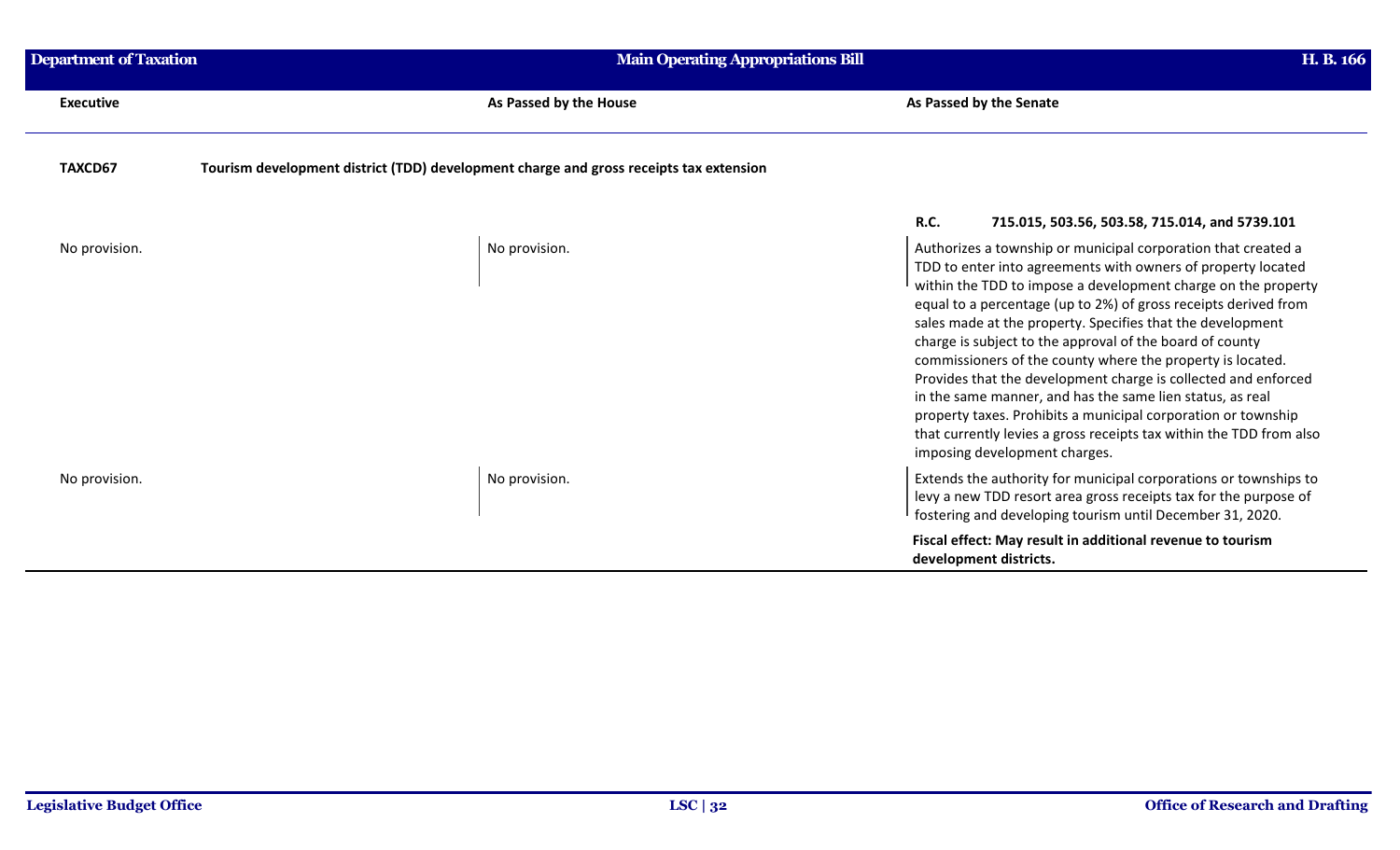| <b>Department of Taxation</b> | <b>Main Operating Appropriations Bill</b>            | H. B. 166                                                                                                                                                                                                                                                                                                                                                                                                                                                                                                                                                                                                                                                                                                           |
|-------------------------------|------------------------------------------------------|---------------------------------------------------------------------------------------------------------------------------------------------------------------------------------------------------------------------------------------------------------------------------------------------------------------------------------------------------------------------------------------------------------------------------------------------------------------------------------------------------------------------------------------------------------------------------------------------------------------------------------------------------------------------------------------------------------------------|
| <b>Executive</b>              | As Passed by the House                               | As Passed by the Senate                                                                                                                                                                                                                                                                                                                                                                                                                                                                                                                                                                                                                                                                                             |
| TAXCD61                       | Retirement income exempt from municipal income taxes |                                                                                                                                                                                                                                                                                                                                                                                                                                                                                                                                                                                                                                                                                                                     |
|                               |                                                      | <b>R.C.</b><br>718.01, 757.220                                                                                                                                                                                                                                                                                                                                                                                                                                                                                                                                                                                                                                                                                      |
| No provision.                 | No provision.                                        | Defines "pension" and "retirement benefit plan" for purposes of<br>the municipal income tax essentially providing that all retirement<br>benefit plans, including those that do not qualify for federal<br>income tax deferment or exemption from FICA or Medicare taxes,<br>are exempt from municipal income tax. Specifies that the<br>exemption applies to municipal taxable years beginning in or after<br>2020. (Such plans include "supplemental executive retirement<br>plans," also known as SERPs or "top hat" plans, that are paid to<br>supplement the retirement earnings of certain highly<br>compensated executive employees.)                                                                        |
|                               |                                                      | Fiscal effect: Current Ohio law exempted pensions from<br>municipal income taxation starting in 2016, under provisions<br>enacted in H.B. 5 of the 130th General Assembly, however<br>existing law does not define "pensions" and "retirement benefit<br>plan" for these purposes. To the extent that it clarifies existing<br>law, this provision would have no fiscal effect. There may be<br>municipalities that revised tax ordinances, though, to<br>incorporate pension revisions required by H.B. 5 and redefined<br>pensions as limited to include certain plans. For such<br>municipalities, the provision could be interpreted as reducing<br>municipal income tax revenues. The number of municipalities |

**under that scenario and their revenue losses are undetermined.**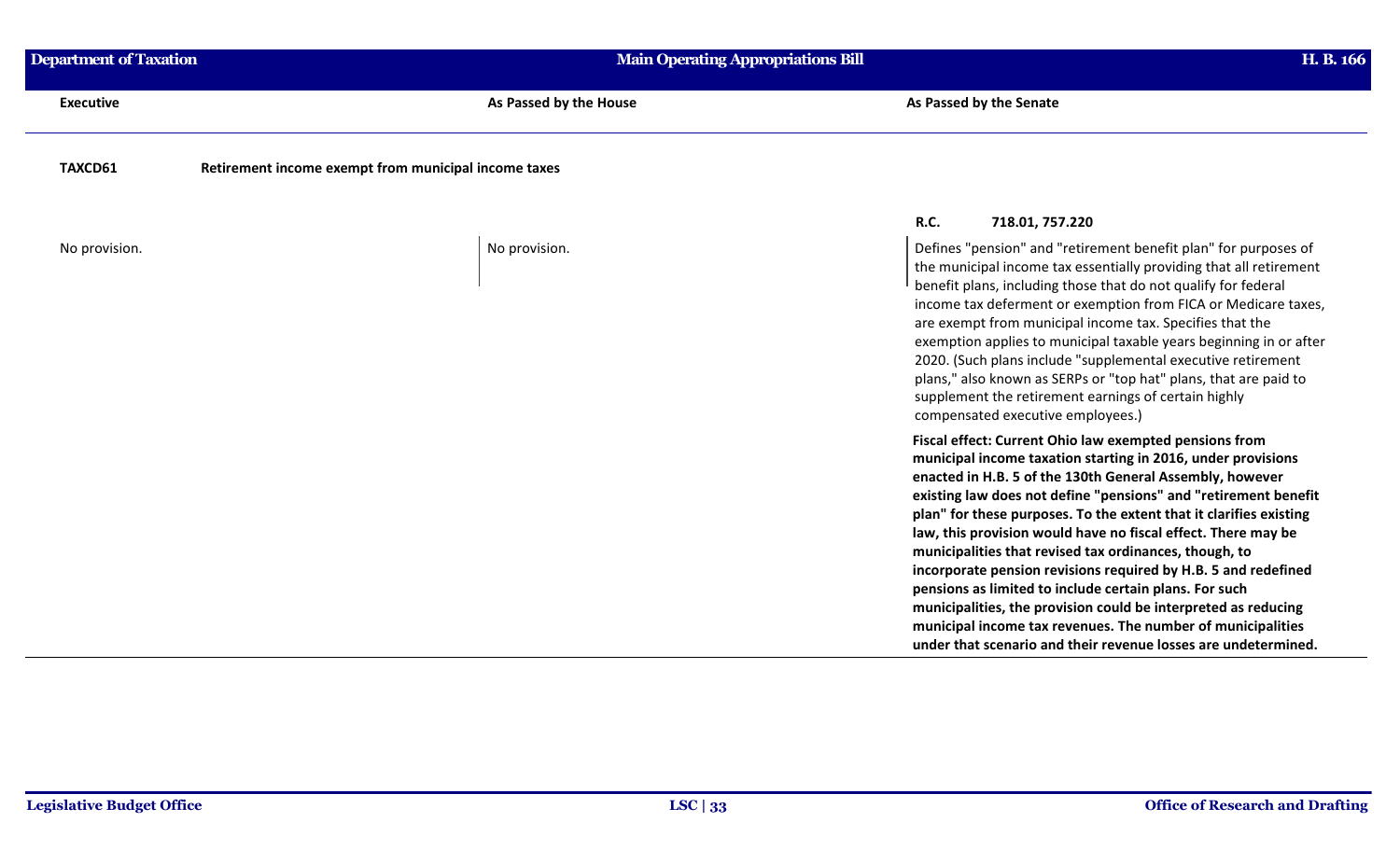| <b>Department of Taxation</b>                                                                                                                                                                                                                                                                                                                                                                                                                                                                                                                                                                                                                                                                                                                | <b>Main Operating Appropriations Bill</b> | H. B. 166                                                                                                                                                        |
|----------------------------------------------------------------------------------------------------------------------------------------------------------------------------------------------------------------------------------------------------------------------------------------------------------------------------------------------------------------------------------------------------------------------------------------------------------------------------------------------------------------------------------------------------------------------------------------------------------------------------------------------------------------------------------------------------------------------------------------------|-------------------------------------------|------------------------------------------------------------------------------------------------------------------------------------------------------------------|
| <b>Executive</b>                                                                                                                                                                                                                                                                                                                                                                                                                                                                                                                                                                                                                                                                                                                             | As Passed by the House                    | As Passed by the Senate                                                                                                                                          |
| TAXCD23<br>State administration of municipal income taxes                                                                                                                                                                                                                                                                                                                                                                                                                                                                                                                                                                                                                                                                                    |                                           |                                                                                                                                                                  |
| R.C.<br>718.83, 321.24 and 5745.05                                                                                                                                                                                                                                                                                                                                                                                                                                                                                                                                                                                                                                                                                                           | R.C.<br>718.83, 321.24 and 5745.05        | <b>R.C.</b><br>718.83, 321.24, 718.80, 718.81, 718,84, 718.841,<br>718.85, 718.93, and 5745.05; Sections 387.10,<br>387.20, 757.220, 757.321, 812.20, and 815.10 |
| Requires a municipal corporation to remit payment to the<br>Treasurer of State if the net distribution amount for a municipal<br>corporation's state-administered municipal income tax accounts is<br>less than zero in any month. (Continuing law allows businesses to<br>elect to have the Department of Taxation administer the business'<br>municipal income taxes beginning in 2018. The Commissioner is<br>required to distribute municipal income tax revenue on a monthly<br>basis, after deducting 0.5% of such revenue to cover the<br>Department's administrative expense. A municipal corporation's<br>net distribution amount might be less than zero if audit<br>adjustments and refunds exceed collections in a given month.) | Same as the Executive.                    | Same as the Executive.                                                                                                                                           |
| Requires that the payment be remitted within thirty days of<br>receiving notice of the deficiency. Allows the Commissioner to<br>recover unpaid amounts by reducing a delinquent municipal<br>corporation's municipal income tax distributions, electric light and<br>telephone company income tax distributions, and property tax<br>distributions.                                                                                                                                                                                                                                                                                                                                                                                         | Same as the Executive.                    | Same as the Executive                                                                                                                                            |
| Requires the Director of Budget and Management to transfer<br>money from the GRF to the Municipal Income Tax Fund in the<br>event that the balance of the Municipal Income Tax Fund is not<br>sufficient to cover the required monthly distributions of municipal<br>income tax revenue. Requires, in the event of such a transfer, for<br>the Director and the Commissioner to develop a plan to repay the<br>GRF as soon as practical.                                                                                                                                                                                                                                                                                                     | No provision.                             | No provision.                                                                                                                                                    |
| No provision.                                                                                                                                                                                                                                                                                                                                                                                                                                                                                                                                                                                                                                                                                                                                | No provision.                             | Requires the Department of Taxation to develop a web portal<br>that will be used to securely exchange information with municipal                                 |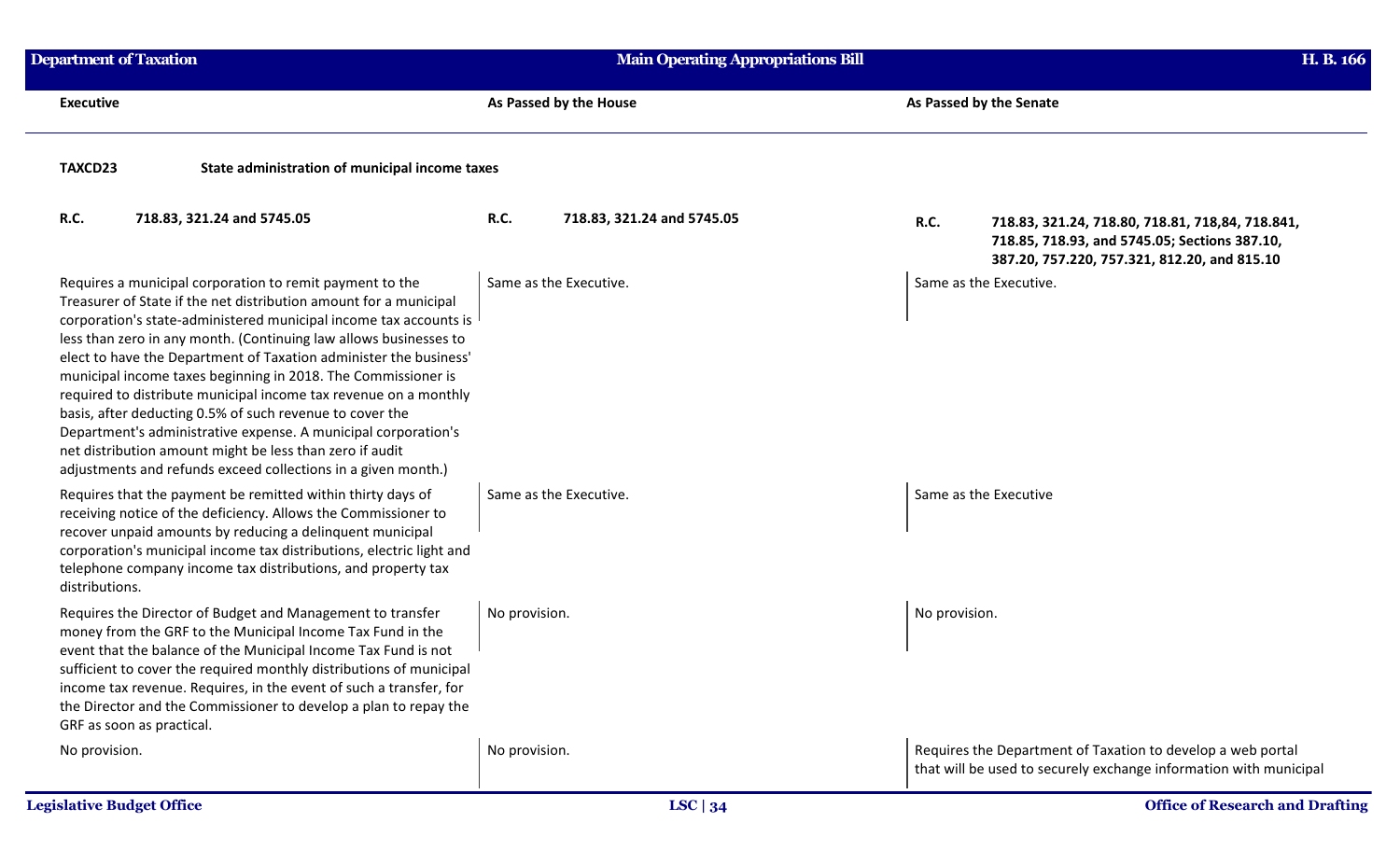| <b>Department of Taxation</b> | <b>Main Operating Appropriations Bill</b> | H. B. 166                                                                                                                                                                                                                                                                                                                                                                                                                                                 |
|-------------------------------|-------------------------------------------|-----------------------------------------------------------------------------------------------------------------------------------------------------------------------------------------------------------------------------------------------------------------------------------------------------------------------------------------------------------------------------------------------------------------------------------------------------------|
| <b>Executive</b>              | As Passed by the House                    | As Passed by the Senate                                                                                                                                                                                                                                                                                                                                                                                                                                   |
|                               |                                           | corporations.                                                                                                                                                                                                                                                                                                                                                                                                                                             |
| No provision.                 | No provision.                             | Requires that a taxpayer opt-in or opt-out of the state-<br>administered tax on or before the fifteenth day of the fourth<br>month after the beginning of a taxable year, rather than the first<br>day of the third month of a taxable year. Allows a taxpayer to<br>terminate the taxpayer's election to file municipal income taxes<br>with the state within the first 24 months of making the election<br>by providing a 60-day notice of termination. |
| No provision.                 | No provision.                             | Requires the Tax Commissioner to notify municipal corporations<br>when a taxpayer has opted-in or out of the state-administered<br>tax, rather than the taxpayer itself notifying each municipal<br>corporation.                                                                                                                                                                                                                                          |
| No provision.                 | No provision.                             | Allows, rather than requires, the Tax Commissioner to withhold<br>tax collections from a municipality that fails to comply with<br>reporting requirements.                                                                                                                                                                                                                                                                                                |
| No provision.                 | No provision.                             | Modifies the deadline by which a municipality must provide<br>taxpayer information to the Department when a taxpayer opts-in<br>to the state-administered tax.                                                                                                                                                                                                                                                                                            |
| No provision.                 | No provision.                             | Removes a requirement that, if a taxpayer has multiple taxable<br>years beginning in one calendar year, the taxpayer must<br>aggregate the information necessary to compute the tax for all<br>such years onto one annual return. (Under this provision, a<br>taxpayer would file a single return for each taxable year, as with<br>the federal, state, and locally-administered municipal income<br>taxes.)                                              |
| No provision.                 | No provision.                             | Requires, rather than allows, the Tax Commissioner to conduct an<br>audit of a taxpayer when the matter is referred by a municipality.                                                                                                                                                                                                                                                                                                                    |
| No provision.                 | No provision.                             | Requires the Tax Commissioner to notify municipalities when<br>conducting an examination of a taxpayer and to share any records<br>obtained as a result of the examination.                                                                                                                                                                                                                                                                               |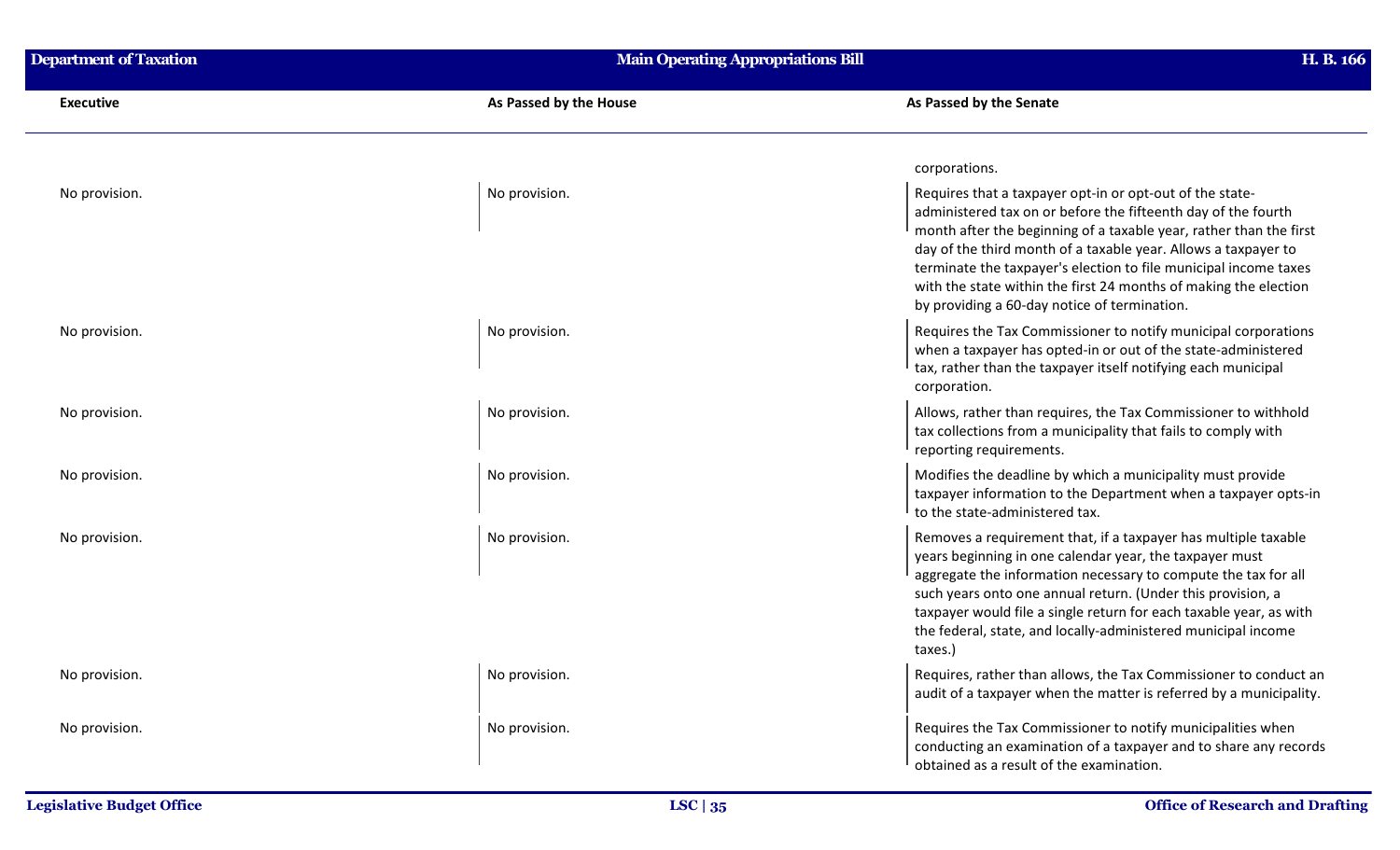| <b>Department of Taxation</b>                                                                     |                                                                                                                                                                                                                                                                                                                                                                                                                                                                                                                                                                                                                                                                              | <b>Main Operating Appropriations Bill</b>                                                                                                                                                                                                                                                                                                       |                                                          | H. B. 166 |
|---------------------------------------------------------------------------------------------------|------------------------------------------------------------------------------------------------------------------------------------------------------------------------------------------------------------------------------------------------------------------------------------------------------------------------------------------------------------------------------------------------------------------------------------------------------------------------------------------------------------------------------------------------------------------------------------------------------------------------------------------------------------------------------|-------------------------------------------------------------------------------------------------------------------------------------------------------------------------------------------------------------------------------------------------------------------------------------------------------------------------------------------------|----------------------------------------------------------|-----------|
| <b>Executive</b>                                                                                  |                                                                                                                                                                                                                                                                                                                                                                                                                                                                                                                                                                                                                                                                              | As Passed by the House                                                                                                                                                                                                                                                                                                                          | As Passed by the Senate                                  |           |
| Fiscal effect: Will facilitate administration of the state-<br>administered municipal income tax. |                                                                                                                                                                                                                                                                                                                                                                                                                                                                                                                                                                                                                                                                              | Fiscal effect: Same as the Executive.                                                                                                                                                                                                                                                                                                           | <b>Fiscal effect: Same as the Executive.</b>             |           |
| TAXCD22                                                                                           | <b>Municipal Net Profit Tax Fund</b>                                                                                                                                                                                                                                                                                                                                                                                                                                                                                                                                                                                                                                         |                                                                                                                                                                                                                                                                                                                                                 |                                                          |           |
| R.C.                                                                                              | 718.85, 718.83 and 718.90; Section 701.20                                                                                                                                                                                                                                                                                                                                                                                                                                                                                                                                                                                                                                    | <b>R.C.</b><br>718.85, 718.83 and 718.90; Section 701.20                                                                                                                                                                                                                                                                                        | <b>R.C.</b><br>718.85, 718.83 and 718.90; Section 701.20 |           |
| new fund.                                                                                         | Creates a separate Municipal Net Profit Tax Fund to receive<br>revenue from the state-administered municipal tax on business<br>income, and from which to distribute this revenue to the<br>municipal corporations to which it is owed. (Under current law,<br>the revenue from that tax is deposited into the Municipal Income<br>Tax Fund, Fund 7095, which also receives revenue from the state-<br>administered municipal income tax on electric and telephone<br>companies.) Requires the Director of Budget and Management to<br>transfer all money balances in Fund 7095 that were collected from<br>the state-administered municipal tax on business income into the | Same as the Executive.                                                                                                                                                                                                                                                                                                                          | Same as the Executive.                                   |           |
| No provision.                                                                                     |                                                                                                                                                                                                                                                                                                                                                                                                                                                                                                                                                                                                                                                                              | Requires Fund 5VR0 appropriation item 110902, Municipal Net<br>Profit Tax, to be used to make payments to municipal<br>corporations of the net profits tax administered on their behalf by<br>the Department of Taxation.                                                                                                                       | Same as the House.                                       |           |
| <b>Fiscal effect: None.</b>                                                                       |                                                                                                                                                                                                                                                                                                                                                                                                                                                                                                                                                                                                                                                                              | Fiscal effect: The House budget creates a new Municipal Net<br>Profit Tax Fund (Fund 5VR0) line item, Municipal Net Profit Tax,<br>with an appropriation of \$30 million in FY 2020 and \$35 million<br>in FY 2021 and reduces the appropriation to Fund 7095 line item<br>110995, Municipal Income Tax, by these same amounts (see<br>RDFCD3). | Fiscal effect: Same as the House.                        |           |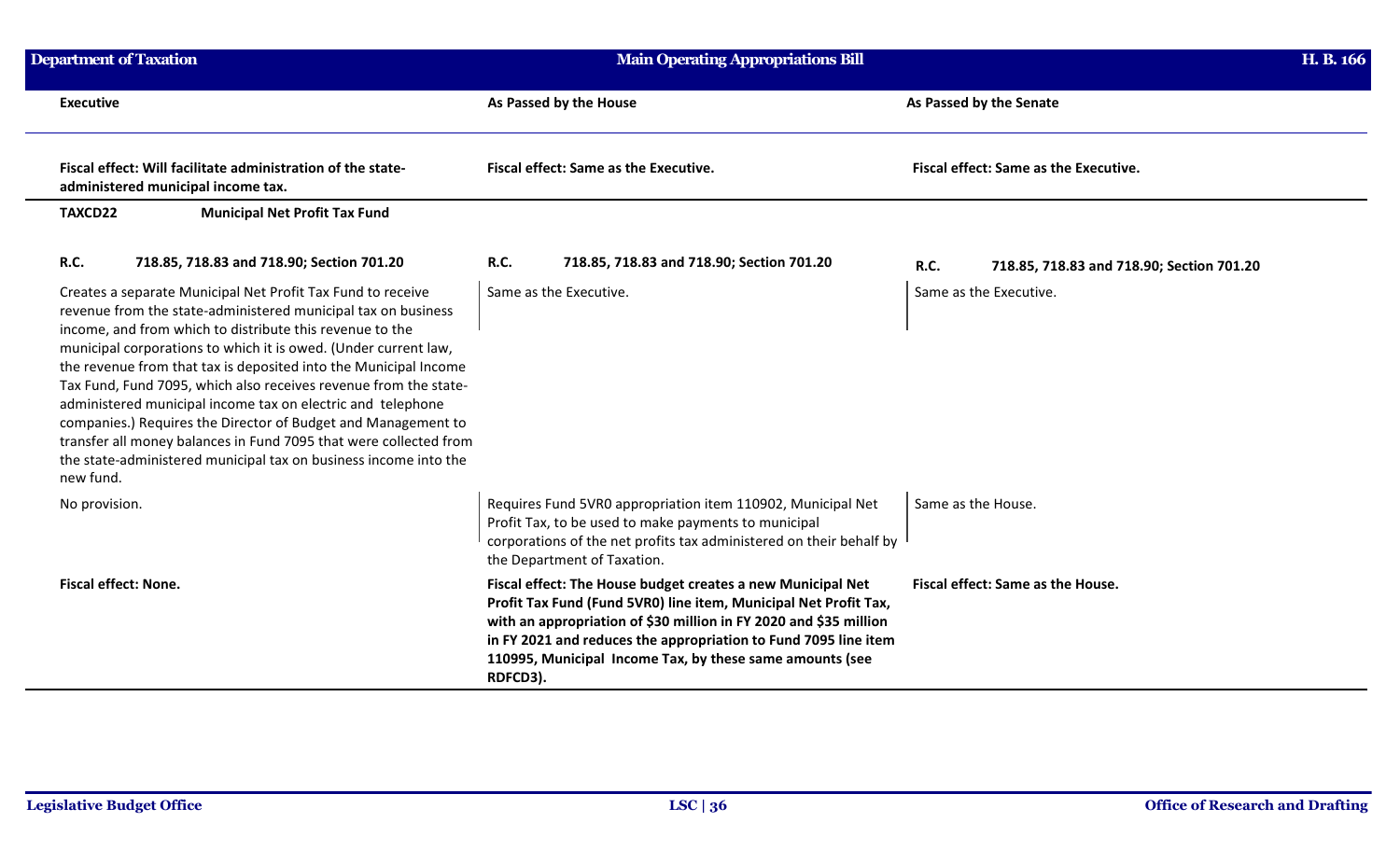| <b>Department of Taxation</b> | <b>Main Operating Appropriations Bill</b>                    | H. B. 166                                                                                                                                                                                                                                                                                                                                                                                                                                     |
|-------------------------------|--------------------------------------------------------------|-----------------------------------------------------------------------------------------------------------------------------------------------------------------------------------------------------------------------------------------------------------------------------------------------------------------------------------------------------------------------------------------------------------------------------------------------|
| <b>Executive</b>              | As Passed by the House                                       | As Passed by the Senate                                                                                                                                                                                                                                                                                                                                                                                                                       |
| TAXCD65                       | Criminal records check for municipal tax employees           |                                                                                                                                                                                                                                                                                                                                                                                                                                               |
|                               |                                                              | <b>R.C.</b><br>718.131                                                                                                                                                                                                                                                                                                                                                                                                                        |
| No provision.                 | No provision.                                                | Extends a criminal records check requirement currently applying<br>to state employees with access to federal tax information to<br>employees of municipal corporations and regional councils of<br>government with access to federal tax information. (The Internal<br>Revenue Service requires criminal records checks pursuant to<br>federal law requiring state and local governments to preserve<br>confidentiality of such information.) |
| TAXCD82                       | Disclosing personal income to verify scholarship eligibility |                                                                                                                                                                                                                                                                                                                                                                                                                                               |
|                               |                                                              | <b>R.C.</b><br>5703.21                                                                                                                                                                                                                                                                                                                                                                                                                        |
| No provision.                 | No provision.                                                | Permits the Department of Taxation to share personal income<br>information orally with the Department of Education only for the<br>purpose of verifying family incomes of students applying for and<br>receiving scholarships under the Educational Choice Scholarship<br>Pilot Program.                                                                                                                                                      |
|                               |                                                              | Fiscal effect: May result in an increase, likely no more than<br>minimal, in the Department's costs to provide the information.                                                                                                                                                                                                                                                                                                               |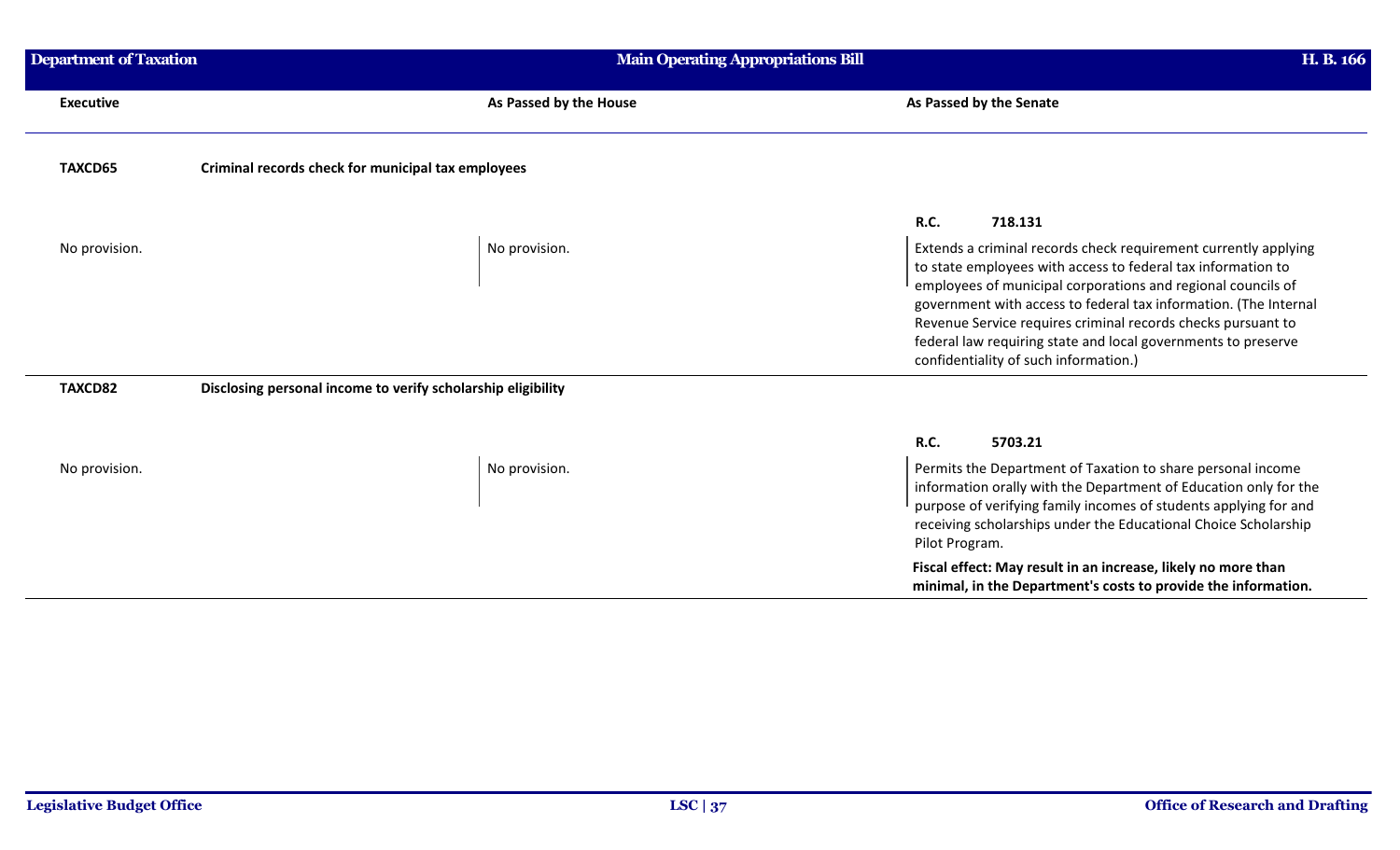| <b>Department of Taxation</b> |                                                          | <b>Main Operating Appropriations Bill</b>                                                                                                                                                  | H. B. 166                                                                                                                                                                                                                                                                                                                                                                                                                                                                                                                                                                                                                                                                           |
|-------------------------------|----------------------------------------------------------|--------------------------------------------------------------------------------------------------------------------------------------------------------------------------------------------|-------------------------------------------------------------------------------------------------------------------------------------------------------------------------------------------------------------------------------------------------------------------------------------------------------------------------------------------------------------------------------------------------------------------------------------------------------------------------------------------------------------------------------------------------------------------------------------------------------------------------------------------------------------------------------------|
| <b>Executive</b>              |                                                          | As Passed by the House                                                                                                                                                                     | As Passed by the Senate                                                                                                                                                                                                                                                                                                                                                                                                                                                                                                                                                                                                                                                             |
| TAXCD80                       | Property tax exemption for arenas and convention centers |                                                                                                                                                                                            |                                                                                                                                                                                                                                                                                                                                                                                                                                                                                                                                                                                                                                                                                     |
|                               |                                                          |                                                                                                                                                                                            | R.C.<br>5709.084, Section 757.90                                                                                                                                                                                                                                                                                                                                                                                                                                                                                                                                                                                                                                                    |
| No provision.                 |                                                          | No provision.                                                                                                                                                                              | Expands a real property tax exemption in current law that applies<br>to a convention center or arena that is 1) owned by a Convention<br>Facilities Authority of a county with a population over 1 million<br>and 2) leased to a private enterprise, to counties with a<br>population over 750,000. Applies the change beginning tax year<br>2019. (Continuing law exempts property owned by any<br>Convention Facilities Authority from taxation unless the property<br>is leased to, or used exclusively by, a private enterprise. Several<br>exceptions to this rule have been created for certain arenas and<br>convention centers, e.g., Nationwide Arena in Franklin County.) |
|                               |                                                          |                                                                                                                                                                                            | Fiscal effect: The property tax exemption applies in Hamilton<br>County, which is the only county in Ohio with a population<br>within the 750,000 to 1,000,000 range, according to the 2010<br>U.S. census.                                                                                                                                                                                                                                                                                                                                                                                                                                                                         |
| TAXCD36                       | Local sales and use tax rate changes                     |                                                                                                                                                                                            |                                                                                                                                                                                                                                                                                                                                                                                                                                                                                                                                                                                                                                                                                     |
|                               |                                                          | R.C.<br>5739.021, 5739.023, 5739.026                                                                                                                                                       | R.C.<br>5739.021, 5739.023, 5739.026, Section 757.331                                                                                                                                                                                                                                                                                                                                                                                                                                                                                                                                                                                                                               |
| No provision.                 |                                                          | Allows a county or transit authority to levy a sales and use tax in<br>increments of 0.05%. (Under current law local sales and use taxes<br>must be levied in increments of 0.1% or 0.25%) | Same as the House, but makes the provision effective on October<br>1, 2019.                                                                                                                                                                                                                                                                                                                                                                                                                                                                                                                                                                                                         |
| No provision.                 |                                                          | No provision.                                                                                                                                                                              | Allows, effective October 1, 2019, for an additional 0.5% of sales<br>and use tax to be levied by counties (other than charter counties)<br>to be used for the purpose of constructing, acquiring, equipping,<br>or repairing detention facilities, if approved by voters. Limits the<br>rate to no more than 1.5% minus an overlapping transit<br>authority's sales and use tax rate. Requires a commensurate<br>reduction in the rate available to an overlapping transit authority                                                                                                                                                                                               |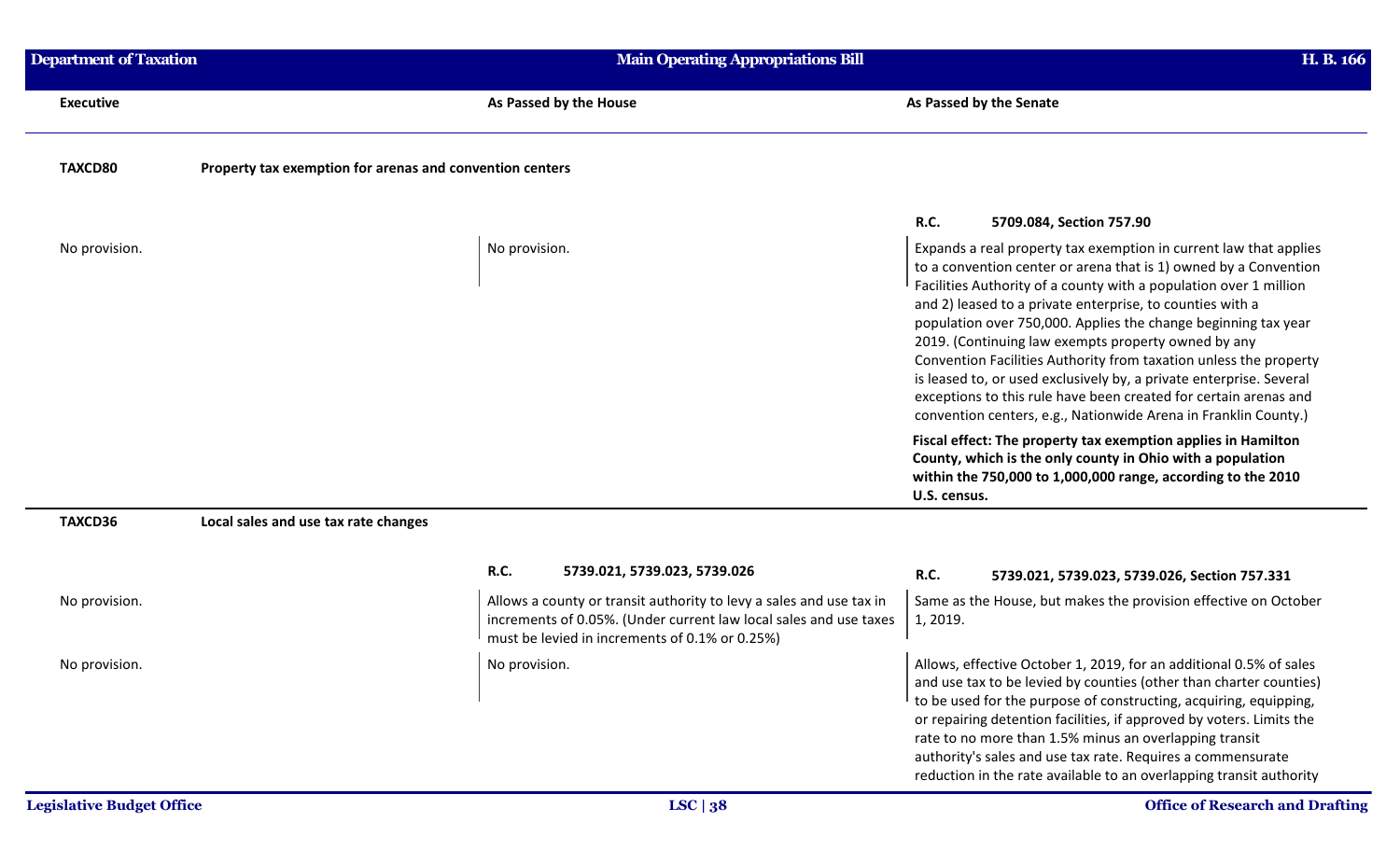| <b>Department of Taxation</b>    |                                                      | <b>Main Operating Appropriations Bill</b>                                                                                                                                                                                                                                                                                                                                                                                                                                                                                                                                                                                                                                                                                                                                                                                                                                                     |                                                                                                                                                                                                                                                                                                                                                                                                                                            | H. B. 166                              |  |
|----------------------------------|------------------------------------------------------|-----------------------------------------------------------------------------------------------------------------------------------------------------------------------------------------------------------------------------------------------------------------------------------------------------------------------------------------------------------------------------------------------------------------------------------------------------------------------------------------------------------------------------------------------------------------------------------------------------------------------------------------------------------------------------------------------------------------------------------------------------------------------------------------------------------------------------------------------------------------------------------------------|--------------------------------------------------------------------------------------------------------------------------------------------------------------------------------------------------------------------------------------------------------------------------------------------------------------------------------------------------------------------------------------------------------------------------------------------|----------------------------------------|--|
| <b>Executive</b>                 |                                                      | As Passed by the House                                                                                                                                                                                                                                                                                                                                                                                                                                                                                                                                                                                                                                                                                                                                                                                                                                                                        | As Passed by the Senate                                                                                                                                                                                                                                                                                                                                                                                                                    |                                        |  |
|                                  |                                                      |                                                                                                                                                                                                                                                                                                                                                                                                                                                                                                                                                                                                                                                                                                                                                                                                                                                                                               | (1.5% minus the rate of any county detention facility tax).                                                                                                                                                                                                                                                                                                                                                                                |                                        |  |
| TAXCD45                          | Extension of county agricultural society lodging tax |                                                                                                                                                                                                                                                                                                                                                                                                                                                                                                                                                                                                                                                                                                                                                                                                                                                                                               |                                                                                                                                                                                                                                                                                                                                                                                                                                            |                                        |  |
|                                  |                                                      | <b>R.C.</b><br>5739.09                                                                                                                                                                                                                                                                                                                                                                                                                                                                                                                                                                                                                                                                                                                                                                                                                                                                        | R.C.<br>5739.09                                                                                                                                                                                                                                                                                                                                                                                                                            |                                        |  |
| No provision.                    |                                                      | Allows for the extension of an existing county lodging tax, from<br>the current five year limit to 15 years, that is levied by a county<br>that hosts, or that has an independent agricultural society that<br>hosts, an annual harness horse race with at least 40,000 one-day<br>attendees (i.e., Delaware County). Provides that an extension<br>must be approved by resolution of the board of county<br>commissioners, would not be subject to voter approval, but would<br>be subject to referendum. (A resolution levying the tax for the<br>first time would continue to be subject to voter approval. Under<br>continuing law, the maximum rate of the additional lodging tax is<br>3%. The proceeds of the tax are used to pay for the construction,<br>maintenance, and operation of permanent improvements at sites<br>where an agricultural society conducts fairs or exhibits.) | Same as the House.                                                                                                                                                                                                                                                                                                                                                                                                                         |                                        |  |
|                                  |                                                      | Fiscal effect: Would allow for continuation of the current<br>additional 3% tax for another ten years. In calendar year 2016<br>(latest available), the tax raised \$657,205.                                                                                                                                                                                                                                                                                                                                                                                                                                                                                                                                                                                                                                                                                                                 |                                                                                                                                                                                                                                                                                                                                                                                                                                            |                                        |  |
| TAXCD30                          | Federal partnership level audits                     |                                                                                                                                                                                                                                                                                                                                                                                                                                                                                                                                                                                                                                                                                                                                                                                                                                                                                               |                                                                                                                                                                                                                                                                                                                                                                                                                                            |                                        |  |
|                                  |                                                      | R.C.<br>5747.10, Section 757.70                                                                                                                                                                                                                                                                                                                                                                                                                                                                                                                                                                                                                                                                                                                                                                                                                                                               | <b>R.C.</b><br>5747.10, 5747.11, Section 757.70                                                                                                                                                                                                                                                                                                                                                                                            |                                        |  |
| No provision.                    |                                                      | Prescribes procedures for the reporting and payment of a<br>partnership's partners' Ohio income tax liability arising from a<br>federal partnership level audit.                                                                                                                                                                                                                                                                                                                                                                                                                                                                                                                                                                                                                                                                                                                              | Replaces the House provision with a substantively similar<br>provision which prescribes procedures for how pass-through<br>entities and their investors file amended Ohio income tax returns<br>necessitated by IRS audits, conducted at the entity level, of<br>federal income tax obligations, and how those investors or<br>entities pay deficiencies or obtain refunds resulting from the IRS<br>adjustments arising from such audits. |                                        |  |
| <b>Legislative Budget Office</b> |                                                      | LSC   39                                                                                                                                                                                                                                                                                                                                                                                                                                                                                                                                                                                                                                                                                                                                                                                                                                                                                      |                                                                                                                                                                                                                                                                                                                                                                                                                                            | <b>Office of Research and Drafting</b> |  |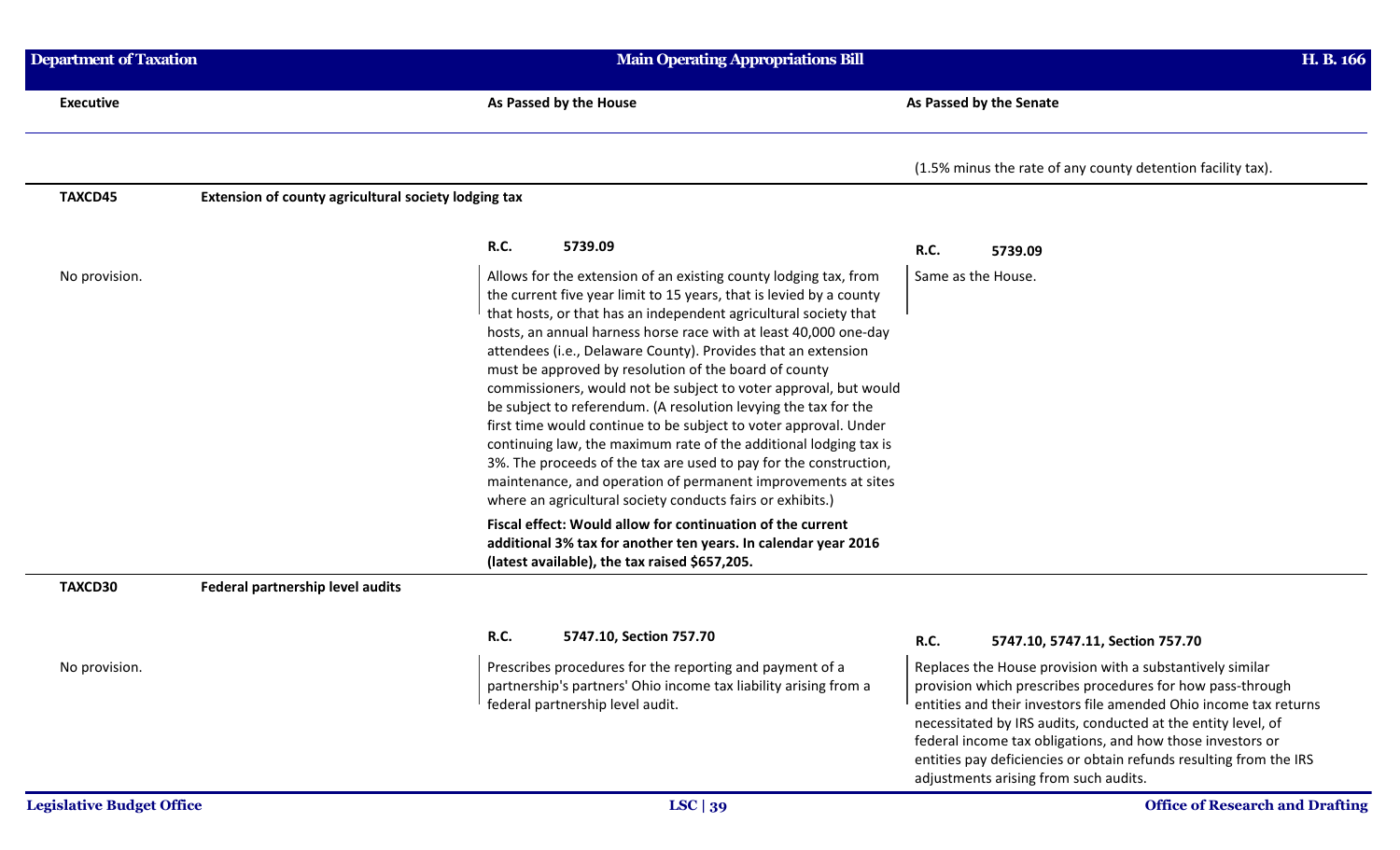| <b>Department of Taxation</b> |                                                                                                                                                                                                                                                                                                                                                       | <b>Main Operating Appropriations Bill</b>                                                                                                                                                                                                                                                                                                                                                                                                                                                                                      |                                   | H. B. 166 |
|-------------------------------|-------------------------------------------------------------------------------------------------------------------------------------------------------------------------------------------------------------------------------------------------------------------------------------------------------------------------------------------------------|--------------------------------------------------------------------------------------------------------------------------------------------------------------------------------------------------------------------------------------------------------------------------------------------------------------------------------------------------------------------------------------------------------------------------------------------------------------------------------------------------------------------------------|-----------------------------------|-----------|
| <b>Executive</b>              |                                                                                                                                                                                                                                                                                                                                                       | As Passed by the House                                                                                                                                                                                                                                                                                                                                                                                                                                                                                                         | As Passed by the Senate           |           |
| No provision.                 |                                                                                                                                                                                                                                                                                                                                                       | Applies to changes in liability arising from federal adjustments<br>with a final determination date of October 1, 2019, or thereafter.                                                                                                                                                                                                                                                                                                                                                                                         | Same as the House.                |           |
|                               |                                                                                                                                                                                                                                                                                                                                                       | Fiscal effect: May result in an increase in personal income tax<br>revenues.                                                                                                                                                                                                                                                                                                                                                                                                                                                   | Fiscal effect: Same as the House. |           |
| <b>TAXCD55</b>                | <b>School District Earned Income Tax Base</b>                                                                                                                                                                                                                                                                                                         |                                                                                                                                                                                                                                                                                                                                                                                                                                                                                                                                |                                   |           |
|                               |                                                                                                                                                                                                                                                                                                                                                       | <b>R.C.</b><br>5748.01                                                                                                                                                                                                                                                                                                                                                                                                                                                                                                         |                                   |           |
| No provision.                 |                                                                                                                                                                                                                                                                                                                                                       | Requires that, for purposes of school district income taxes that<br>use "earned income" as the tax base, amounts subject to the state<br>business income deduction must be added back when computing<br>a taxpayer's taxable income. (Under continuing law, school<br>districts that levy an income tax may use Ohio adjusted gross<br>income, OAGI, or "earned income" as a tax base. "Earned income"<br>includes compensation and self-employment earnings, but only to<br>the extent that such income is included in OAGI.) | No provision.                     |           |
|                               |                                                                                                                                                                                                                                                                                                                                                       | Fiscal effect: Would increase income tax revenue to school<br>districts in the state that tax earned income by an estimated \$11<br>million. This estimate is based on limited data so is only an<br>approximation.                                                                                                                                                                                                                                                                                                            |                                   |           |
| TAXCD28                       | <b>Business Incentive Tax Credits</b>                                                                                                                                                                                                                                                                                                                 |                                                                                                                                                                                                                                                                                                                                                                                                                                                                                                                                |                                   |           |
| 757.30<br>Section:            |                                                                                                                                                                                                                                                                                                                                                       | 757.30<br>Section:                                                                                                                                                                                                                                                                                                                                                                                                                                                                                                             | 757.30<br>Section:                |           |
| FY 2020-FY 2021 biennium.     | Provides a table that lists an estimate of the specified business<br>incentive credits that may be authorized in each fiscal year of the<br>FY 2020-FY 2021 biennium, an estimate of the credits expected to<br>be claimed in each fiscal year, and an estimate of the amount of<br>credits authorized that will remain outstanding at the end of the | Same as the Executive.                                                                                                                                                                                                                                                                                                                                                                                                                                                                                                         | Same as the Executive.            |           |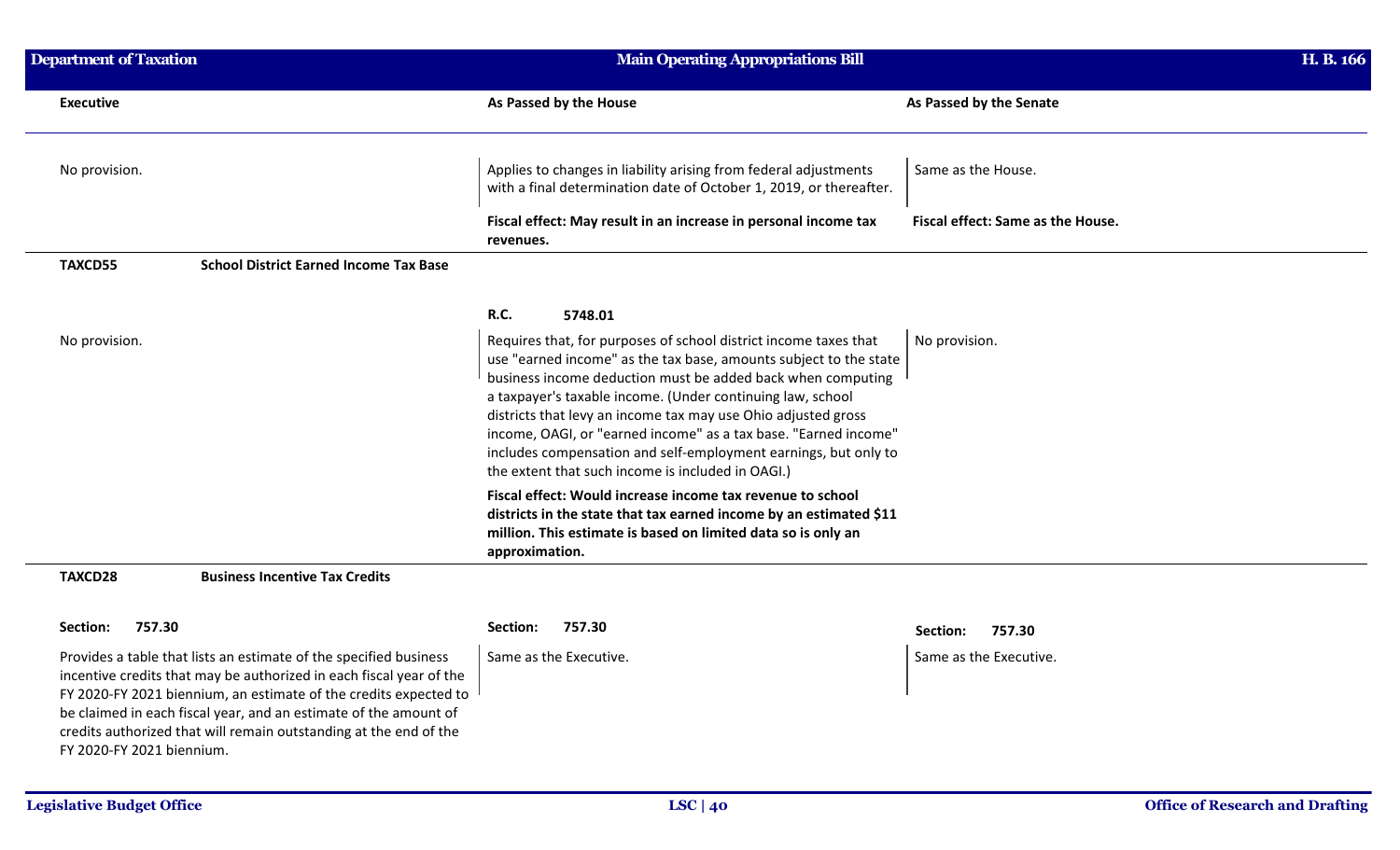| <b>Department of Taxation</b>                                                                                                                                                                                                                                     | <b>Main Operating Appropriations Bill</b> |                         | H. B. 166 |
|-------------------------------------------------------------------------------------------------------------------------------------------------------------------------------------------------------------------------------------------------------------------|-------------------------------------------|-------------------------|-----------|
| <b>Executive</b>                                                                                                                                                                                                                                                  | As Passed by the House                    | As Passed by the Senate |           |
| Specifies that in totality, the table provides an estimate of the<br>state revenue forgone due to business incentive credits in the FY<br>2020-FY 2021 biennium and future biennia.                                                                               | Same as the Executive.                    | Same as the Executive.  |           |
| <b>Appropriation Language</b>                                                                                                                                                                                                                                     |                                           |                         |           |
| TAXCD16<br><b>Vendor's license payments</b>                                                                                                                                                                                                                       |                                           |                         |           |
| 409.20<br>Section:                                                                                                                                                                                                                                                | Section:<br>409.20                        | Section:<br>409.20      |           |
| Specifies that appropriation item 110631, Vendor's License<br>Application, is to be used to make payments to county auditors<br>under section 5739.17 of the Revised Code. Appropriates any<br>additional amounts that may be necessary to make such<br>payments. | Same as the Executive.                    | Same as the Executive.  |           |
| TAXCD17<br><b>International Registration Plan administration</b>                                                                                                                                                                                                  |                                           |                         |           |
| 409.20<br>Section:                                                                                                                                                                                                                                                | 409.20<br>Section:                        | 409.20<br>Section:      |           |
| Specifies that appropriation item 110616, International<br>Registration Plan Administration, is to be used under section<br>5703.12 of the Revised Code for audits of persons with vehicles<br>registered under the International Registration Plan.              | Same as the Executive.                    | Same as the Executive.  |           |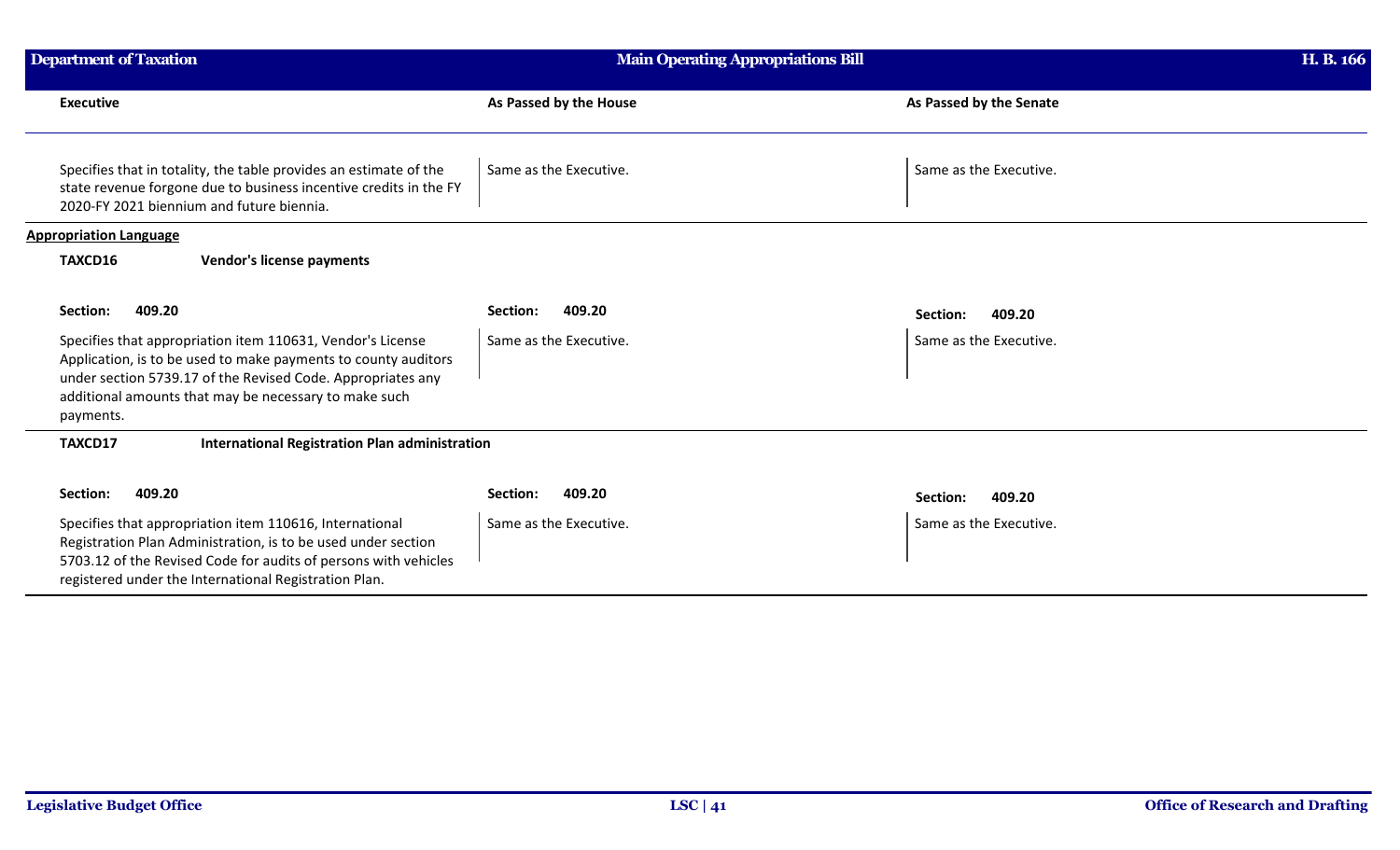| <b>Department of Taxation</b>                                                                                                                                                                                                                                                                                                                                                                                                                                                                       | <b>Main Operating Appropriations Bill</b> | H. B. 166               |
|-----------------------------------------------------------------------------------------------------------------------------------------------------------------------------------------------------------------------------------------------------------------------------------------------------------------------------------------------------------------------------------------------------------------------------------------------------------------------------------------------------|-------------------------------------------|-------------------------|
| <b>Executive</b>                                                                                                                                                                                                                                                                                                                                                                                                                                                                                    | As Passed by the House                    | As Passed by the Senate |
| TAXCD18<br>Travel expenses for the Streamlined Sales Tax Project                                                                                                                                                                                                                                                                                                                                                                                                                                    |                                           |                         |
| 409.20<br>Section:                                                                                                                                                                                                                                                                                                                                                                                                                                                                                  | 409.20<br>Section:                        | 409.20<br>Section:      |
| Specifies that the Tax Commissioner may disburse funds, if<br>available, for the purposes of paying travel expenses incurred by<br>members of Ohio's delegation to the Streamlined Sales Tax<br>Project, as appointed under section 5740.02 of the Revised Code,<br>from appropriation item 110607, Local Tax Administration.<br>Requires that any travel expense reimbursement paid for by the<br>Department of Taxation is to be done in accordance with<br>applicable state laws and guidelines. | Same as the Executive.                    | Same as the Executive.  |
| TAXCD19<br><b>Tobacco Settlement Enforcement</b>                                                                                                                                                                                                                                                                                                                                                                                                                                                    |                                           |                         |
| Section:<br>409.20                                                                                                                                                                                                                                                                                                                                                                                                                                                                                  | Section:<br>409.20                        | 409.20<br>Section:      |
| Specifies that appropriation item 110404, Tobacco Settlement<br>Enforcement, is to be used by the Tax Commissioner to pay costs<br>incurred in the enforcement of divisions (F) and (G) of section<br>5743.03 of the Revised Code.                                                                                                                                                                                                                                                                  | Same as the Executive.                    | Same as the Executive.  |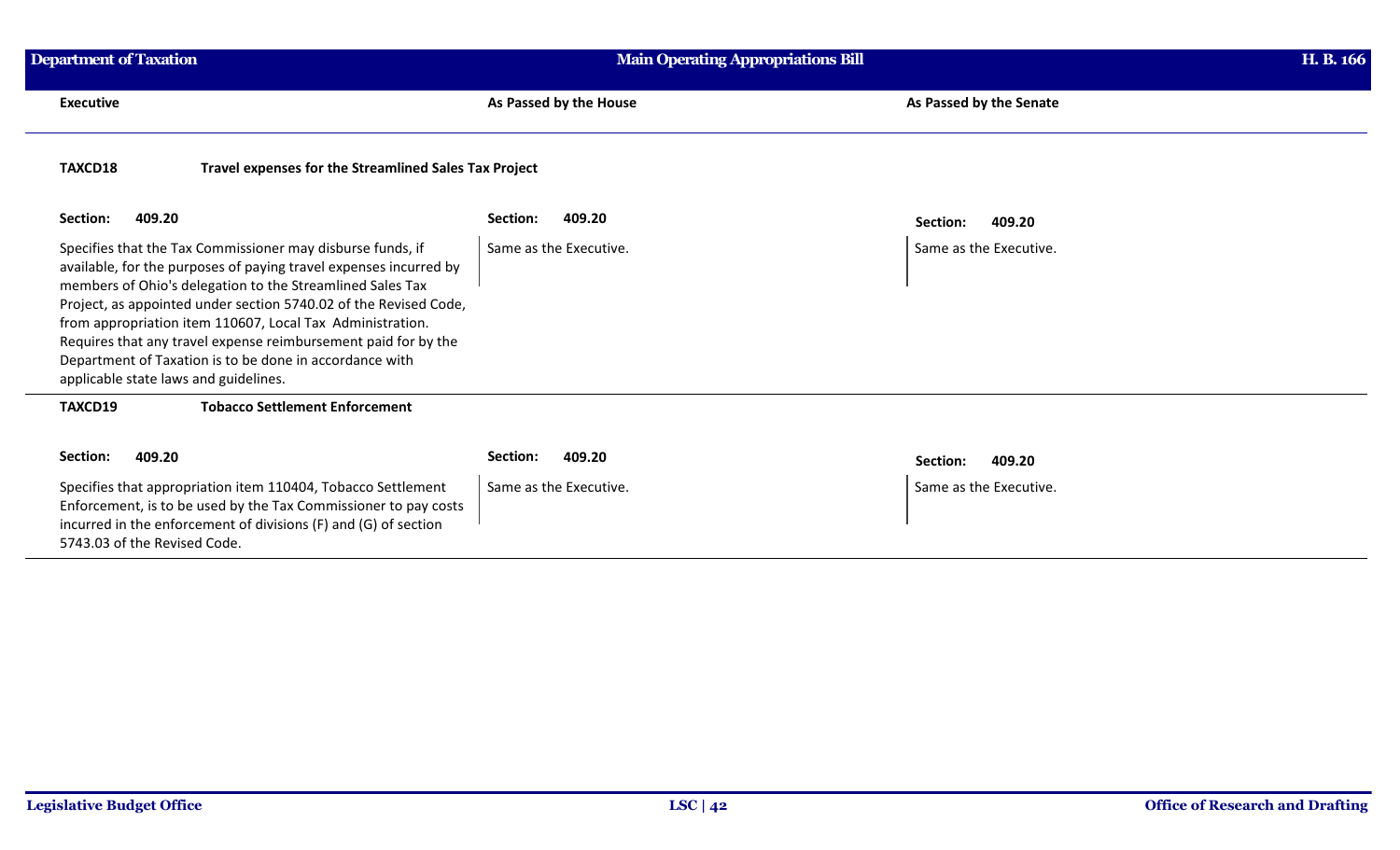| <b>Department of Taxation</b>                                                                                                                                                                                                                                                                                                                                                                                                                                                                                                                                                                                         | <b>Main Operating Appropriations Bill</b> |                                              | H. B. 166 |
|-----------------------------------------------------------------------------------------------------------------------------------------------------------------------------------------------------------------------------------------------------------------------------------------------------------------------------------------------------------------------------------------------------------------------------------------------------------------------------------------------------------------------------------------------------------------------------------------------------------------------|-------------------------------------------|----------------------------------------------|-----------|
| <b>Executive</b>                                                                                                                                                                                                                                                                                                                                                                                                                                                                                                                                                                                                      | As Passed by the House                    | As Passed by the Senate                      |           |
| TAXCD20<br><b>Property tax administration</b>                                                                                                                                                                                                                                                                                                                                                                                                                                                                                                                                                                         |                                           |                                              |           |
| 409.20<br>Section:                                                                                                                                                                                                                                                                                                                                                                                                                                                                                                                                                                                                    | 409.20<br>Section:                        | 409.20<br>Section:                           |           |
| Specifies that in FY 2020 and FY 2021, (1) the Tax Commissioner is<br>not to compute or certify the amounts calculated under divisions<br>(A) and (B) of section 321.24 of the Revised Code as amended by<br>H.B. 166, (2) the Director of Budget and Management is not to<br>transfer any amounts from the GRF to the Property Tax<br>Administration Fund (Fund 5V80), and (3) the Tax Commissioner is<br>not to subtract any amounts computed under section 5703.80 of<br>the Revised Code from the payments made from the GRF to<br>county treasurers under division (F) of section 321.24 of the<br>Revised Code. | Same as the Executive.                    | Same as the Executive.                       |           |
| Fiscal effect: Uses balances in Fund 5V80 to pay the Department<br>of Taxation's costs to administer property taxes in the upcoming<br>biennium. Reimburses local governments in full, rather than net<br>of administrative charges, for tax revenues that would otherwise<br>be lost because of the 10% and 2.5% rollbacks and homestead<br>exemption. This provision continues a change in procedure<br>begun for FY 2018 and FY 2019 by Section 757.30 of H.B. 26 of<br>the 132nd G.A., the transportation budget.                                                                                                 | Fiscal effect: Same as the Executive.     | <b>Fiscal effect: Same as the Executive.</b> |           |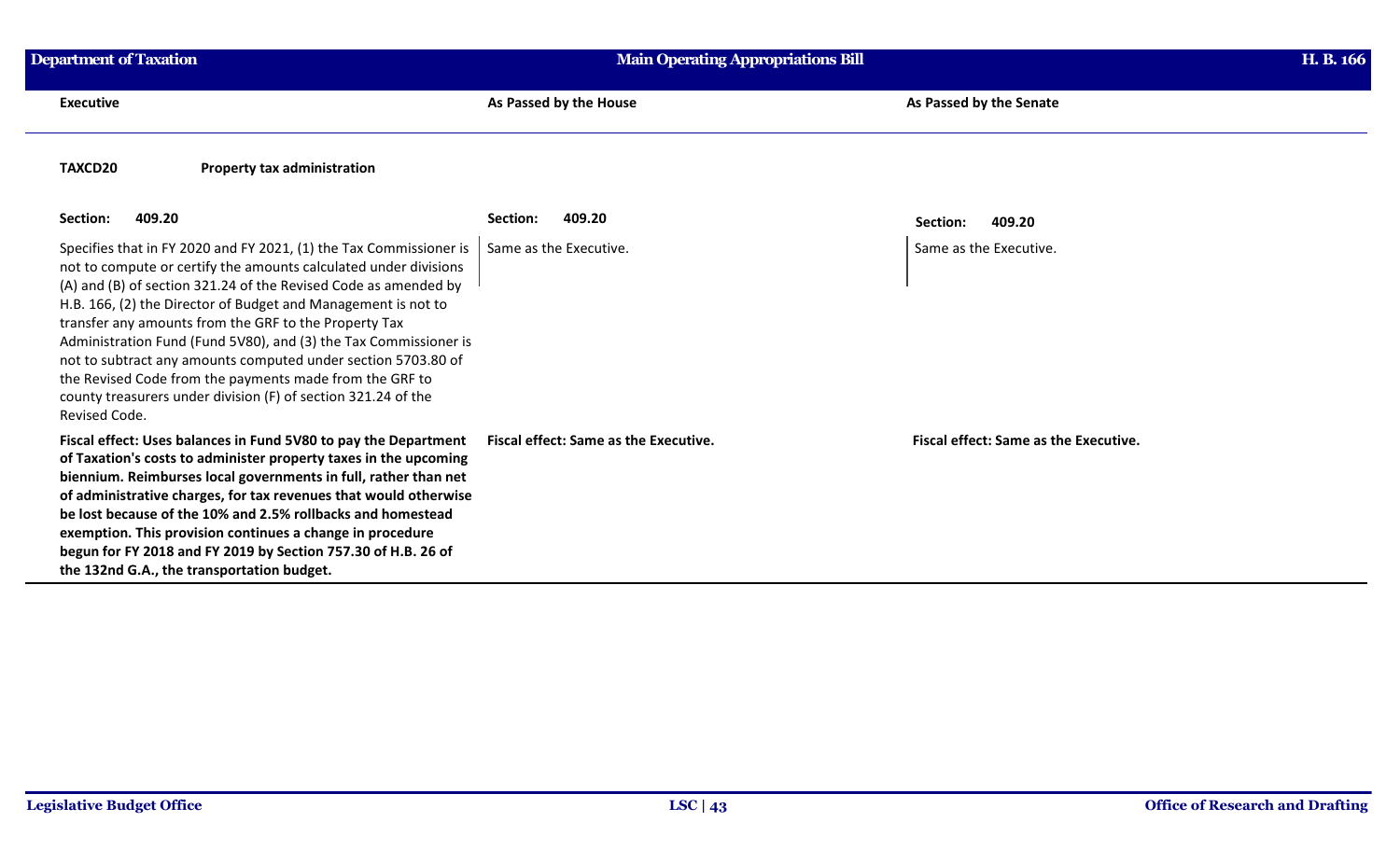| <b>Department of Taxation</b> |                                                | <b>Main Operating Appropriations Bill</b> | H. B. 166                                                                                                                                                                                                                                                                                                                                  |
|-------------------------------|------------------------------------------------|-------------------------------------------|--------------------------------------------------------------------------------------------------------------------------------------------------------------------------------------------------------------------------------------------------------------------------------------------------------------------------------------------|
| <b>Executive</b>              |                                                | As Passed by the House                    | As Passed by the Senate                                                                                                                                                                                                                                                                                                                    |
| AGOCD19                       | Tax debt certification timeline and collection |                                           |                                                                                                                                                                                                                                                                                                                                            |
|                               |                                                | <b>R.C.</b>                               | 131.02                                                                                                                                                                                                                                                                                                                                     |
| No provision.                 | No provision.                                  |                                           | Specifies that the initial action to collect a tax debt is commenced<br>when a certified copy of the Tax Commissioner's entry making an<br>assessment final is filed in the clerk of the appropriate court of<br>common pleas, rather than when the initial action is commenced<br>after the certified copy is filed as under current law. |
|                               |                                                |                                           | Fiscal effect: None apparent.                                                                                                                                                                                                                                                                                                              |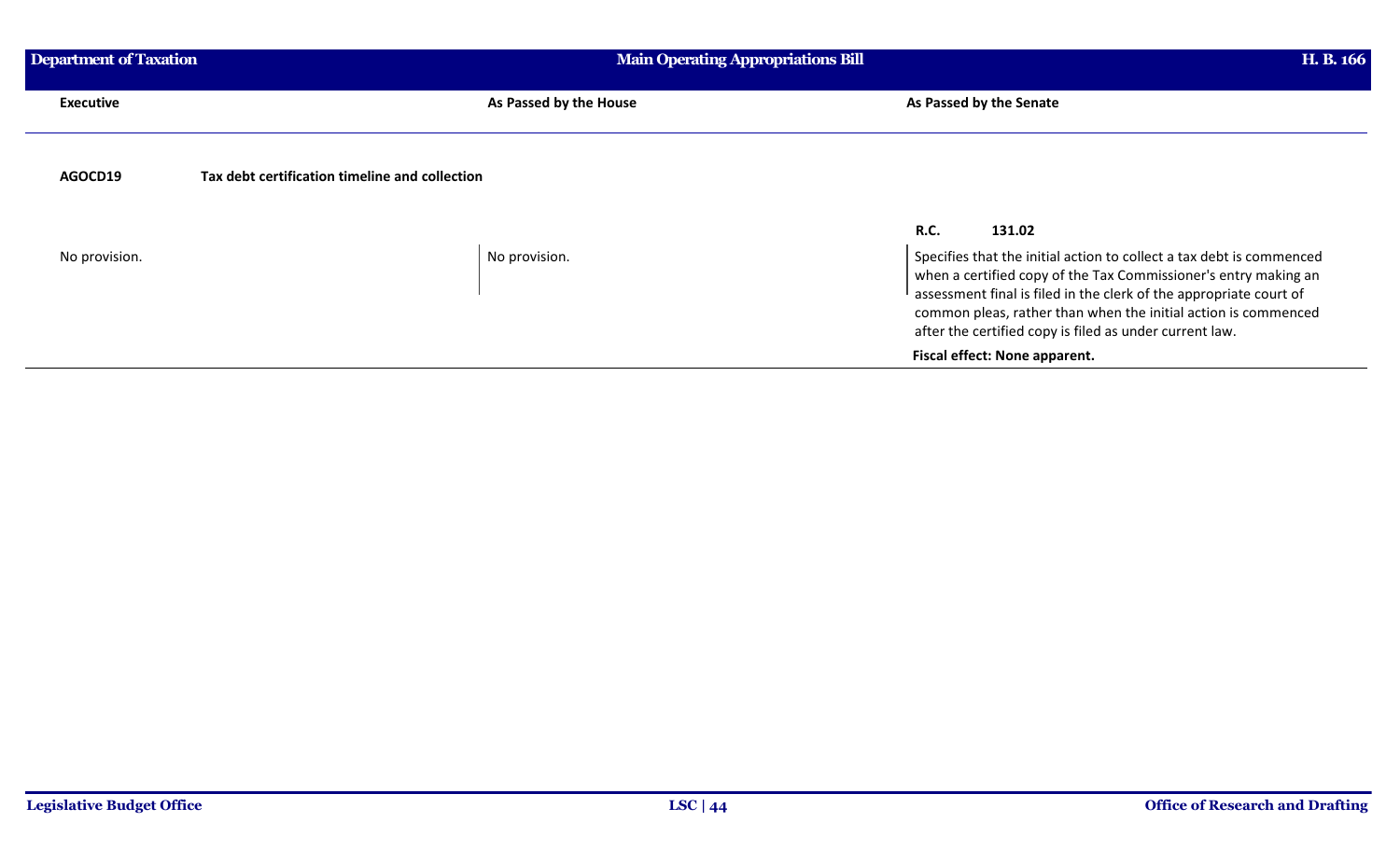| <b>Department of Taxation</b> | <b>Main Operating Appropriations Bill</b>                                                                                                                                                                                                                                                                                                                               | H. B. 166                                                                                                                                                                                                    |
|-------------------------------|-------------------------------------------------------------------------------------------------------------------------------------------------------------------------------------------------------------------------------------------------------------------------------------------------------------------------------------------------------------------------|--------------------------------------------------------------------------------------------------------------------------------------------------------------------------------------------------------------|
| <b>Executive</b>              | As Passed by the House                                                                                                                                                                                                                                                                                                                                                  | As Passed by the Senate                                                                                                                                                                                      |
| AUDCD3                        | <b>Creation of the Local Government Audit Support Fund</b>                                                                                                                                                                                                                                                                                                              |                                                                                                                                                                                                              |
|                               | <b>R.C.</b><br>5747.461, 131.511                                                                                                                                                                                                                                                                                                                                        | <b>R.C.</b><br>117.131, 131.511                                                                                                                                                                              |
| No provision.                 | Creates the Local Government Audit Support Fund (Fund 5VP0) to<br>be used by the Auditor of State to offset the costs of audits of<br>local public offices.                                                                                                                                                                                                             | Same as the House, but renumbers RC 5747.461 as RC 117.131.                                                                                                                                                  |
| No provision.                 | No provision.                                                                                                                                                                                                                                                                                                                                                           | States that the appropriation from Fund 5VP0 must remain at the<br>amount designated by the General Assembly. Prohibits the<br>Controlling Board from authorizing additional expenditures from<br>Fund 5VP0. |
| No provision.                 | Requires the Director of Budget and Management to credit<br>monthly a portion of total tax revenue credited to the General<br>Revenue Fund equal to 1/12 of the annual fiscal appropriation<br>from the Local Government Audit Support Fund.                                                                                                                            | Same as the House.                                                                                                                                                                                           |
| No provision.                 | Requires the Director of Budget and Management to develop a<br>schedule identifying the specific tax revenue sources to be used to<br>make the monthly transfers and allows the Director to revise the<br>schedule as necessary.                                                                                                                                        | Same as the House.                                                                                                                                                                                           |
|                               | Fiscal effect: Diverts a portion of GRF revenues to the Local<br>Government Audit Support Fund (Fund 5VP0), which will offset a<br>portion of the audit costs that would otherwise be charged to<br>local governments. The bill appropriates \$10 million each fiscal<br>year under Fund 5VP0 appropriation item 070611, Local<br><b>Government Audit Support Fund.</b> | Fiscal effect: Same as the House, except prohibits the Controlling<br>Board from approving further appropriations.                                                                                           |

 $\overline{\phantom{0}}$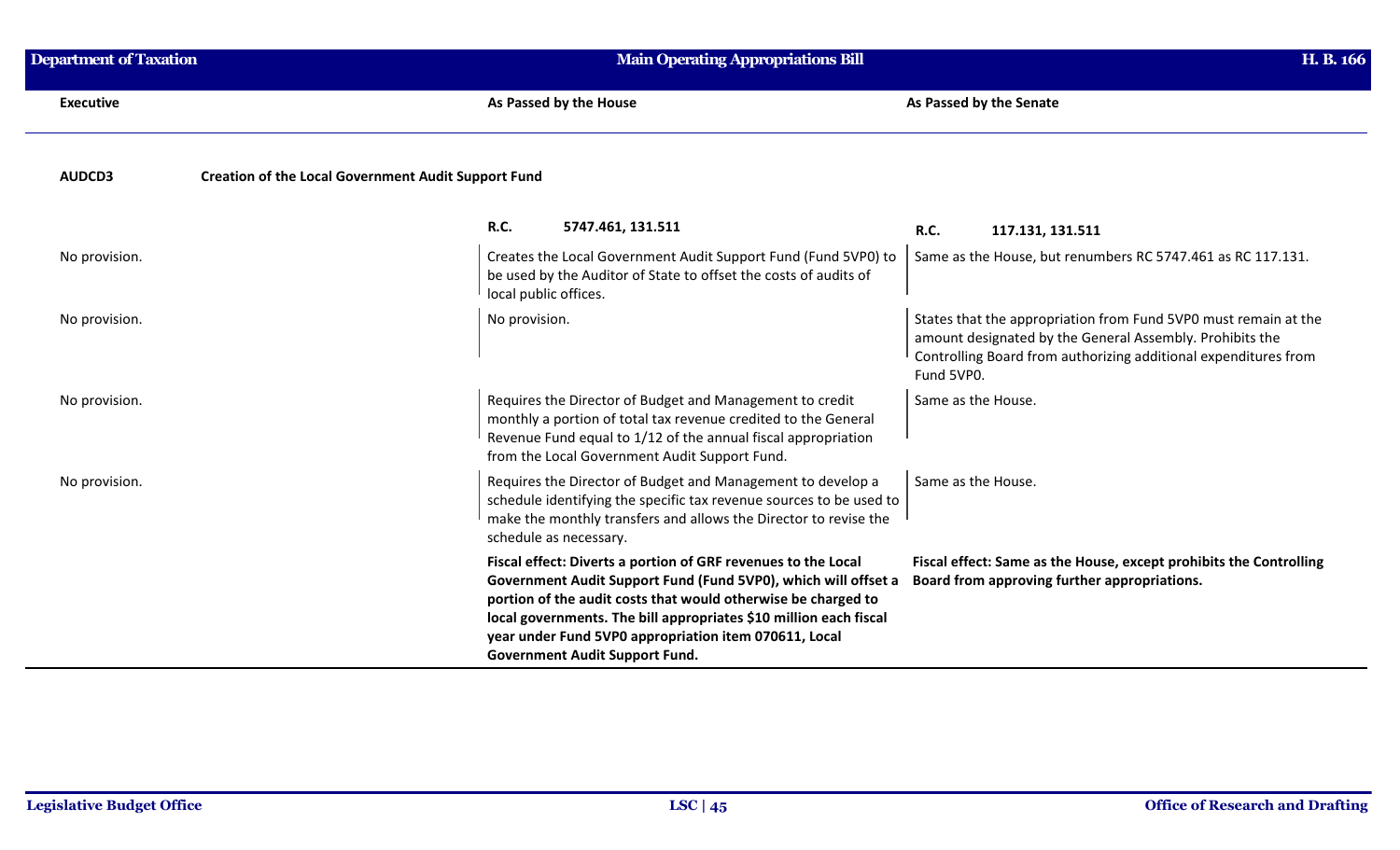| <b>Department of Taxation</b> | <b>Main Operating Appropriations Bill</b> | H. B. 166                                                                                                                                                                                                                                                                                                                                                                                                                                                                                                                                                                                                                               |
|-------------------------------|-------------------------------------------|-----------------------------------------------------------------------------------------------------------------------------------------------------------------------------------------------------------------------------------------------------------------------------------------------------------------------------------------------------------------------------------------------------------------------------------------------------------------------------------------------------------------------------------------------------------------------------------------------------------------------------------------|
| <b>Executive</b>              | As Passed by the House                    | As Passed by the Senate                                                                                                                                                                                                                                                                                                                                                                                                                                                                                                                                                                                                                 |
| OBMCD84                       | Disposition of surplus revenue            |                                                                                                                                                                                                                                                                                                                                                                                                                                                                                                                                                                                                                                         |
|                               |                                           | <b>R.C.</b><br>131.44, 5747.06; Section 812.20                                                                                                                                                                                                                                                                                                                                                                                                                                                                                                                                                                                          |
| No provision.                 | No provision.                             | Establishes the Income Tax Withholding Fund in the state treasury<br>and requires surplus end-of-year revenue, before it is credited to<br>the Income Tax Reduction Fund (ITRF), to be credited to the new<br>fund to offset costs to the GRF resulting from the Tax<br>Commissioner lowering the income tax withholding tables, as the<br>Commissioner is authorized to do under continuing law. (Thus,<br>any net surplus from the preceding fiscal year left over after<br>supplementing the rainy day fund can be reserved to cover<br>revenue reductions in the current year that result from reducing<br>income tax withholding.) |
| No provision.                 | No provision.                             | Requires the Commissioner to consult with the Director of Budget<br>and Management in making adjustments to the income tax<br>withholding tables, and specifies that the Commissioner is not<br>prohibited from adjusting the income tax withholding tables after<br>July 31 (the date on which the Director determines the amount of<br>surplus GRF revenue for the preceding fiscal year).                                                                                                                                                                                                                                            |
| No provision.                 | No provision.                             | Applies this provision first to surplus revenue from FY 2019.                                                                                                                                                                                                                                                                                                                                                                                                                                                                                                                                                                           |
|                               |                                           | Fiscal effect: This provision may divert revenue from the ITRF to<br>the new fund in some years, but operation of the provision will<br>depend on GRF balances at the end of each fiscal year and on<br>changes to withholding tables by the Tax Commissioner. This<br>provision has no effect in FY 2019 or FY 2020 because it is<br>superseded by Sections 513.10 and 513.20 of the bill (see<br>OBMCD44 and OBMCD56).                                                                                                                                                                                                                |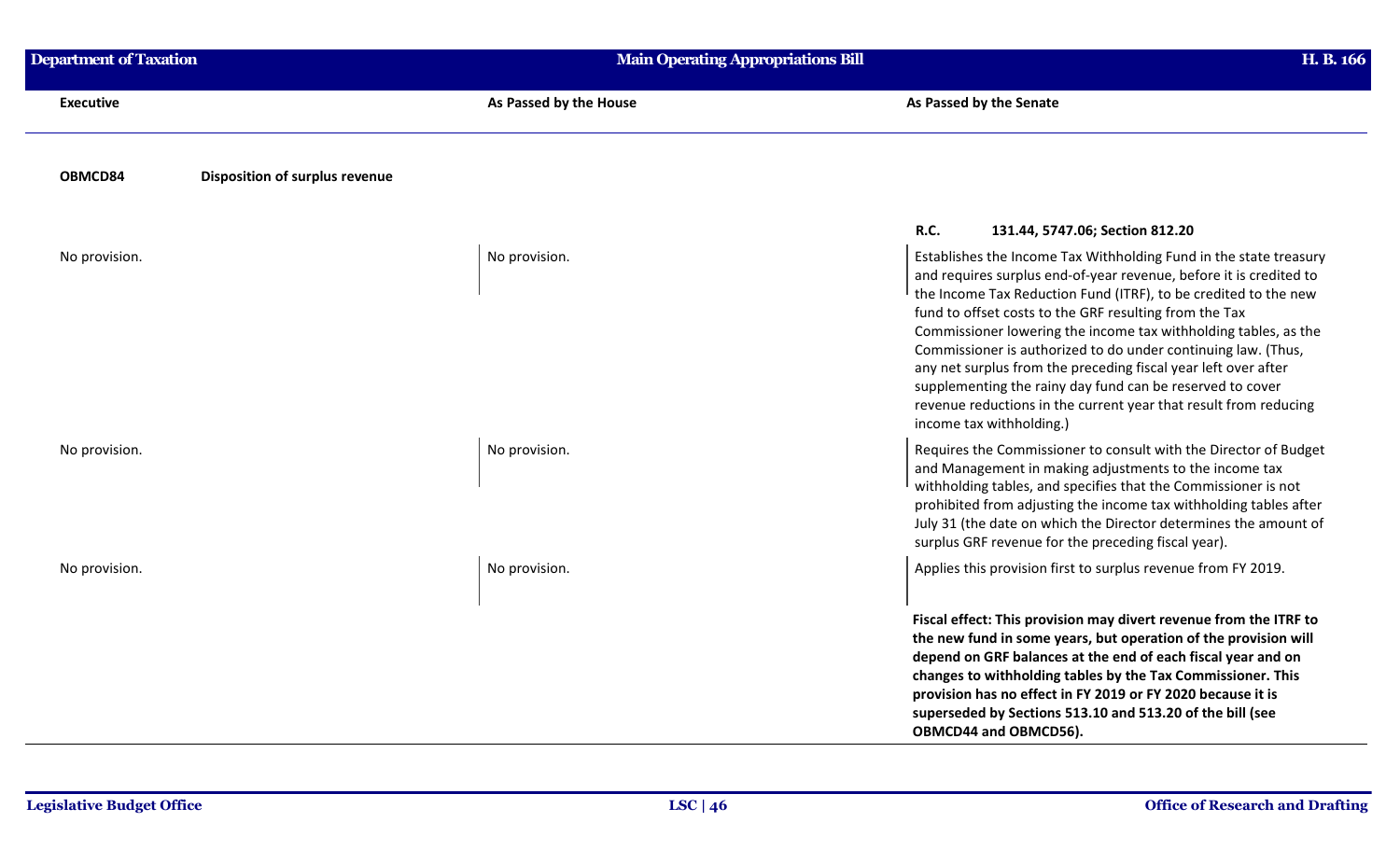| <b>Department of Taxation</b>                               | <b>Main Operating Appropriations Bill</b>                                                                                                                                                                                                                                                                                                                                                     | H. B. 166                                                                                                                                                                                                                                                                                                                                                                                                                                                                                                           |
|-------------------------------------------------------------|-----------------------------------------------------------------------------------------------------------------------------------------------------------------------------------------------------------------------------------------------------------------------------------------------------------------------------------------------------------------------------------------------|---------------------------------------------------------------------------------------------------------------------------------------------------------------------------------------------------------------------------------------------------------------------------------------------------------------------------------------------------------------------------------------------------------------------------------------------------------------------------------------------------------------------|
| <b>Executive</b>                                            | As Passed by the House                                                                                                                                                                                                                                                                                                                                                                        | As Passed by the Senate                                                                                                                                                                                                                                                                                                                                                                                                                                                                                             |
| <b>County developmental disabilities funding</b><br>DDDCD33 |                                                                                                                                                                                                                                                                                                                                                                                               |                                                                                                                                                                                                                                                                                                                                                                                                                                                                                                                     |
|                                                             | R.C.<br>5705.091                                                                                                                                                                                                                                                                                                                                                                              | R.C.<br>5705.091, 5705.322                                                                                                                                                                                                                                                                                                                                                                                                                                                                                          |
| No provision.                                               | Allows county DD boards to request that the board of county<br>commissioners establish a County Developmental Disabilities<br>Medicaid Reserve Fund, which may be used for providing services<br>to individuals with developmental disabilities, or to ensure the<br>availability of adequate funds in the event a county property tax<br>levy for developmental disabilities services fails. | Replaces the House provision with a provision that does the<br>following: (1) establishes a limit on the balance that may be held<br>in a county DD board's reserve balance account; and (2) specifies<br>that any balance in a county DD board's reserve balance account<br>or capital improvements account that does not exceed statutory<br>limits cannot be considered by a county budget commission when<br>determining whether to reduce the amount of taxes that a county<br>may levy on the board's behalf. |
| No provision.                                               | No provision.                                                                                                                                                                                                                                                                                                                                                                                 | Requires that, when a county budget commission is determining<br>whether to reduce the amount of taxes that a county may levy on<br>behalf of a county board of developmental disabilities, the<br>commission must take into account the board's 5-year projection<br>of revenues and expenditures. Requires notice and a hearing<br>before the commission may make such a reduction.                                                                                                                               |
|                                                             | Fiscal effect: Potential increase in revenues for county DD boards<br>if they request the establishment of such a fund. Potential<br>diversion of other county funds to this fund.                                                                                                                                                                                                            | Fiscal effect: Limits the balance that can be held, as well as the<br>amount that can be considered by the county budget<br>commission when determining the taxes levied.                                                                                                                                                                                                                                                                                                                                           |

÷.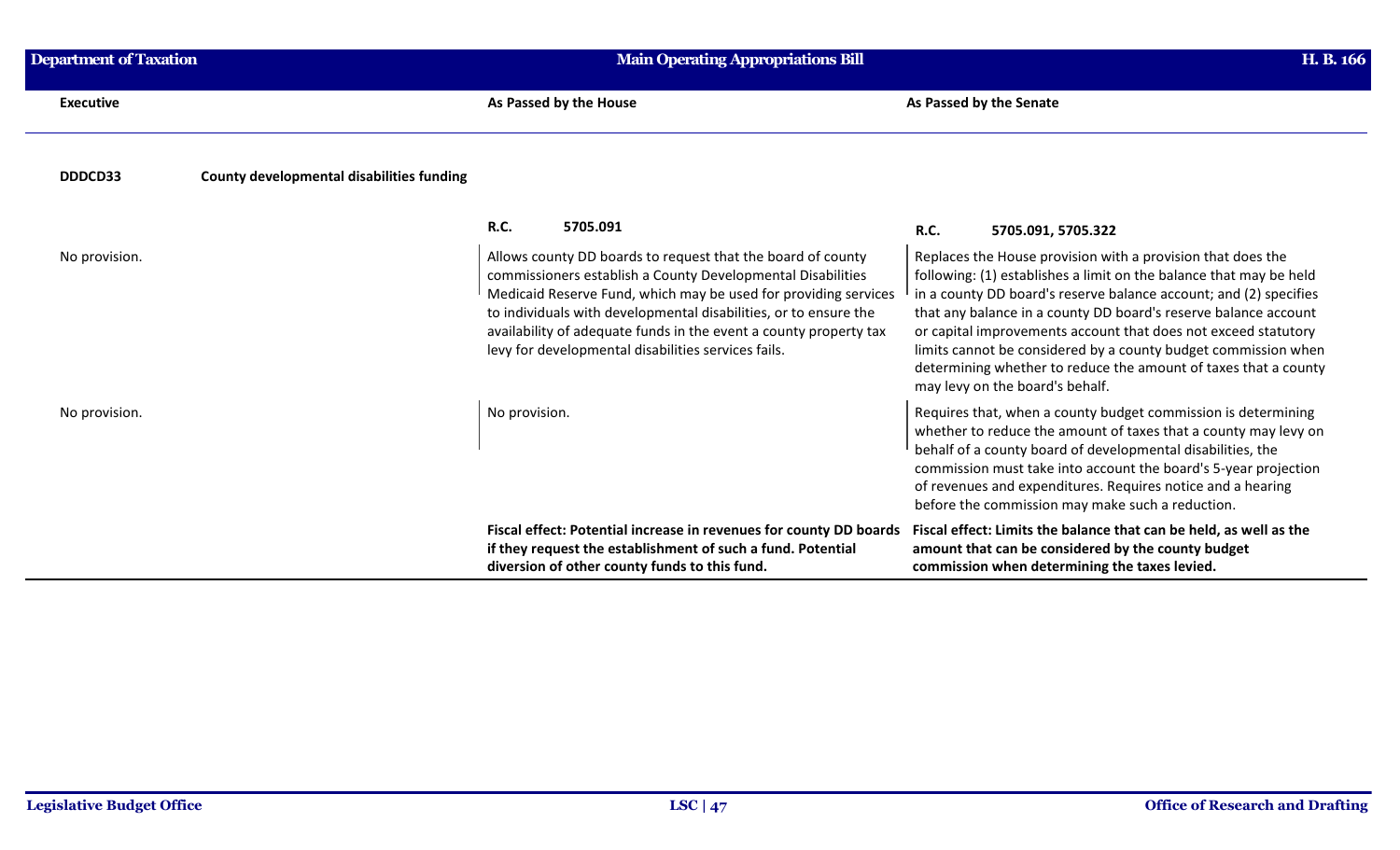| Department of Taxation                                                                                                                                                                                                                                                                                                                                                                                                         | <b>Main Operating Appropriations Bill</b> |                         |
|--------------------------------------------------------------------------------------------------------------------------------------------------------------------------------------------------------------------------------------------------------------------------------------------------------------------------------------------------------------------------------------------------------------------------------|-------------------------------------------|-------------------------|
| <b>Executive</b>                                                                                                                                                                                                                                                                                                                                                                                                               | As Passed by the House                    | As Passed by the Senate |
| DDDCD1<br>Developmental disabilities facilities lease-rental bond payments                                                                                                                                                                                                                                                                                                                                                     |                                           |                         |
| 261.20<br>Section:                                                                                                                                                                                                                                                                                                                                                                                                             | 261.20<br>Section:                        | 261.20<br>Section:      |
| Requires ODODD to use GRF appropriation item 320415,<br>Developmental Disabilities Facilities Lease Rental Bond Payments,<br>to meet all payments pursuant to leases and agreements made<br>under state law regarding capital facilities. Specifies that the<br>appropriations in that appropriation item are the source of funds<br>pledged for bond service charges on obligations issued for certain<br>capital facilities. | Same as the Executive.                    | Same as the Executive.  |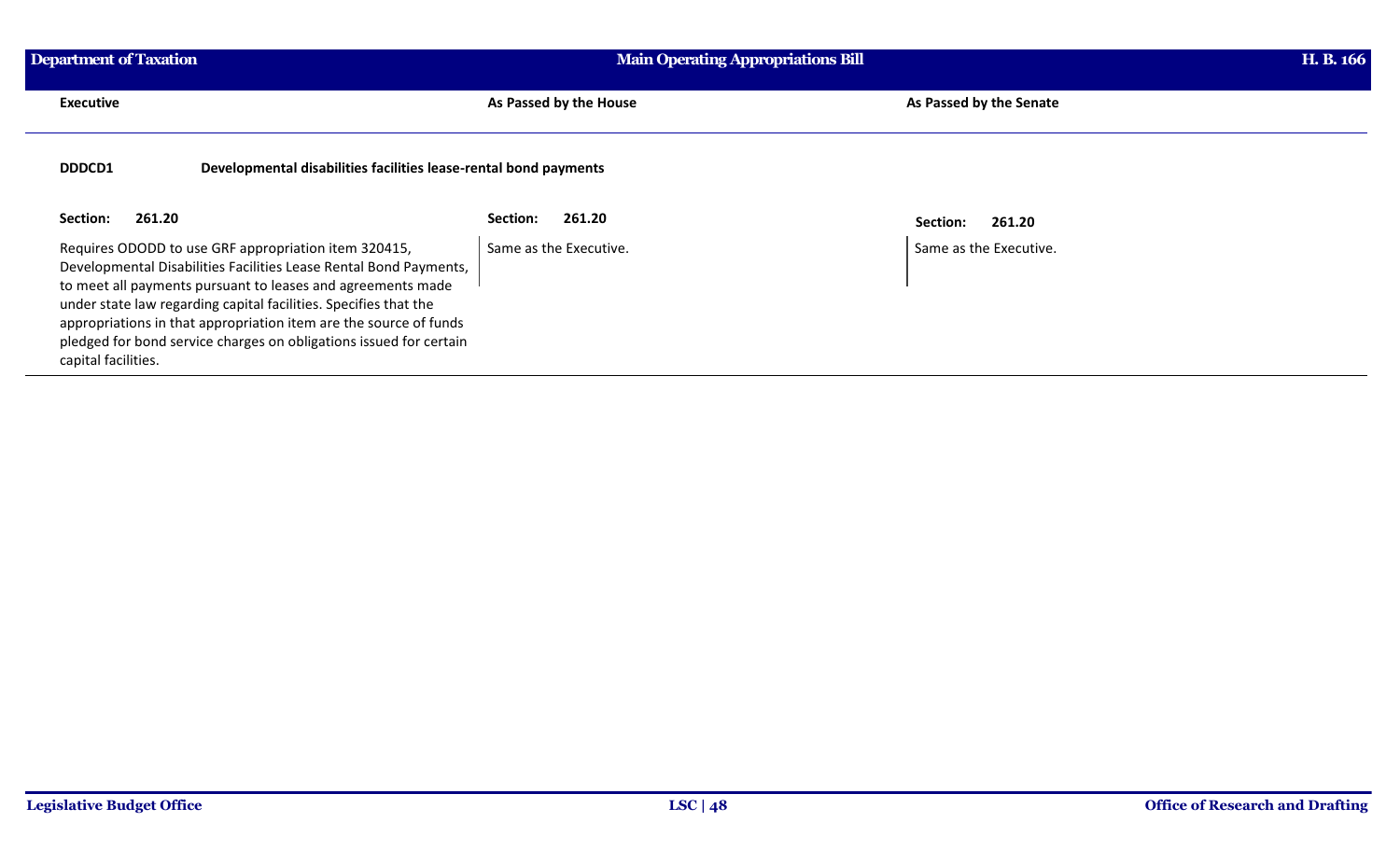| Department of Taxation |                                             | <b>Main Operating Appropriations Bill</b>                                                                                                                                                                                                                                                                         |                         |  |
|------------------------|---------------------------------------------|-------------------------------------------------------------------------------------------------------------------------------------------------------------------------------------------------------------------------------------------------------------------------------------------------------------------|-------------------------|--|
| <b>Executive</b>       |                                             | As Passed by the House                                                                                                                                                                                                                                                                                            | As Passed by the Senate |  |
| DOHCD54                | Wishes for Sick Children eligibility change |                                                                                                                                                                                                                                                                                                                   |                         |  |
| No provision.          |                                             | R.C.<br>3701.602<br>Changes the amount a nonprofit corporation must spend (from<br>\$1,000,000 to \$250,000 per year in the prior three years) granting<br>wishes of minors with life-threatening illnesses to be eligible to<br>receive funds from the Wishes for Sick Children Income Tax<br>Contribution Fund. | No provision.           |  |
|                        |                                             | Fiscal effect: None. The amount of revenue available for the<br>program remains unchanged under this provision.                                                                                                                                                                                                   |                         |  |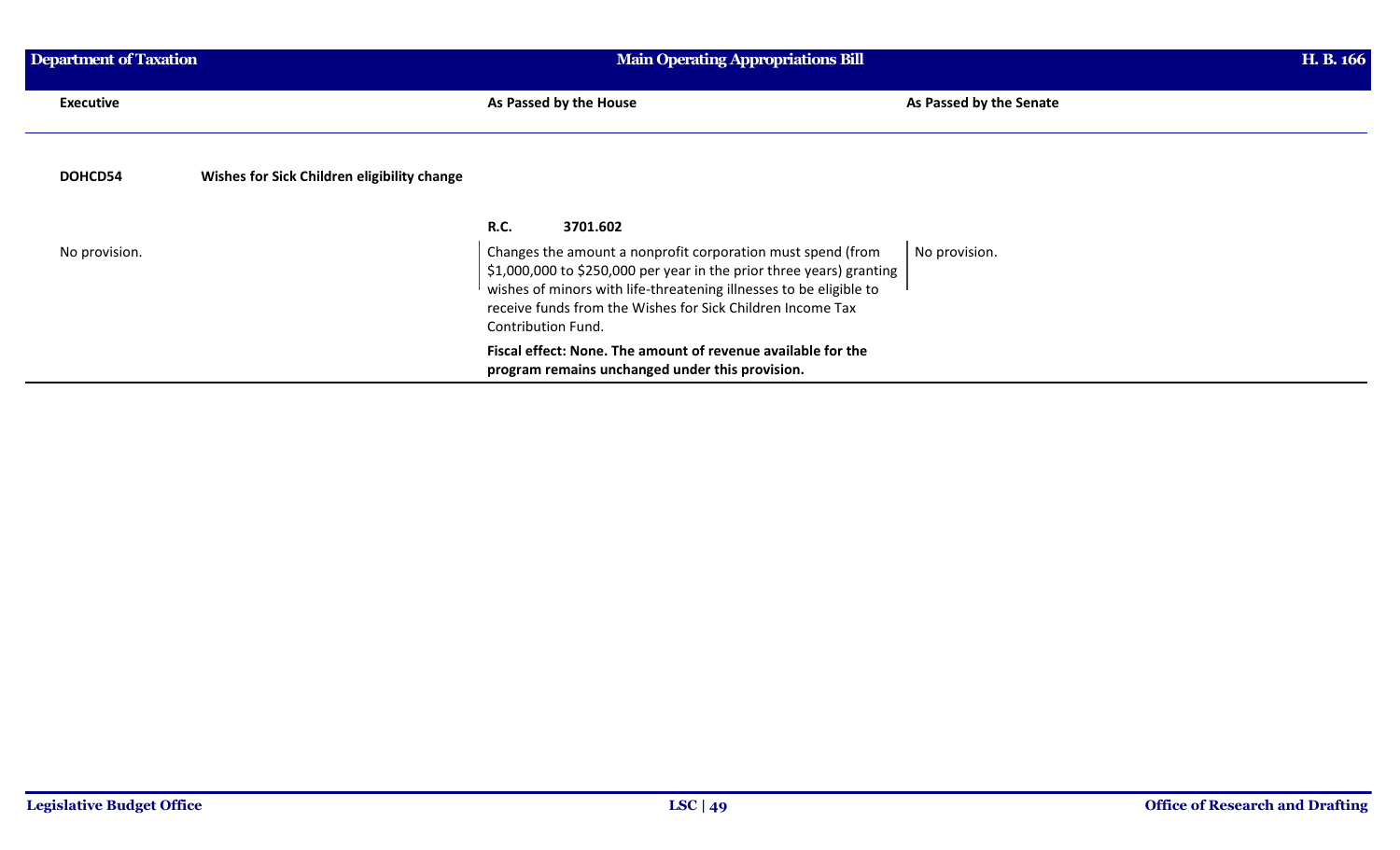| <b>Department of Taxation</b> |                                                                         | <b>Main Operating Appropriations Bill</b>                                                                                                                                                                                                                                                                                                                                                                                                                                                                        |                                                               | H. B. 166 |
|-------------------------------|-------------------------------------------------------------------------|------------------------------------------------------------------------------------------------------------------------------------------------------------------------------------------------------------------------------------------------------------------------------------------------------------------------------------------------------------------------------------------------------------------------------------------------------------------------------------------------------------------|---------------------------------------------------------------|-----------|
| <b>Executive</b>              |                                                                         | As Passed by the House                                                                                                                                                                                                                                                                                                                                                                                                                                                                                           | As Passed by the Senate                                       |           |
| <b>BORCD67</b>                | Debt certification timeline for state institutions of higher education. |                                                                                                                                                                                                                                                                                                                                                                                                                                                                                                                  |                                                               |           |
|                               |                                                                         | <b>R.C.</b><br>131.02                                                                                                                                                                                                                                                                                                                                                                                                                                                                                            |                                                               |           |
| No provision.                 |                                                                         | Modifies when a state institution of higher education must certify<br>to the Attorney General, for the purposes of debt collection, any<br>amounts payable to the institution by a student by replacing a<br>requirement that the certification happen within the later of 45<br>days after the amount is due or the 10th day of the next academic<br>semester, quarter, or session, with a requirement that the<br>certification happen no earlier than that time and no later than 15<br>days after that time. | No provision.                                                 |           |
|                               |                                                                         | Fiscal effect: The provision extends the timeline for state<br>institutions to certify any outstanding debt to the Attorney<br>General.                                                                                                                                                                                                                                                                                                                                                                          |                                                               |           |
| BORCD76                       | <b>Campus housing facilities lease agreements</b>                       |                                                                                                                                                                                                                                                                                                                                                                                                                                                                                                                  |                                                               |           |
|                               |                                                                         |                                                                                                                                                                                                                                                                                                                                                                                                                                                                                                                  | R.C.<br>3345.55                                               |           |
| No provision.                 |                                                                         | No provision.                                                                                                                                                                                                                                                                                                                                                                                                                                                                                                    | Permits lease agreements between state institutions of higher |           |

education and nonpublic vendors regarding campus housing to require a vendor to improve existing campus housing facilities, in addition to requiring the vendor to construct new facilities as under continuing law. No provision.<br>No provision.<br>No provision.<br>No provision.<br>Increases the maximum term of a lease agreement from 30 to 75 years. No provision. No provision. No provision. Specifies that any campus housing facilities included in a lease agreement retain an exemption from property taxes and assessments.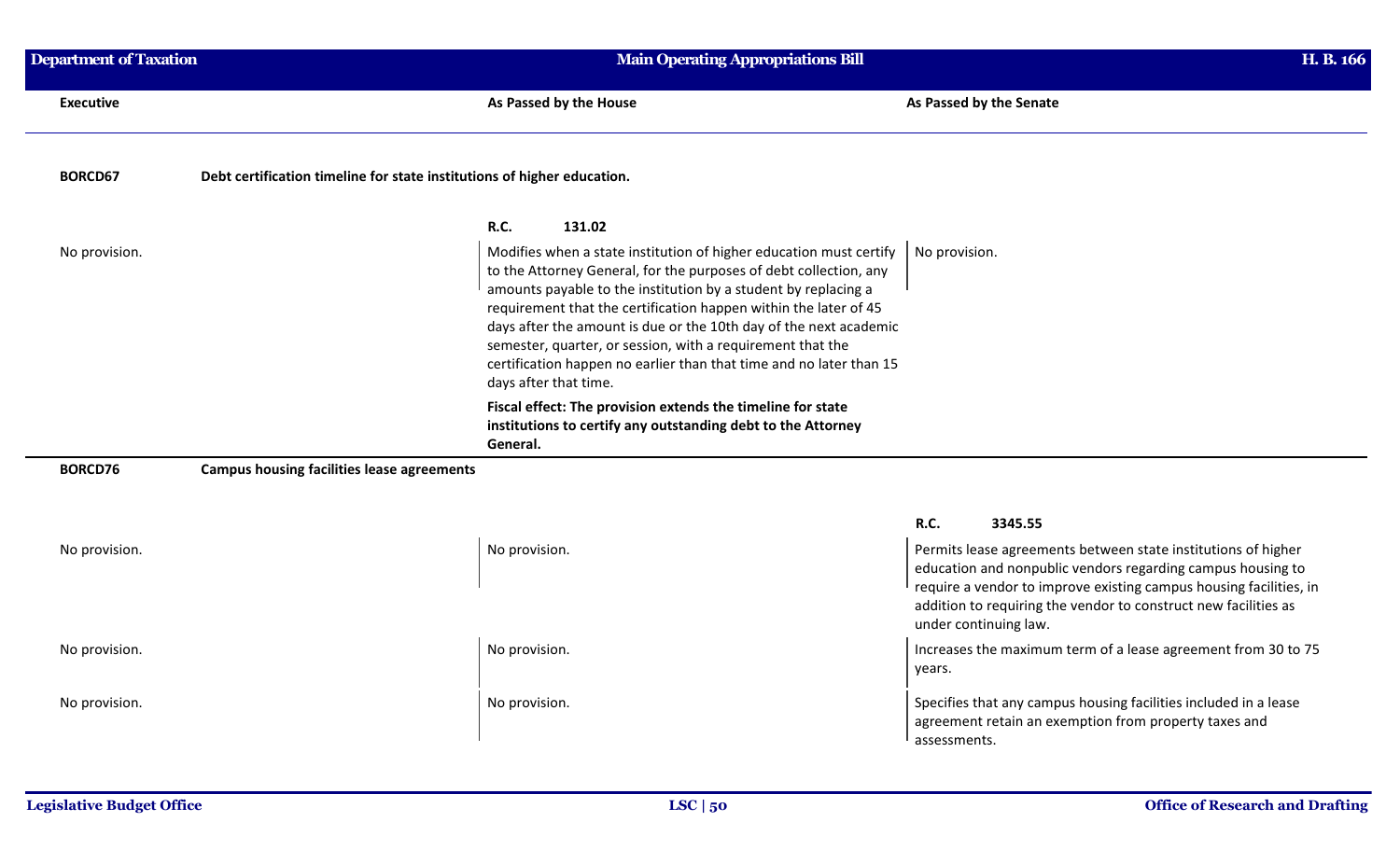| Department of Taxation |                        | <b>Main Operating Appropriations Bill</b>                                                       |  |
|------------------------|------------------------|-------------------------------------------------------------------------------------------------|--|
| Executive              | As Passed by the House | As Passed by the Senate                                                                         |  |
|                        |                        | Fiscal effect: Provides universities with more flexibility in<br>establishing lease agreements. |  |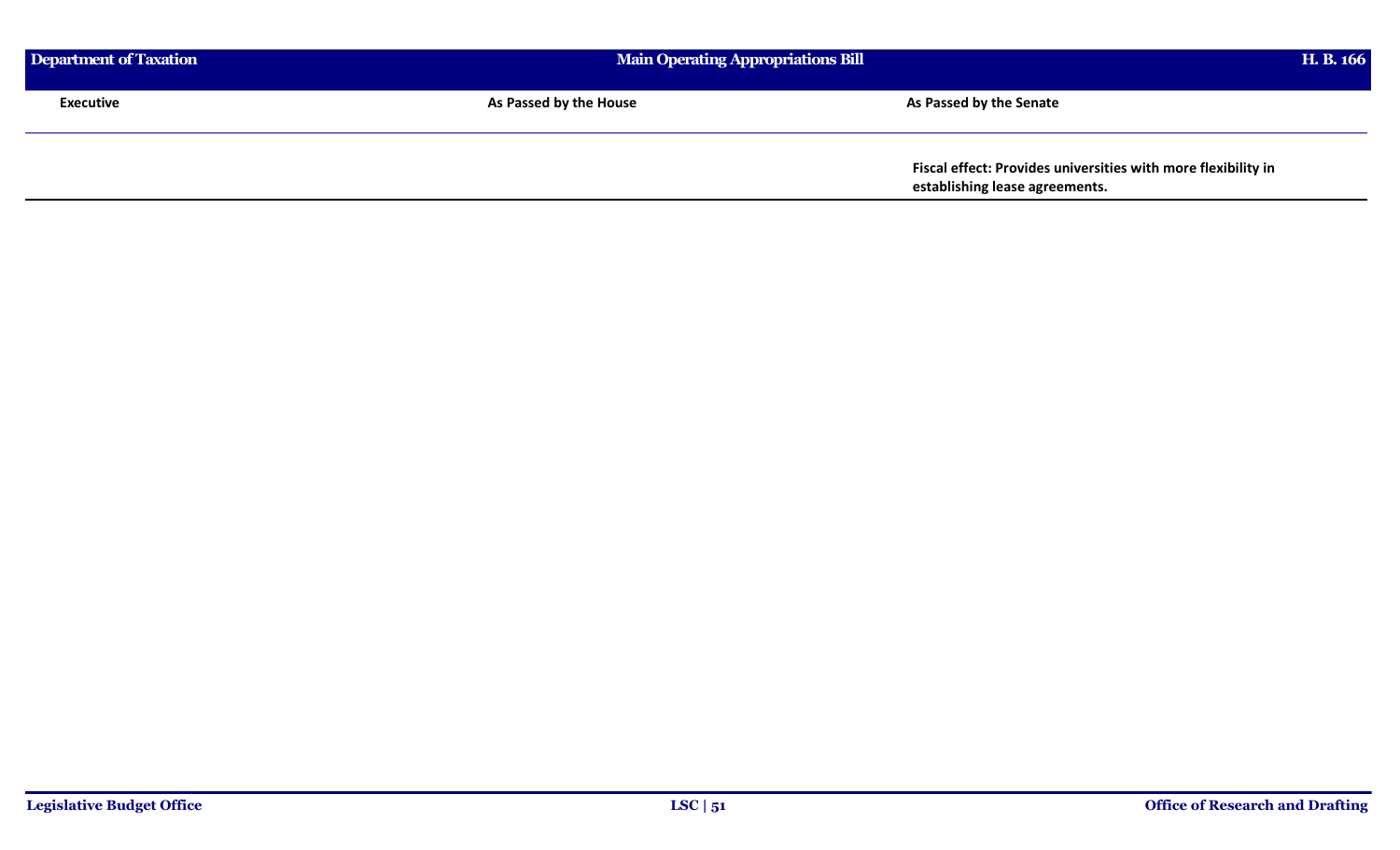| <b>Department of Taxation</b> | <b>Main Operating Appropriations Bill</b>      | H. B. 166                                                                                                                                                                                                                                                                     |
|-------------------------------|------------------------------------------------|-------------------------------------------------------------------------------------------------------------------------------------------------------------------------------------------------------------------------------------------------------------------------------|
| <b>Executive</b>              | As Passed by the House                         | As Passed by the Senate                                                                                                                                                                                                                                                       |
| <b>JCRCD4</b>                 | Agency rule review for regulatory restrictions |                                                                                                                                                                                                                                                                               |
|                               |                                                | Section:<br>121.95                                                                                                                                                                                                                                                            |
| No provision.                 | No provision.                                  | Requires certain agencies to identify which of their rules contain<br>regulatory restrictions and to produce an inventory of regulatory<br>restrictions before December 31, 2019.                                                                                             |
| No provision.                 | No provision.                                  | Requires these agencies to post the inventory on their websites<br>and transmit copies to JCARR. Requires JCARR to review the<br>inventory and transmit it to the House Speaker and Senate<br>President.                                                                      |
| No provision.                 | No provision.                                  | Prohibits these agencies, during FYs 2020, 2021, 2022, and 2023,<br>from adopting a new regulatory restriction unless they<br>simultaneously remove two or more existing regulatory<br>restrictions.                                                                          |
|                               |                                                | Fiscal effect: Affected state agencies will incur administrative<br>costs to develop and post the inventory and potentially to revise<br>rules to comply with the limitations on regulatory restrictions.<br>JCARR will incur administrative costs to review the inventories. |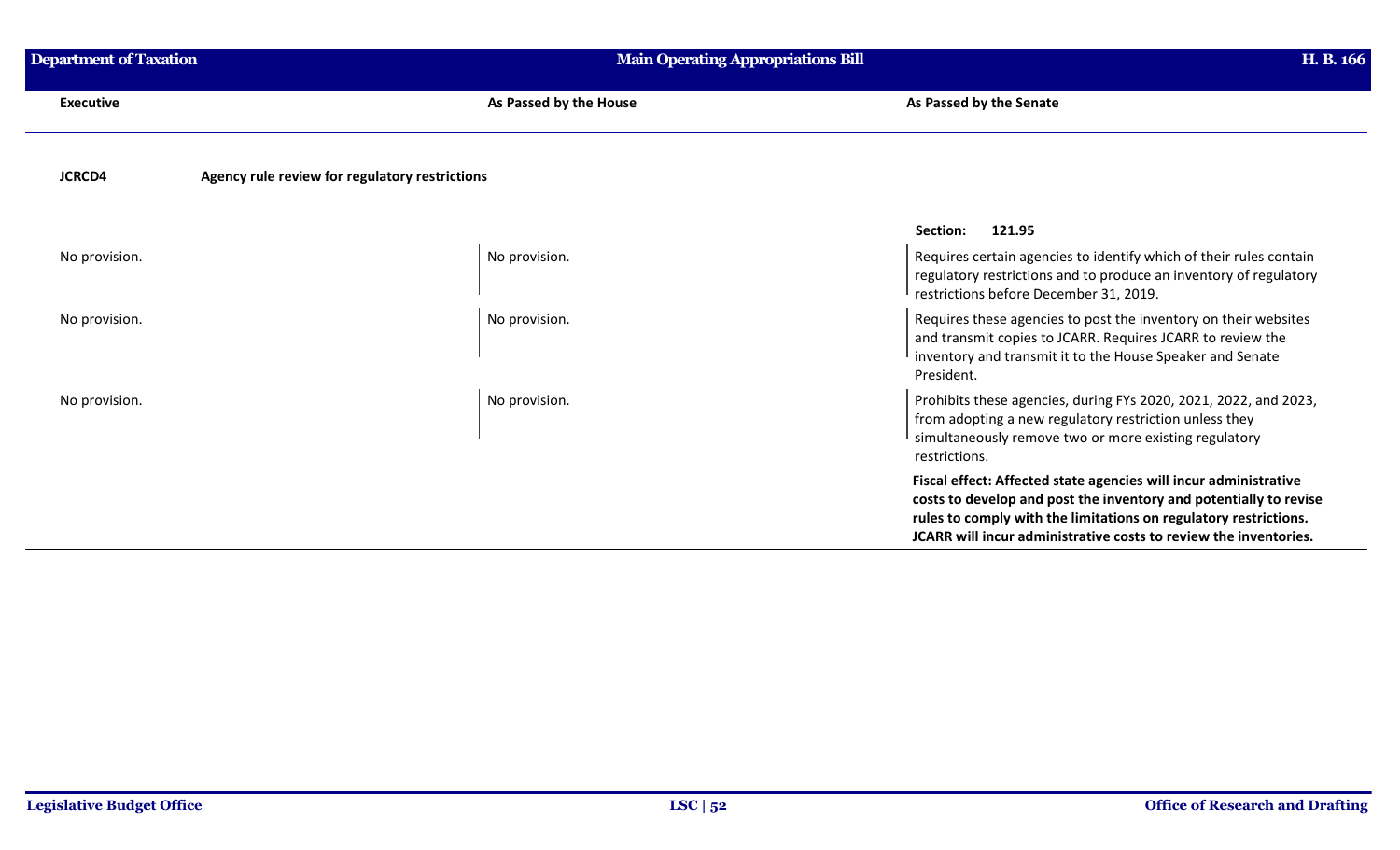| <b>Department of Taxation</b>                 | <b>Main Operating Appropriations Bill</b> |                                                                                                                                                                                                                                                                                                                                                                                                                                                                                                                                                                                                                                                                                                                                                                                                                                                                                                                                                                                                                                                                                  | H. B. 166 |  |
|-----------------------------------------------|-------------------------------------------|----------------------------------------------------------------------------------------------------------------------------------------------------------------------------------------------------------------------------------------------------------------------------------------------------------------------------------------------------------------------------------------------------------------------------------------------------------------------------------------------------------------------------------------------------------------------------------------------------------------------------------------------------------------------------------------------------------------------------------------------------------------------------------------------------------------------------------------------------------------------------------------------------------------------------------------------------------------------------------------------------------------------------------------------------------------------------------|-----------|--|
| <b>Executive</b>                              | As Passed by the House                    | As Passed by the Senate                                                                                                                                                                                                                                                                                                                                                                                                                                                                                                                                                                                                                                                                                                                                                                                                                                                                                                                                                                                                                                                          |           |  |
| <b>RDFCD8</b><br><b>Local Government Fund</b> |                                           |                                                                                                                                                                                                                                                                                                                                                                                                                                                                                                                                                                                                                                                                                                                                                                                                                                                                                                                                                                                                                                                                                  |           |  |
|                                               |                                           | <b>R.C.</b><br>5747.50, Sections 387.10, 387.20, and 757.230                                                                                                                                                                                                                                                                                                                                                                                                                                                                                                                                                                                                                                                                                                                                                                                                                                                                                                                                                                                                                     |           |  |
| No provision.                                 | No provision.                             | Increases the share of GRF tax revenue transferred to the Local<br>Government Fund (LGF, Fund 7069) from 1.66% in codified law to<br>1.68% during FY 2020 and FY 2021.                                                                                                                                                                                                                                                                                                                                                                                                                                                                                                                                                                                                                                                                                                                                                                                                                                                                                                           |           |  |
| No provision.                                 | No provision.                             | Modifies the distribution of Local Government Fund payments<br>made directly from the Department of Taxation to municipal<br>corporations; under codified law, municipal corporations that<br>levied an income tax in 2006 receive a small portion of the LGF as<br>a direct payment (in 2016, the payments totaled \$10.34 million;<br>the payments were temporarily eliminated in FY 2018 and FY<br>2019). Bases each municipality's distribution on the municipality's<br>population, except that (1) cities with a population of more than<br>50,000 would be capped at that number, so that they are each<br>considered to have a population of only 50,000, and (2)<br>municipalities with a population of less than 1,000 would not<br>receive any share, instead of on that municipality's share of the<br>payments in 2006 (which was based on their relative income tax<br>collections; under continuing law, villages with a population<br>under 1,000 already receive a separate LGF set-aside amount,<br>that is not paid to more populous municipal corporations.) |           |  |
|                                               |                                           | Fiscal effect: Increases revenue to the LGF by about \$5 million in<br>each fiscal year of the biennium; reduces revenue left in the GRF<br>by corresponding amounts. Alters the distribution of LGF<br>funding paid directly to municipalities, generally shifting funds<br>toward smaller cities and larger villages.                                                                                                                                                                                                                                                                                                                                                                                                                                                                                                                                                                                                                                                                                                                                                          |           |  |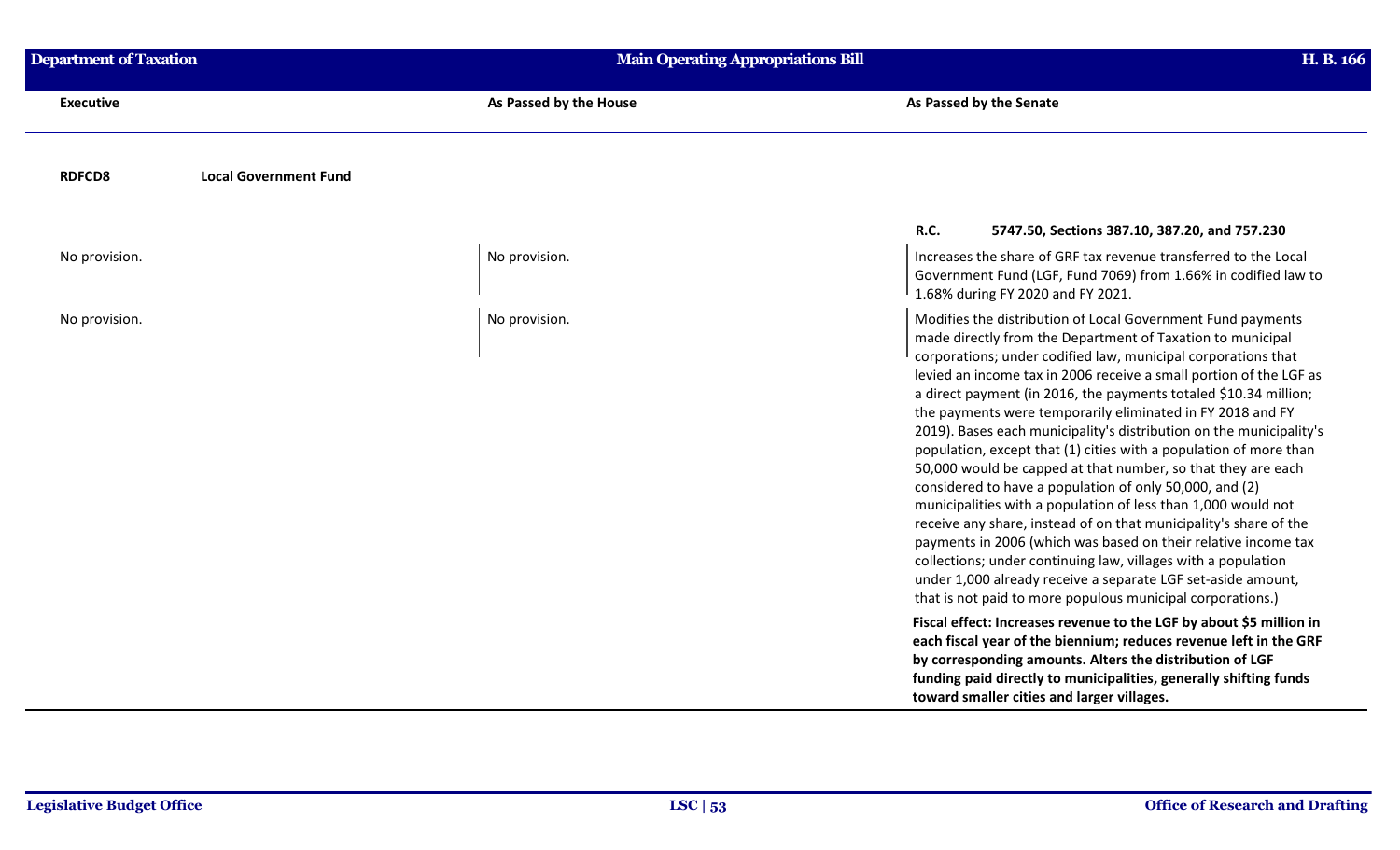| <b>Department of Taxation</b>                                                                                                                                                                                                                                                                                                                                                                                                                                                                                                                                                                                                                                                                                                                                                                                                                                                                                                                                                                                                                                                                                                                                                                                                                                                                                                                                  | <b>Main Operating Appropriations Bill</b> |                          | H. B. 166 |
|----------------------------------------------------------------------------------------------------------------------------------------------------------------------------------------------------------------------------------------------------------------------------------------------------------------------------------------------------------------------------------------------------------------------------------------------------------------------------------------------------------------------------------------------------------------------------------------------------------------------------------------------------------------------------------------------------------------------------------------------------------------------------------------------------------------------------------------------------------------------------------------------------------------------------------------------------------------------------------------------------------------------------------------------------------------------------------------------------------------------------------------------------------------------------------------------------------------------------------------------------------------------------------------------------------------------------------------------------------------|-------------------------------------------|--------------------------|-----------|
| <b>Executive</b>                                                                                                                                                                                                                                                                                                                                                                                                                                                                                                                                                                                                                                                                                                                                                                                                                                                                                                                                                                                                                                                                                                                                                                                                                                                                                                                                               | As Passed by the House                    | As Passed by the Senate  |           |
| <b>Municipal Income Tax</b><br><b>RDFCD3</b>                                                                                                                                                                                                                                                                                                                                                                                                                                                                                                                                                                                                                                                                                                                                                                                                                                                                                                                                                                                                                                                                                                                                                                                                                                                                                                                   |                                           |                          |           |
| 387.20<br>Section:                                                                                                                                                                                                                                                                                                                                                                                                                                                                                                                                                                                                                                                                                                                                                                                                                                                                                                                                                                                                                                                                                                                                                                                                                                                                                                                                             | 387.20, 812.20<br><b>Sections:</b>        | Sections: 387.20, 812.20 |           |
| Specifies that appropriation item 110995, Municipal Income Tax,<br>is to be used to make payments to municipal corporations under<br>section 5745.05 of the Revised Code. Appropriates additional<br>amounts if it is determined that additional amounts are necessary<br>to make such payments.                                                                                                                                                                                                                                                                                                                                                                                                                                                                                                                                                                                                                                                                                                                                                                                                                                                                                                                                                                                                                                                               | Same as the Executive.                    | Same as the Executive.   |           |
| Requires the Tax Commissioner, if the Municipal Income Tax Fund<br>(Fund 7095) has insufficient cash to meet monthly distribution<br>obligations under section 718.83 of the Revised Code, to certify to<br>the Director of Budget and Management the amount of additional<br>cash needed. Requires the Commissioner, in such a case, to<br>submit a plan to the Director requesting the necessary cash be<br>transferred from one or a combination of the following funds: the<br>Municipal Tax Administrative Fund (Fund 5N50), the Local Sales<br>Tax Administrative Fund (Fund 4350), the General School District<br>Income Tax Administrative Fund (Fund 4380), the Motor Fuel Tax<br>Administrative Fund (Fund 5V70), the Property Tax Administrative<br>Fund (Fund 5V80), or the GRF. Requires the plan to include a<br>proposed repayment schedule to reimburse those funds for any<br>cash transferred. Permits the Director, after receiving the<br>certification and funding plan from the Tax Commissioner and<br>determining that sufficient cash is available, to transfer the cash<br>to Fund 7095 in accordance with the plan submitted by the<br>Commissioner or as otherwise determined by the Director, and<br>subsequently permits the Director to transfer cash from Fund<br>7095 to reimburse the funds from which cash was transferred. | Same as the Executive.                    | Same as the Executive.   |           |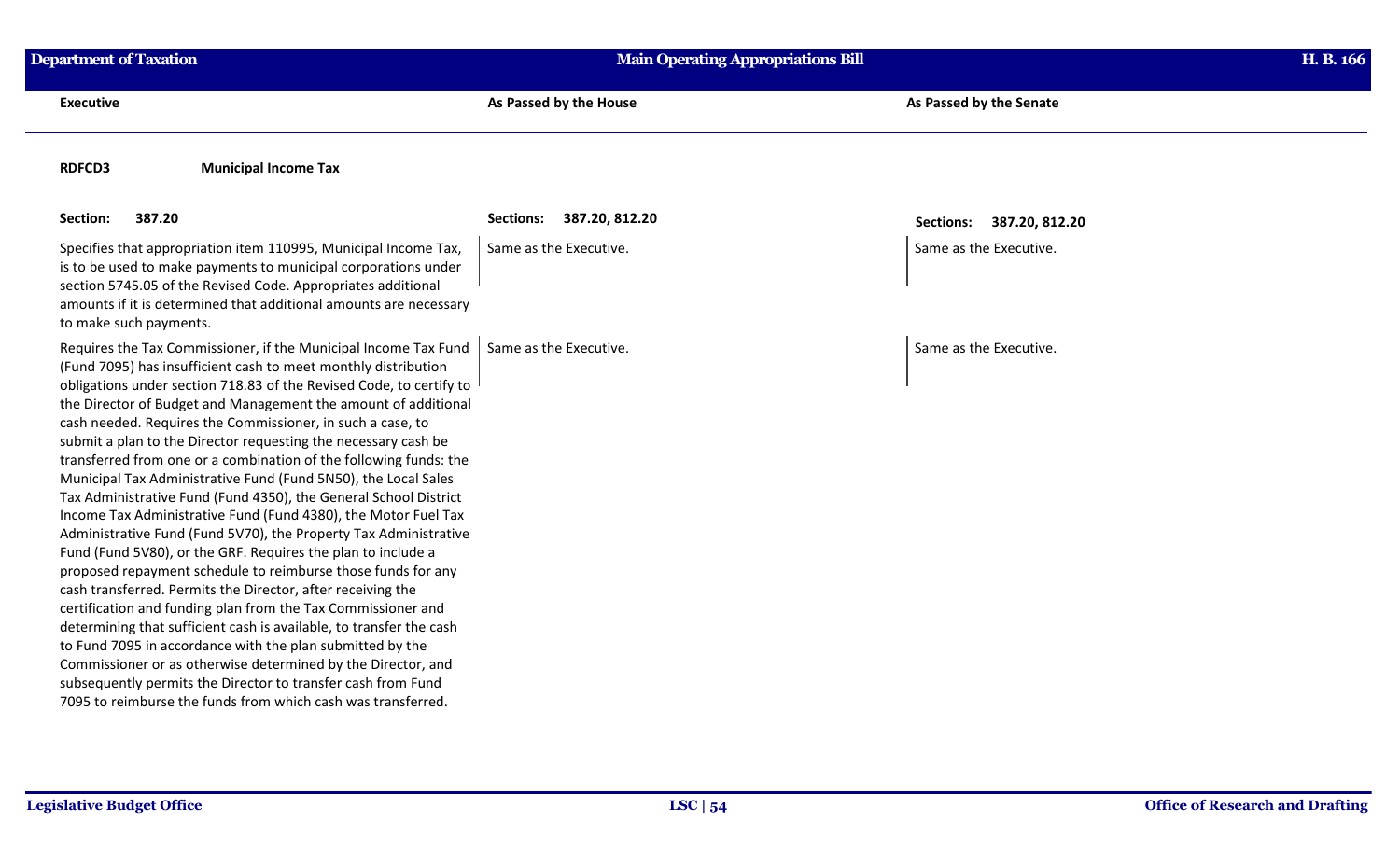| <b>Department of Taxation</b> |                                                                                                                                                                                                                                                                                                                    | <b>Main Operating Appropriations Bill</b>                                                                                                                                                                                          |                                                                                                                                                                                                                      | H. B. 166 |  |
|-------------------------------|--------------------------------------------------------------------------------------------------------------------------------------------------------------------------------------------------------------------------------------------------------------------------------------------------------------------|------------------------------------------------------------------------------------------------------------------------------------------------------------------------------------------------------------------------------------|----------------------------------------------------------------------------------------------------------------------------------------------------------------------------------------------------------------------|-----------|--|
|                               | <b>Executive</b>                                                                                                                                                                                                                                                                                                   | As Passed by the House                                                                                                                                                                                                             | As Passed by the Senate                                                                                                                                                                                              |           |  |
|                               | Fiscal effect: Will facilitate administration of the municipal<br>income tax. The Executive budget provides \$45 million in FY<br>2020 and \$50 million in FY 2021 to Fund 7095 item 110995,<br><b>Municipal Income Tax.</b>                                                                                       | Fiscal effect: The House budget reduces the appropriation to<br>Fund 7095 item 110995, Municipal Income Tax, by \$30 million in<br>FY 2020 and \$35 million in FY 2021 and moves this funding to a<br>new line item (see TAXCD22). | Fiscal effect: Same as the House.                                                                                                                                                                                    |           |  |
|                               | <b>Public Library Fund</b><br><b>RDFCD6</b>                                                                                                                                                                                                                                                                        |                                                                                                                                                                                                                                    |                                                                                                                                                                                                                      |           |  |
|                               | 387.20<br>Section:                                                                                                                                                                                                                                                                                                 | 387.20<br>Section:                                                                                                                                                                                                                 | 387.20, 387.10<br>Sections:                                                                                                                                                                                          |           |  |
|                               | Specifies that the Director of Budget and Management is to credit   Same as the Executive.<br>1.68% of total GRF tax revenue during the preceding month to the<br>Public Library Fund (PLF, Fund 7065) in FY 2020 and FY 2021,<br>notwithstanding the requirement in codified law that the<br>percentage is 1.66%. |                                                                                                                                                                                                                                    | Same as the Executive, but increases the share of GRF tax<br>revenue distributed to the Public Library Fund (Fund 7065) to<br>1.7%, in FY 2020 and FY 2021 only.                                                     |           |  |
|                               | Fiscal effect: Increases revenue to the PLF by about \$5 million in<br>each year. Has the effect of decreasing revenue to the GRF by<br>corresponding amounts.                                                                                                                                                     | <b>Fiscal effect: Same as the Executive.</b>                                                                                                                                                                                       | Fiscal effect: Same as the Executive, but increases the<br>appropriation by about an additional \$5 million in each of FY<br>2020 and FY 2021. Has the effect of decreasing GRF revenue by<br>corresponding amounts. |           |  |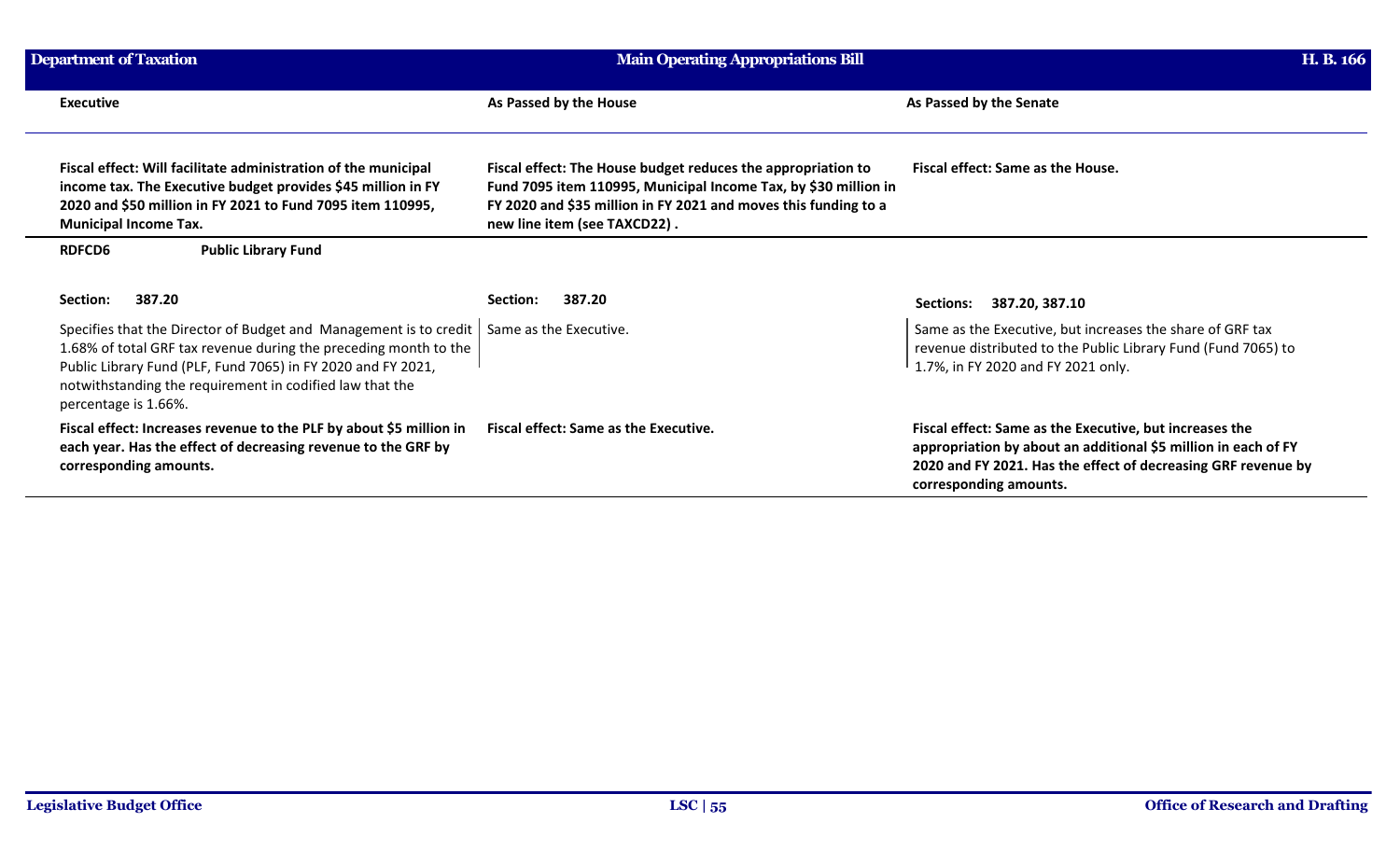| <b>Department of Taxation</b> | <b>Main Operating Appropriations Bill</b>                            | H. B. 166                                                                                                                                                                                                                                                           |
|-------------------------------|----------------------------------------------------------------------|---------------------------------------------------------------------------------------------------------------------------------------------------------------------------------------------------------------------------------------------------------------------|
| <b>Executive</b>              | As Passed by the House                                               | As Passed by the Senate                                                                                                                                                                                                                                             |
| LOCCD36                       | Adding community facilities and territory to new community districts |                                                                                                                                                                                                                                                                     |
|                               |                                                                      | <b>R.C.</b><br>349.01, 349.03, 349.07                                                                                                                                                                                                                               |
| No provision.                 | No provision.                                                        | Clarifies that a community facility can be located outside of a new<br>community district.                                                                                                                                                                          |
| No provision.                 | No provision.                                                        | Permits an organizational board of commissioners to add territory<br>to a new community district with the permission of a person who<br>owns or controls the real estate to be added unless the developer<br>of the new community district objects to the addition. |
| No provision.                 | No provision.                                                        | Clarifies that an owner of real estate, in addition to the developer<br>and the new community authority, may agree to applicable<br>community development charges.                                                                                                  |
| No provision.                 | No provision.                                                        | Modifies the definition of "community development charge" to<br>conform to a change in the bill.                                                                                                                                                                    |
|                               |                                                                      | Fiscal effect: Uncertain.                                                                                                                                                                                                                                           |
| LOCCD43                       | <b>Concealed knives and weapons manufacture</b>                      |                                                                                                                                                                                                                                                                     |

## **R.C. 2623.12, 2923.20**

No provision. No provision. And the set of the set of the set of the set of the set of the set of the set of the set of the set of the set of the set of the set of the set of the set of the set of the set of the set of the weapons from the current law prohibition against carrying a concealed deadly weapon, and repeals the prohibition against manufacturing, possessing for sale, selling, or furnishing any switchblade knife or gravity knife.